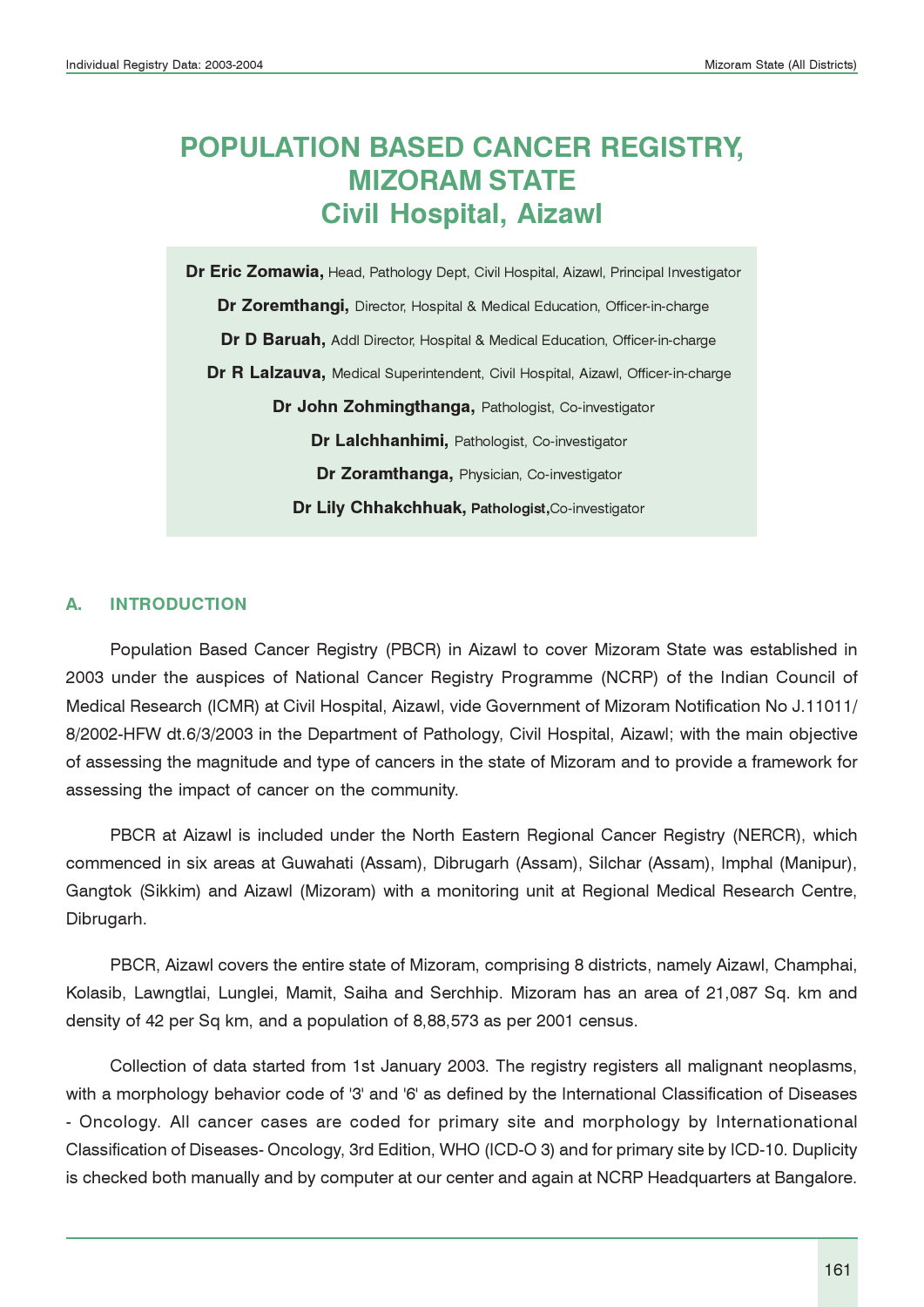#### B. METHODS ADOPTED FOR COLLECTION OF DATA

The method of data collection is both active and passive.

#### B.1. From Civil Hospital, Aizawl:

- 1. Pathology reports: All biopsy and cytology reports are issued at Pathology Dept. All cancer reports are handed over to PBCR (attached to Pathology Dept) and patients/relatives are interviewed when they come to collect reports.
- 2. PBCR Registration card: This card is issued to all cancer patients registered in the PBCR. Cancer patients before being referred outside Mizoram are made to obtain this card by Medical Board, so that cancer cases diagnosed outside are not missed.
- 3. Visit by PBCR Staff: PBCR staff pay daily visit to Cancer Clinic, Record Section and Wards. Medical records of patients if available are obtained to extract information on clinical items such as method of diagnosis, stage of the disease, site of cancer, treatment etc.
- 4. Interview by phone: Patients, relatives or local contacts are contacted by phone for any additional information.
- 5. Others:
	- (a) Blood requisition forms: All cancer patients who come for blood tests are matched with our records.
	- (b) Histopathology and Cytopathology Requisition Forms : These have been modified to include relevant data like permanent address, phone number etc.
	- (c) All doctors are sensitised time and again to send patients/relatives to PBCR when tissue diagnosis is not possible or unavailable.

#### B.2. From Other Centres:

#### 1. Core proforma:

Either original/simplified proforma has been kept at most of the hospitals and clinics.

#### 2. Regular visits by PBCR Staff:

- 3. The registry staff visit various sources of registration in the whole state of Mizoram, namely Government Hospitals, Private Hospitals, Nursing Homes, Diagnostic Centres, and Directorate of Economic and Statistics (Death Registry).
- 4. Monthly Report: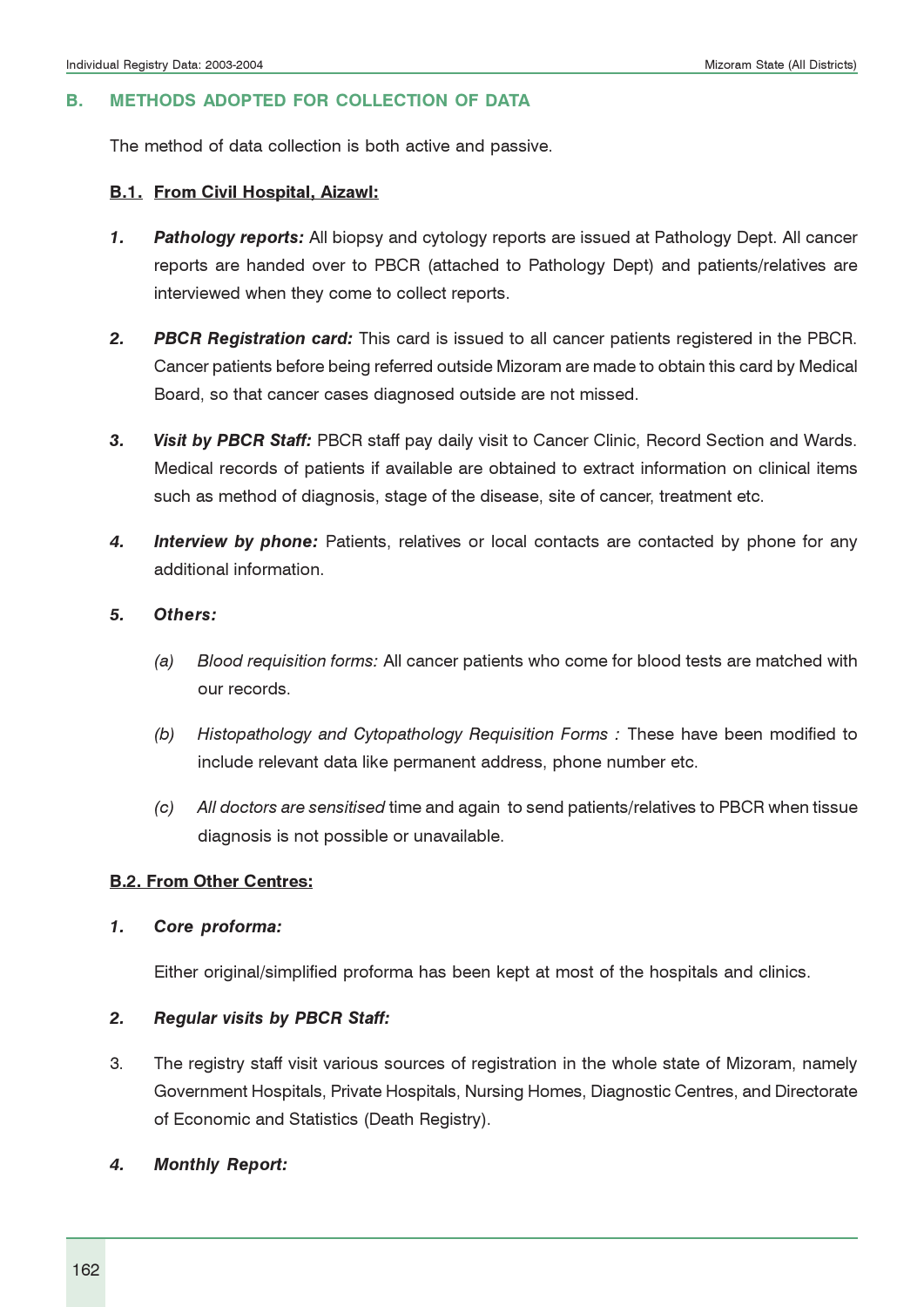#### Flow Chart A : Case finding in Hospital

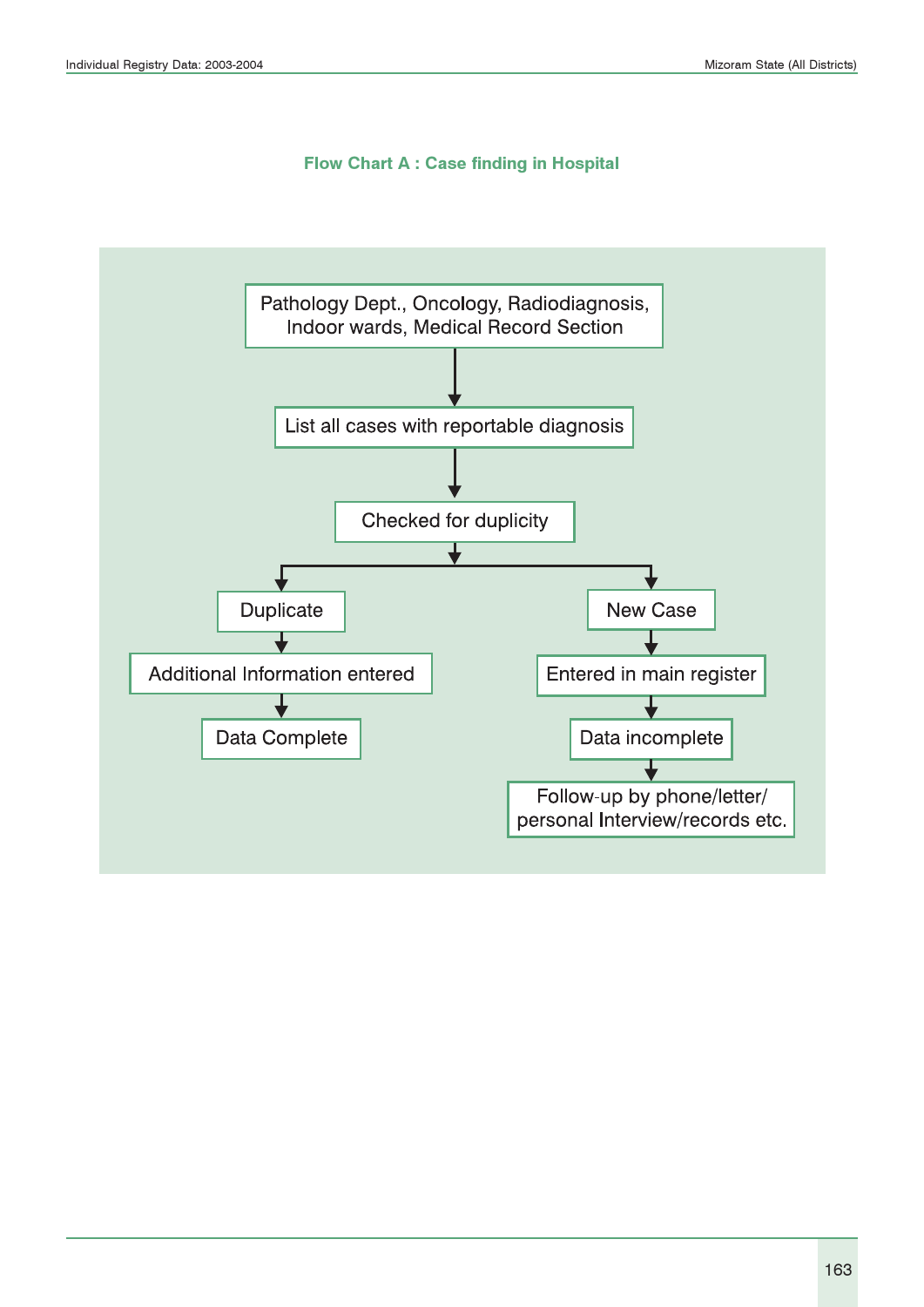

Flow Chart B : Case finding from Death Certificate

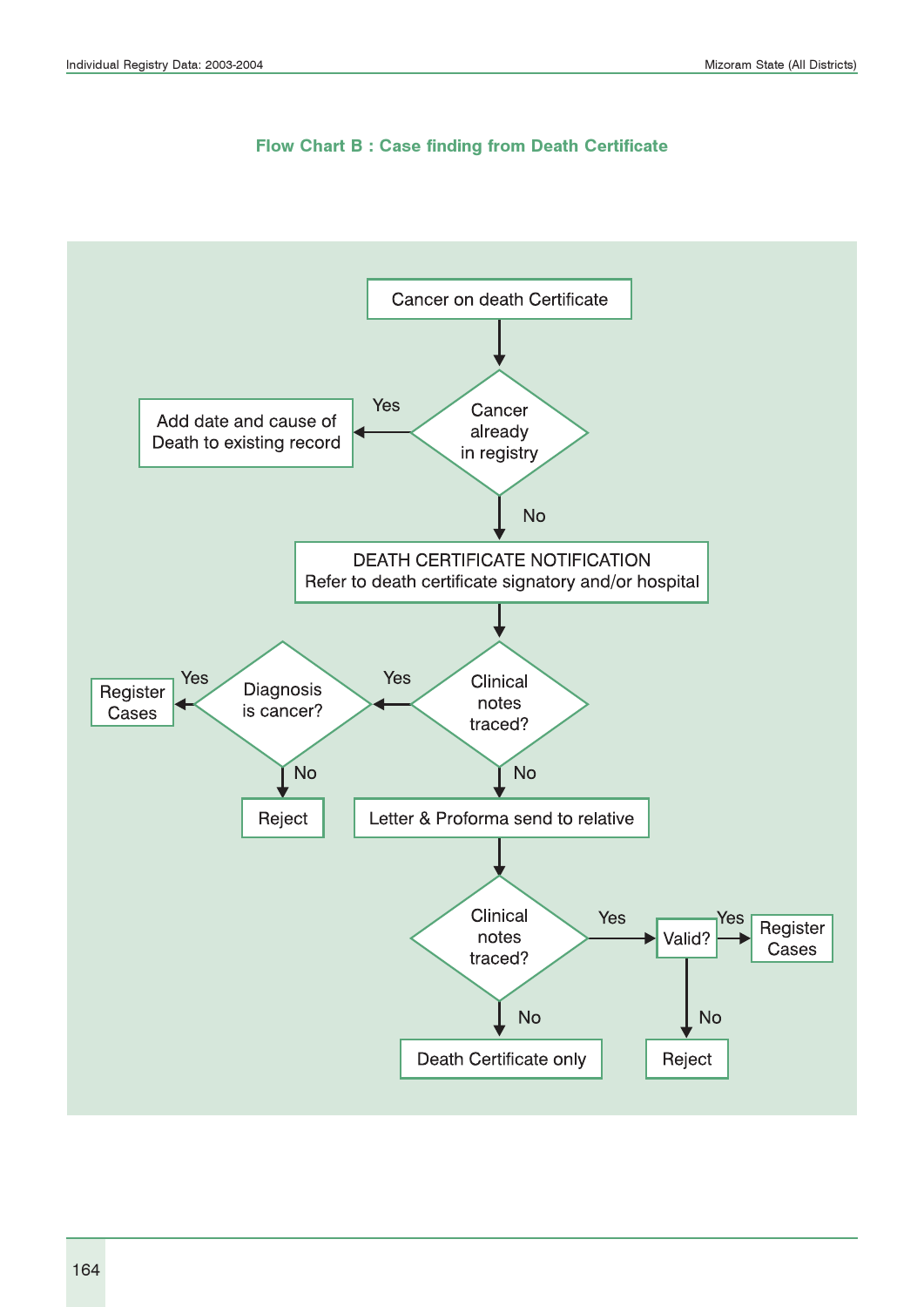5. Medical Officers of all District Hospitals are given training on cancer registration and are asked to give monthly report on cancer patients from their region

#### 6. Registry of Births and Deaths:

All cancer deaths are collected regularly and matched.

#### 7. Information from other Cancer Centres/ Registries:

Other Cancer Registries/Centres are also sending us required information on cancer cases from our state who have gone for treatment there.

#### C. SYSTEM OF REGISTRATION OF DEATH IN MIZORAM:

The whole state of Mizoram is covered by about 700 Registrar of Births and Deaths (RBDs), who are school teachers of the locality appointed by the Government to perform registration works. Each RBD covers one Village Council (Panchayat) area. They submit monthly returns directly to Addl Chief Registrar of Births and Deaths (Director of Economics & Statistics Department) with a copy to District Registrar. Registrars are also identified in all major Hospitals in the state. Thus the system of death registration is quite acceptable.

#### D. CERTIFICATION OF CAUSE OF DEATH:

Certification of cause of death by a Medical Doctor is not yet mandatory in Mizoram. Only hospital deaths are duly certified. For deaths occurring outside Hospitals, RBDs report these deaths on a Death Report Form which contains patient's information including cause of death. There is a unique system practiced by YMA (Young Mizo Association), the largest NGO in the state, whereby for all deaths occuring in a community, the dead person's particulars and cause of death are prominently displayed on a board outside the bereaved family's home. Since the word 'cancer' is understood by everyone, cancer deaths can be easily reported even by the lay persons.

#### E. MORTALITY DATA COLLECTION:

PBCR staff regularly visit the office of Registrar of Births and Deaths and collect all cases of deaths whose cause of death is mentioned as 'cancer'. These deaths are again matched with our records, and if they match, any additional information is entered. If they do not match, we send a letter of request to the concerned RBD with a copy to be given to the patient's relatives, enclosing a simple proforma and a stamped self addressed envelope. We then assess the information obtained by the returned proforma, and make a decision whether to exclude the patient or include him/her under DCO (Death Certificate Only) category.

#### F. PROBLEMS FACED AND HOW WE OVERCAME THEM:

1. Lack of details in death reports: Most of the time, cause of death is mentioned only as 'cancer', but without details like primary site, date of diagnosis etc. However, since one particular RBD looks after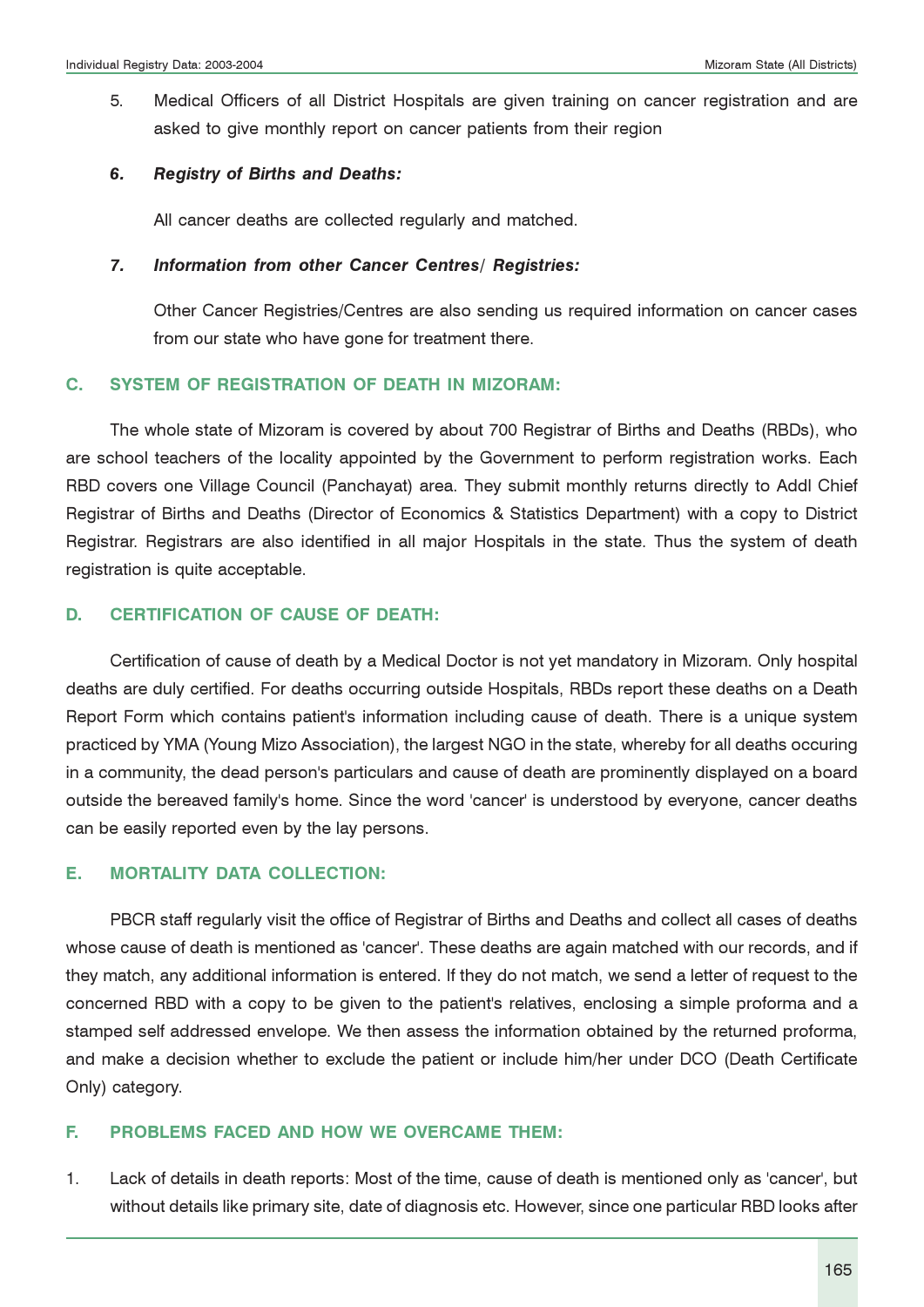only one well-demarcated area, place of permanent residence is easy to obtain. Thus, we have solved this problem to a great extent by sending a request letter with a very simple proforma to the concerned Registrar of Births and Deaths, whose names and addresses are available to us. We also give lectures on the importance of Cancer Registration in the yearly meetings of RBDs thus creating a good rapport with them. Once they know the importance, their co-operation is excellent.

2. Unmatched cancer deaths: Initially when our Registry started we had many unmatched cancer deaths as we had very little records of cancer cases, thus increasing the DCO cases. We have solved this problem by compiling all cancer cases from 2001 onwards, thus excluding those cases where date of diagnosis of cancer was earlier than 2003, the year of commencement of our registry. Cancer Atlas Project 2001-2002 helped a long way in this regard.

#### Staff of PBCR, Civil Hospital, Aizawl

| Dr Joseph Lalluaia              |   | <b>Research Medical Officer</b> |
|---------------------------------|---|---------------------------------|
| Ms. VL Thlamuani                | ٠ | Statistician                    |
| <b>Ms. Annie Hmingthanmawii</b> |   | Social Investigator             |
| <b>Mrs. LH Lalmuanpuii</b>      |   | Social Investigator             |
| <b>Ms Lalrempuii</b>            |   | Social Investigator             |
| <b>Ms. Vanlainghaki</b>         |   | Computer Operator / Programmer  |

#### ACKNOWLEDGEMENTS:

We are extremely grateful to the following, without whose help this could not have been possible:

- The Indian Council of Medical Research, Govt. of India.
- Dr A.Nandakumar, Officer-in-charge, NRCP, ICMR, and all his staff.
- Dr J.Mahanta, Director, RMRC (ICMR), Dibrugarh and all his staff.
- International Agency for Research on Cancer (IARC), WHO, Lyon, France.
- International Union Against Cancer (UICC), Geneva, Switzerland.
- Dr Rothangliana, Director of Health Services.
- Dr Sangzuala Pachuau, Dy MS, Civil Hospital, Aizawl.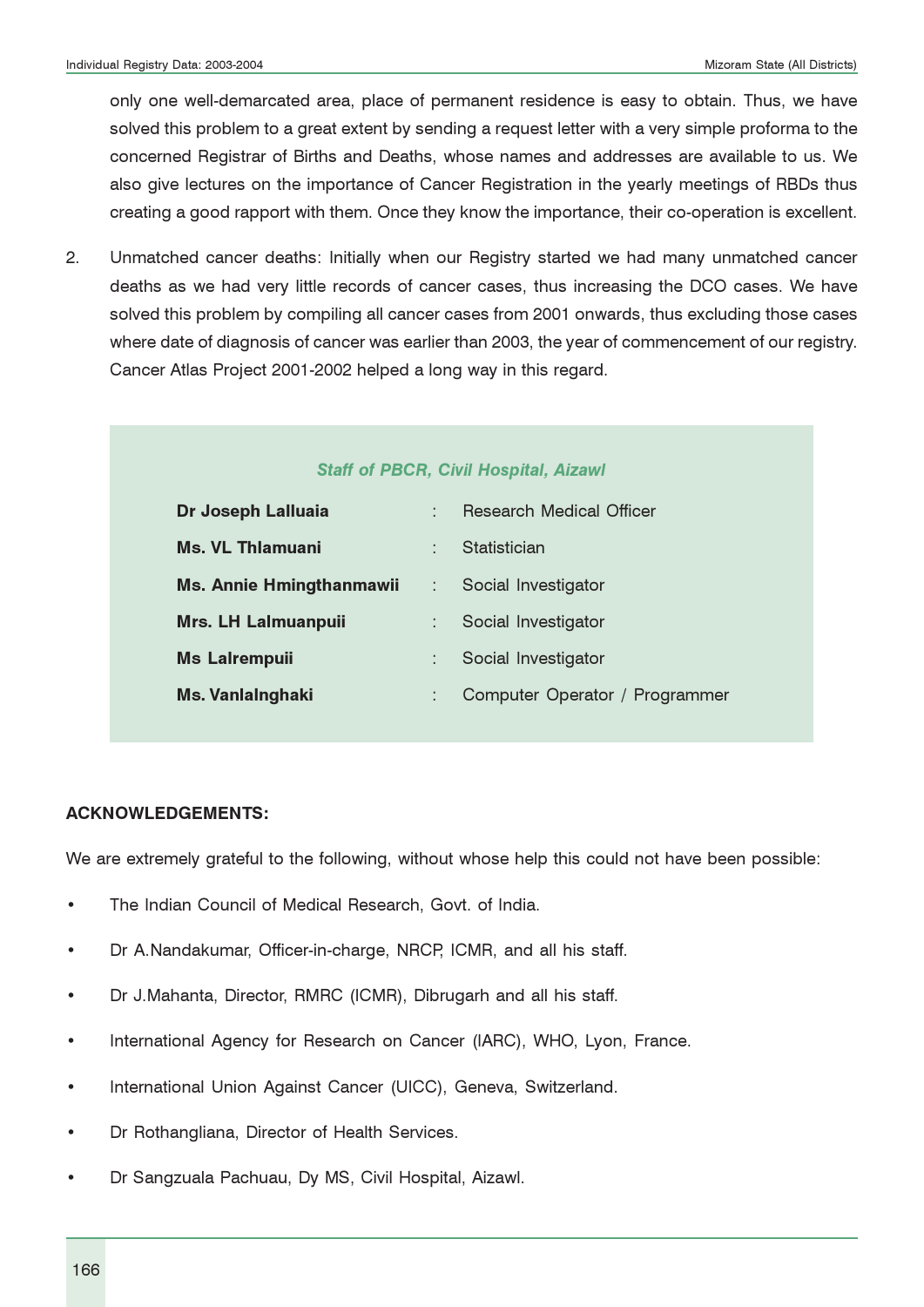- Dr Lalrinliana Sailo, Jt DHME.
- Dr John M.Ralte, Dy DHME.
- Dr K.Lalbiakzuala, HOD, Surgery Department and all his colleagues.
- Dr Rosangluaia, HOD, Medicine Department and all his colleagues.
- Dr Zothankima and Dr Jerry Lalrinsanga, Dept of Oncology and staff.
- Dr Lalsiampara, HOD, ENT Department and all his colleagues.
- Dr Lalthanpuii, Endoscopist.
- Dr Lalnunnemi, Pathologist, Presbyterian Hospital, Durtlang and her colleagues.
- All our district representatives- Dr Zatluanga (Champhai), Dr KK Ghose, Dr Rothangpuia (Lunglei) and Dr HS Lalchungnunga (Serkawn), Dr PC Lalramenga (Lawngtlai), Dr K Beichhua (Saiha), Dr ZD Lalmuanawma (Serchhip), Dr Lalramliana (Kolasib), Dr Innocent Chongthu (Mamit)
- All Officers and staff of Health and Family Welfare Department, Mizoram.
- Directors, doctors and staff of all our sources of registration mentioned above.
- All Registrars of Births and Deaths, Mizoram.
- Director and staff of Department of Statistics and Economics.
- All Principal Investigators and Co-Investigators of other Cancer Registries under NCRP.
- Mizoram Cancer Society.
- Cancer patients and their relatives, for their active co-operation.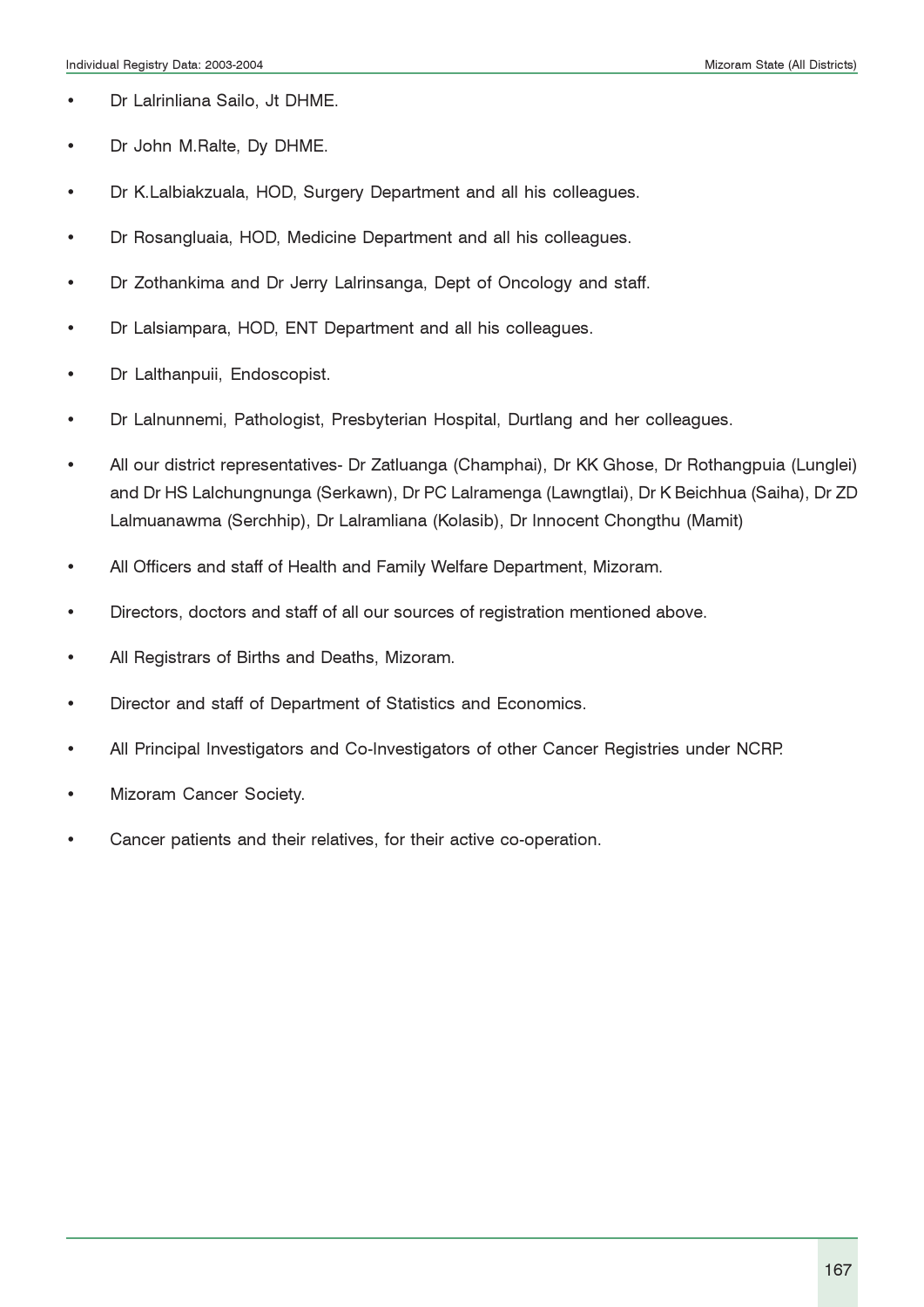### Figure MIZ-1

### Population Pyramid showing Age Distribution: 2003-2004

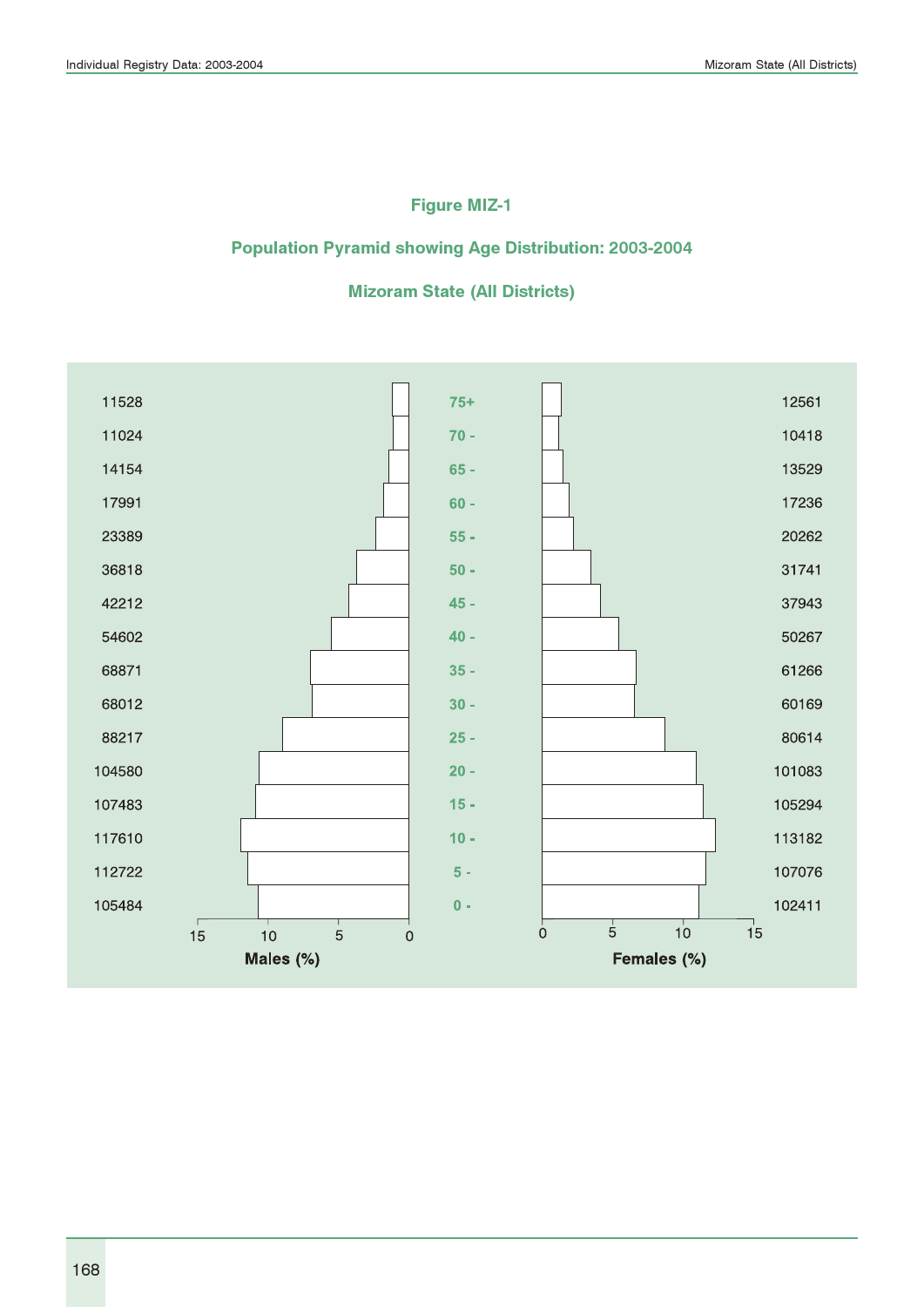#### TABLE: MIZ - 1

# Population by Five Year Age Group and Gender : 2003-2004

Number and Relative Proportion (%)

|                  |               | <b>MALES</b> | <b>FEMALES</b> |       | <b>TOTAL</b>  |       |
|------------------|---------------|--------------|----------------|-------|---------------|-------|
| <b>Age Group</b> | <b>Number</b> | %            | <b>Number</b>  | %     | <b>Number</b> | %     |
| $0 - 4$          | 105484        | 10.71        | 102411         | 11.07 | 207895        | 10.89 |
| $5-9$            | 112722        | 11.45        | 107076         | 11.58 | 219798        | 11.51 |
| $10-14$          | 117610        | 11.94        | 113182         | 12.24 | 230792        | 12.08 |
| $15-19$          | 107483        | 10.92        | 105294         | 11.38 | 212777        | 11.14 |
| 20-24            | 104580        | 10.62        | 101083         | 10.93 | 205663        | 10.77 |
| 25-29            | 88217         | 8.96         | 80614          | 8.71  | 168831        | 8.84  |
| 30-34            | 68012         | 6.91         | 60169          | 6.50  | 128181        | 6.71  |
| 35-39            | 68871         | 6.99         | 61266          | 6.62  | 130137        | 6.81  |
| 40-44            | 54602         | 5.55         | 50267          | 5.43  | 104869        | 5.49  |
| 45-49            | 42212         | 4.29         | 37943          | 4.10  | 80155         | 4.20  |
| 50-54            | 36818         | 3.74         | 31741          | 3.43  | 68559         | 3.59  |
| 55-59            | 23389         | 2.38         | 20262          | 2.19  | 43651         | 2.29  |
| 60-64            | 17991         | 1.83         | 17236          | 1.86  | 35227         | 1.84  |
| 65-69            | 14154         | 1.44         | 13529          | 1.46  | 27683         | 1.45  |
| 70-74            | 11024         | 1.12         | 10418          | 1.13  | 21442         | 1.12  |
| $75+$            | 11528         | 1.17         | 12561          | 1.36  | 24089         | 1.26  |
| <b>Total</b>     | 984697        | 100,0        | 925052         | 100.0 | 1909749       | 100.0 |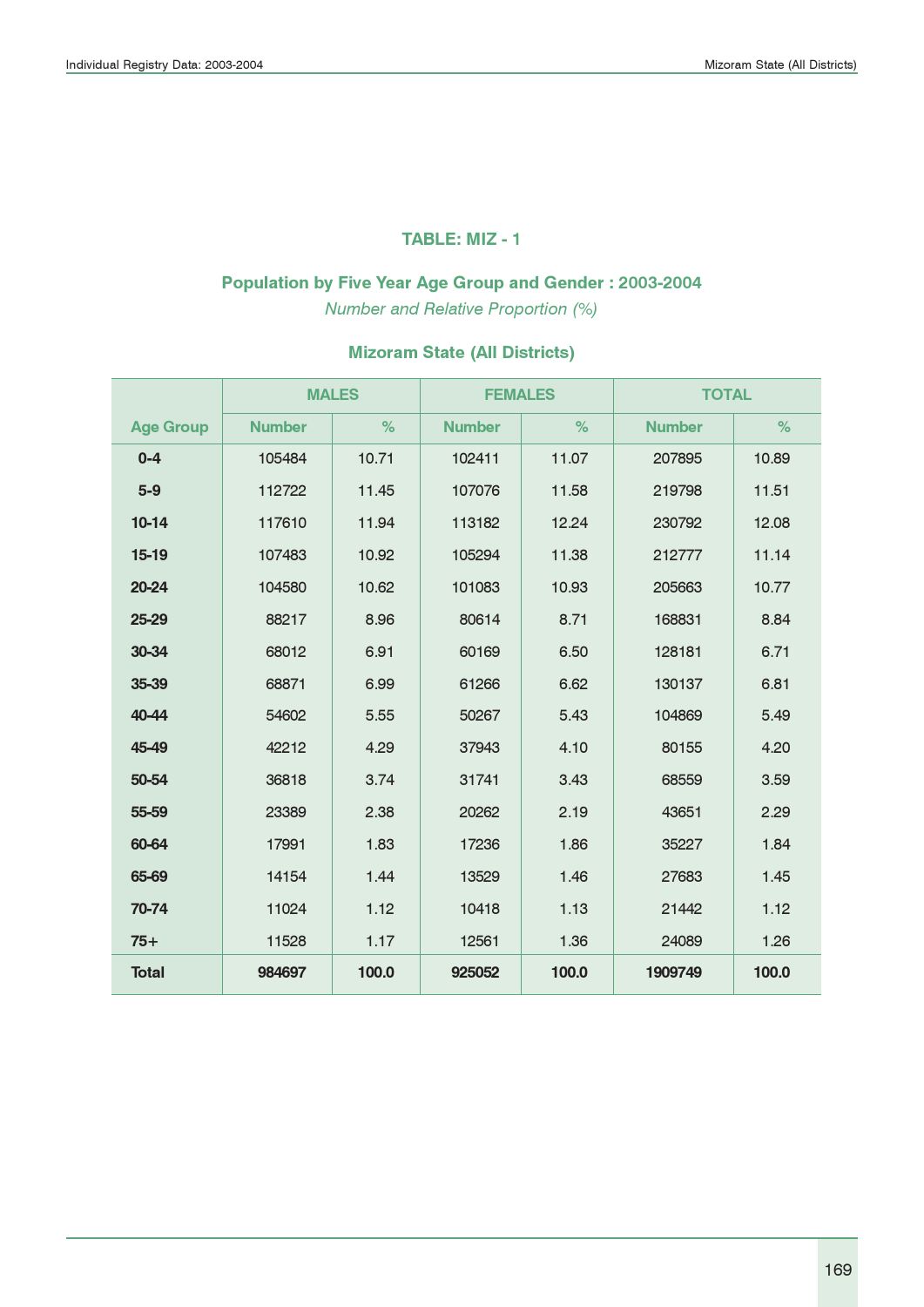#### TABLE : MIZ - 2

# Main Sources of Registration of Incident Cases of Cancer : 2003-2004 Mizoram State (All Districts)

| Name of the Institution (Source Code)         | <b>Number</b>   | %      |
|-----------------------------------------------|-----------------|--------|
| Civil Hospital, Aizawl (100)                  | 874             | 40.50  |
| Life Line Lab, Aizawl (101)                   | 545             | 25.25  |
| DCO (989)                                     | 192             | 8.90   |
| Registry of Births & Deaths, Aizawl (109)     | 138             | 6.39   |
| Presbyterian Hospital, Aizawl (103)           | 115             | 5.33   |
| Genesis Lab, Aizawl (102)                     | 105             | 4.87   |
| Civil Hospital, Lunglei (200)                 | 31              | 1.44   |
| New Life Polyclinic, Aizawl (107)             | 18              | 0.83   |
| Dr.B.Barooah Cancer Institute, Guwahati (901) | 18              | 0.83   |
| Civil Hospital, Champhai (400)                | 14              | 0.65   |
| Civil Hospital, Saiha (600)                   | 11              | 0.51   |
| Sky Lab, Lunglei (201)                        | 10 <sup>1</sup> | 0.46   |
| Civil Hospital, Kolasib (700)                 | 6               | 0.28   |
| CMC, Vellore (904)                            | 4               | 0.19   |
| AllMS, New Delhi (905)                        | $\overline{4}$  | 0.19   |
| Christian Hospital, Lunglei (202)             | 3               | 0.14   |
| Neurological IMS, Guwahati (903)              | 3               | 0.14   |
| Tata Memorial Hospital, Mumbai (900)          | $\overline{c}$  | 0.09   |
| Down Town, Guwahati (909)                     | $\overline{2}$  | 0.09   |
| Greenwood Hospital, Aizawl (106)              | 1               | 0.05   |
| Civil Hospital, Mamit (300)                   | 1               | 0.05   |
| Silchar Medical College, Silchar (906)        | 1               | 0.05   |
| CMRI, Kolkata (908)                           | 1               | 0.05   |
| Others (999)                                  | 59              | 2.73   |
| <b>Total all Sources</b>                      | 2158            | 100.00 |

The numbers and proportion listed are the minimum number of cases. Institutions could have registered / reported more cases, since duplicate registrations and non-resident/registry cases are not included.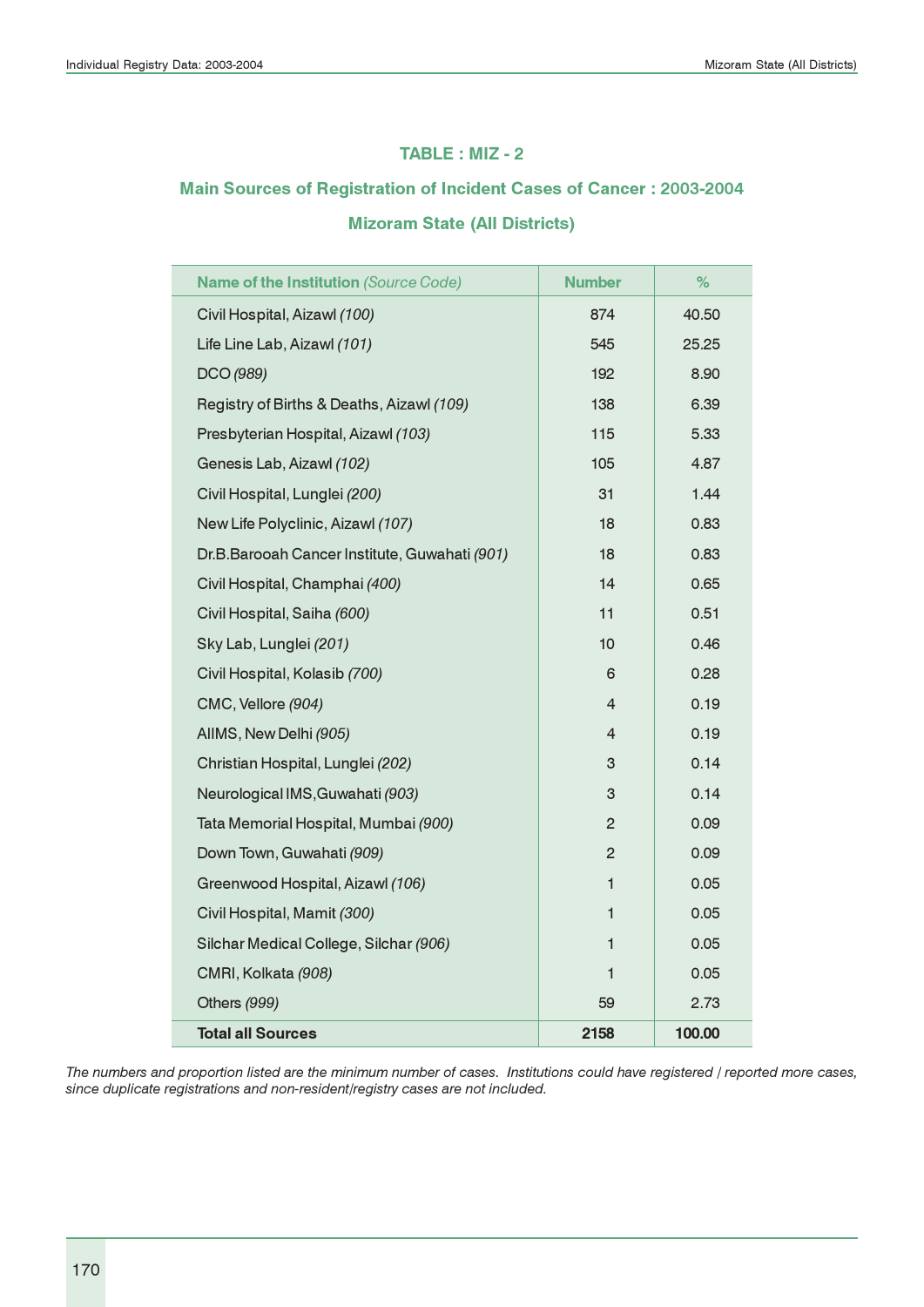### TABLE MIZ-3 (a): Number of Incident Cancers by Five Year Age Group and Site (ICD-10): 2003-2004 – Males

%= Relative Proportion of Cancers of All Sites.

| <b>ICD-10</b>       | <b>Site</b>               | $0-4$          |                |                         |                | 5-9 10-14 15-19 20-24 25-29 30-34 35-39 40-44 |                          |                          |                          |                          | 45-49          | 50-54          | 55-59                    | 60-64          | 65-69                    | 70-74                    | $75+$          | <b>Unkn</b>              | <b>Total</b>   | %                        |
|---------------------|---------------------------|----------------|----------------|-------------------------|----------------|-----------------------------------------------|--------------------------|--------------------------|--------------------------|--------------------------|----------------|----------------|--------------------------|----------------|--------------------------|--------------------------|----------------|--------------------------|----------------|--------------------------|
| COO                 | Lip                       |                |                |                         |                |                                               |                          |                          |                          |                          |                |                | $\overline{\phantom{a}}$ |                |                          | $\overline{\phantom{a}}$ |                |                          |                |                          |
| C01-02              | Tongue                    |                |                |                         |                |                                               |                          |                          | $\mathbf{1}$             | $\overline{c}$           | $\overline{4}$ | 3              | $\mathbf{1}$             | 4              |                          | $\mathbf{1}$             |                | Ĭ.                       | 16             | 1.32                     |
| C03-06              | Mouth                     |                |                |                         |                | $\overline{a}$                                |                          | 1                        | ÷,                       | 4                        | 1              | 5              | $\mathbf{2}$             | $\overline{c}$ | 5                        | $\blacksquare$           | $\mathbf{2}$   | ÷,                       | 22             | 1.82                     |
| CO7-8               | Salivary Gland            |                |                |                         |                |                                               |                          | Ĭ.                       |                          | $\overline{\phantom{a}}$ | 1              | $\mathbf{2}$   | $\blacksquare$           |                | 1                        | ٠                        | $\mathbf{1}$   | ł,                       | 5              | 0.41                     |
| CO <sub>9</sub>     | Tonsil                    |                |                |                         |                |                                               |                          | ä,                       | 3                        | 5                        | $\mathbf{1}$   | 4              | $\overline{c}$           | $\mathbf{1}$   | 1                        | $\overline{a}$           |                | Ĭ.                       | 17             | 1.41                     |
| C10                 | Oth. Oropharynx           |                |                |                         | ä,             |                                               |                          | ÷,                       |                          | $\mathbf{1}$             |                | $\mathbf{1}$   | $\overline{\phantom{a}}$ | $\mathbf{1}$   | $\overline{a}$           | $\mathbf{1}$             |                |                          | $\overline{4}$ | 0.33                     |
| C11                 | Nasopharynx               |                |                |                         | ä,             | $\mathbf{1}$                                  | $\overline{a}$           | $\overline{c}$           | $\overline{c}$           | $\overline{\phantom{a}}$ | $\overline{7}$ | 3              | $\overline{c}$           | 3              | 3                        | ÷,                       |                | ÷,                       | 23             | 1.90                     |
| $C12-13$            | Hypopharynx               |                |                |                         | ä,             |                                               |                          | ÷,                       | 6                        | 13                       | 10             | 15             | 8                        | $\overline{c}$ | $\overline{7}$           | 5                        | 4              | ł,                       | 70             | 5.79                     |
| C14                 | Pharynx Unspecified       |                |                |                         | ٠              |                                               |                          |                          | Ĭ.                       | $\mathbf{1}$             |                | $\mathbf{1}$   | $\overline{c}$           | $\mathbf{1}$   | ä,                       | $\overline{c}$           |                | ł,                       | $\overline{7}$ | 0.58                     |
| C15                 | Oesophagus                |                |                |                         | ÷,             |                                               |                          | 1                        | $\overline{7}$           | 23                       | 35             | 19             | 16                       | 11             | 6                        | 9                        | 5              | $\overline{\phantom{a}}$ | 132            | 10.92                    |
| C16                 | Stomach                   |                |                |                         | ÷,             | 1                                             | $\overline{\phantom{a}}$ | $\overline{c}$           | 13                       | 15                       | 27             | 40             | 43                       | 40             | 48                       | 37                       | 30             | $\sqrt{2}$               | 298            | 24.65                    |
| C17                 | Small Intestine           |                |                |                         | ÷,             |                                               |                          | Ĭ.                       |                          | Ĭ.                       |                |                | i,                       |                | $\overline{a}$           | $\frac{1}{2}$            |                | ł,                       |                |                          |
| C <sub>18</sub>     | Colon                     |                |                |                         | ä,             | ä,                                            |                          | 1                        | $\mathbf{1}$             | 5                        |                | $\mathbf{1}$   | $\mathbf{1}$             |                | 1                        | $\overline{4}$           | 5              | ÷,                       | 19             | 1.57                     |
| C19-20              | Rectum                    |                |                |                         | ä,             | $\blacksquare$                                |                          | 1                        | ÷,                       | $\mathbf{1}$             | 1              | $\overline{c}$ | 6                        | $\mathbf{1}$   | 3                        | $\overline{4}$           | 8              | $\mathbf{2}$             | 29             | 2.40                     |
| C <sub>21</sub>     | Anus & Anal Canal         |                |                |                         | ä,             |                                               |                          | ÷,                       |                          | $\overline{\phantom{a}}$ |                |                | $\blacksquare$           |                |                          |                          |                |                          |                |                          |
| C22                 | Liver                     |                |                |                         | ä,             | 1                                             | $\mathbf{1}$             | 1                        | 4                        | $\sqrt{2}$               | 6              | 4              | 3                        | $\overline{c}$ | 6                        | 6                        | 6              | ÷,                       | 42             | 3.47                     |
| C <sub>23</sub> -24 | Gallbladder etc.          |                |                |                         | ä,             |                                               |                          | ÷,                       |                          | $\blacksquare$           | 1              | $\mathbf{2}$   | $\mathbf{1}$             | $\overline{c}$ | 1                        | ٠                        | $\mathbf{1}$   | ÷,                       | 8              | 0.66                     |
|                     |                           |                |                |                         |                |                                               |                          |                          |                          |                          |                |                |                          |                |                          |                          |                |                          | 15             |                          |
| C <sub>25</sub>     | Pancreas                  |                |                |                         |                |                                               | $\mathbf{1}$             | $\overline{a}$           |                          | $\mathbf{1}$             |                | $\mathbf{2}$   | 3                        | $\mathbf{1}$   | 1                        | 3                        | 3              | ÷,                       |                | 1.24                     |
| C30-31              | Nose, Sinuses etc.        |                |                |                         | ä,             |                                               |                          |                          |                          | $\overline{\phantom{a}}$ |                |                | ÷,                       | $\mathbf{1}$   | 1                        | $\overline{a}$           | 4              | ł,                       | $6\phantom{1}$ | 0.50                     |
| C <sub>32</sub>     | Larynx                    |                |                |                         | ä,             | $\blacksquare$                                |                          | 1                        | $\mathbf{1}$             | 3                        | $\mathbf{1}$   | 3              | $\overline{c}$           | $\mathbf{1}$   | 1                        | $\overline{a}$           | $\overline{c}$ | ÷,                       | 15             | 1.24                     |
| C33-34              | Lung etc.                 |                |                |                         | ÷,             | $\blacksquare$                                |                          | ÷,                       |                          | 3                        | 6              | 12             | 18                       | 26             | 23                       | 19                       | 28             | $\mathbf{1}$             | 136            | 11.25                    |
| C37-38              | Other Thoracic Organs     |                |                |                         | ÷              |                                               |                          | $\overline{a}$           | $\mathbf{1}$             | $\blacksquare$           |                |                | $\mathbf{1}$             |                | $\overline{a}$           | $\frac{1}{2}$            |                | l,                       | $\overline{c}$ | 0.17                     |
| C40-41              | Bone                      |                | $\overline{2}$ |                         | ÷,             | $\mathbf{2}$                                  |                          | ÷,                       | $\mathbf{1}$             | $\blacksquare$           |                |                | $\blacksquare$           | $\mathbf{1}$   |                          | $\overline{a}$           |                | l,                       | $6\phantom{1}$ | 0.50                     |
| C43                 | Melanoma of Skin          |                |                |                         | ÷,             |                                               |                          | $\overline{a}$           |                          | $\overline{\phantom{a}}$ |                |                | $\blacksquare$           | $\mathbf{1}$   | Ĭ.                       | $\mathbf{1}$             |                | i,                       | $\overline{c}$ | 0.17                     |
| C44                 | Other Skin                |                |                |                         | ä,             | ä,                                            |                          | $\overline{c}$           | $\overline{c}$           | $\mathbf{1}$             | $\mathbf{1}$   | $\mathbf{1}$   | $\blacksquare$           | 3              | $\overline{c}$           | $\overline{4}$           | $\mathbf{1}$   | ÷,                       | 17             | 1.41                     |
| C45                 | Mesothelioma              |                |                |                         | ä,             | $\blacksquare$                                |                          | $\overline{a}$           |                          | $\blacksquare$           |                |                | $\overline{\phantom{a}}$ |                |                          | $\overline{\phantom{a}}$ |                |                          |                |                          |
| C46                 | Kaposi Sarcoma            |                |                |                         |                | $\blacksquare$                                |                          | $\overline{a}$           |                          | $\overline{\phantom{a}}$ |                |                | $\overline{\phantom{a}}$ |                |                          | ä,                       |                |                          |                |                          |
| $C47 + C49$         | Conn. & Soft Tissue       | $\overline{c}$ |                | $\mathbf{1}$            | $\mathbf{1}$   | $\blacksquare$                                |                          | ä,                       | $\mathbf{1}$             | $\mathbf{1}$             |                |                | $\mathbf{1}$             | $\mathbf{2}$   | ä,                       | 1                        |                | $\mathbf{1}$             | 11             | 0.91                     |
| C50                 | <b>Breast</b>             |                |                |                         |                |                                               |                          | Ĭ.                       |                          | $\overline{\phantom{a}}$ |                |                | $\blacksquare$           |                |                          | ÷,                       |                |                          |                |                          |
| C60                 | Penis                     |                |                |                         |                |                                               |                          | $\mathbf{1}$             | $\mathbf{1}$             | $\overline{\phantom{a}}$ | $\mathbf{1}$   | $\mathbf{2}$   | $\blacksquare$           | $\mathbf{1}$   | $\overline{c}$           | 3                        | $\sqrt{2}$     | Ĭ.                       | 13             | 1.08                     |
| C61                 | Prostate                  |                |                |                         | ä,             |                                               |                          | $\overline{a}$           |                          | $\mathbf{1}$             |                |                | $\mathbf{1}$             |                | 6                        | $\overline{4}$           | 8              | ł,                       | 20             | 1.65                     |
| C62                 | <b>Testis</b>             |                |                |                         | ÷,             | 1                                             |                          | ä,                       |                          | $\overline{\phantom{a}}$ |                |                | $\blacksquare$           |                |                          | $\overline{a}$           |                |                          | $\mathbf{1}$   | 0.08                     |
| C63                 | <b>Other Male Genital</b> |                |                |                         | ÷,             |                                               |                          | $\overline{a}$           |                          | $\blacksquare$           |                |                | $\overline{\phantom{a}}$ |                |                          | ٠                        |                |                          |                |                          |
| C64                 | Kidney etc.               |                |                |                         | ÷,             | $\blacksquare$                                |                          | ÷,                       |                          | $\mathbf{1}$             | 1              |                | $\blacksquare$           |                | 1                        | $\frac{1}{2}$            | $\mathbf{1}$   | l,                       | $\overline{4}$ | 0.33                     |
| C65                 | <b>Renal Pelvis</b>       |                |                |                         |                | $\overline{a}$                                |                          | $\overline{a}$           | ä,                       | $\blacksquare$           |                |                | $\blacksquare$           |                |                          | $\overline{a}$           |                |                          |                |                          |
| C66                 | Ureter                    |                |                |                         |                | $\blacksquare$                                |                          | ä,                       | ٠                        | ä,                       |                |                |                          |                |                          | $\overline{a}$           | $\mathbf{2}$   |                          | $\overline{c}$ | 0.17                     |
| C67                 | Bladder                   |                |                |                         |                |                                               |                          |                          |                          |                          |                | 2              | 1                        |                |                          | 1                        | $\overline{c}$ |                          | $\overline{7}$ | 0.58                     |
| C68                 | Uns.Urinary Organs        | $\blacksquare$ |                |                         |                | $\overline{\phantom{a}}$                      | $\blacksquare$           | $\overline{\phantom{a}}$ | $\overline{\phantom{a}}$ | $\overline{\phantom{a}}$ |                |                | $\overline{\phantom{a}}$ |                | 1                        | $\overline{a}$           |                | $\overline{a}$           | $\mathbf{1}$   | 0.08                     |
| C69                 | Eye                       | $\mathbf{1}$   |                |                         |                | ä,                                            | $\blacksquare$           | $\overline{\phantom{a}}$ | $\frac{1}{2}$            | $\mathbf{1}$             |                | ٠              | $\overline{\phantom{a}}$ |                | $\frac{1}{2}$            | $\mathbf{1}$             |                | ÷,                       | 3              | 0.25                     |
| C70-72              | Brain, Nervous System     |                |                |                         |                | $\mathbf{1}$                                  | $\blacksquare$           | 1                        |                          | $\overline{\phantom{a}}$ |                |                | 1                        |                | $\overline{a}$           | $\mathbf{1}$             |                | ÷,                       | $\overline{4}$ | 0.33                     |
| C73                 | Thyroid                   |                |                |                         | 1              | $\blacksquare$                                | $\overline{\phantom{a}}$ | $\blacksquare$           | 1                        | $\overline{\phantom{a}}$ | $\mathbf{1}$   | $\mathbf{1}$   | $\mathbf{2}$             | 1              | 1                        | $\mathbf{1}$             | $\mathbf{2}$   | ÷,                       | 11             | 0.91                     |
| C74                 | <b>Adrenal Gland</b>      |                |                |                         |                | $\overline{\phantom{a}}$                      | $\blacksquare$           | $\overline{\phantom{a}}$ |                          | $\overline{\phantom{a}}$ |                |                | $\blacksquare$           |                | $\overline{a}$           | ÷,                       |                | ÷,                       |                | $\overline{\phantom{a}}$ |
| C77                 | Sec Lymph Nodes           |                |                |                         |                | ٠                                             | $\blacksquare$           | $\overline{\phantom{a}}$ |                          | $\overline{\phantom{a}}$ |                |                | $\overline{\phantom{a}}$ |                | $\overline{\phantom{a}}$ | $\blacksquare$           |                | l,                       |                | $\overline{\phantom{a}}$ |
| C78                 | Sec Resp & Digestive      |                |                |                         |                | ٠                                             | $\blacksquare$           | $\overline{\phantom{a}}$ |                          | $\overline{\phantom{a}}$ |                |                | $\overline{\phantom{a}}$ |                | $\overline{\phantom{a}}$ | $\blacksquare$           |                | ÷,                       |                |                          |
| C79                 | Sec Others                |                |                |                         |                | $\blacksquare$                                | $\blacksquare$           |                          |                          | $\overline{\phantom{a}}$ |                |                |                          |                |                          |                          |                |                          |                | $\overline{\phantom{a}}$ |
|                     |                           |                |                |                         |                |                                               |                          |                          |                          | $\overline{\phantom{a}}$ |                |                | $\overline{\phantom{a}}$ |                | $\overline{\phantom{a}}$ | $\blacksquare$           |                | ×,                       |                | $\overline{\phantom{a}}$ |
| C81                 | Hodgkins Disease          |                |                |                         |                |                                               |                          | 1                        |                          |                          |                |                | $\overline{\phantom{a}}$ |                | $\overline{a}$           | $\overline{\phantom{a}}$ |                | ÷,                       | $\mathbf{1}$   | 0.08                     |
| C82-85, C96 NHL     |                           | $\mathbf{1}$   | $\mathbf{1}$   |                         | $\mathbf{1}$   | $\mathbf{1}$                                  | $\mathbf{1}$             | $\overline{c}$           | $\mathbf{1}$             | $\overline{\phantom{a}}$ | 1              | $\overline{c}$ | 4                        | 5              | $\overline{c}$           | 3                        | $\overline{c}$ | ÷,                       | 27             | 2.23                     |
| C90                 | Multiple Myeloma          |                |                |                         |                | $\blacksquare$                                |                          | $\overline{\phantom{a}}$ |                          | $\overline{\phantom{a}}$ |                |                |                          |                | $\overline{a}$           |                          |                | ÷,                       |                | $\overline{\phantom{a}}$ |
| C91                 | Lymphoid Leuk.            | $\overline{c}$ | $\overline{c}$ | $\sqrt{2}$              | $\overline{2}$ | ÷,                                            | $\blacksquare$           | $\overline{\phantom{a}}$ |                          | $\overline{\phantom{a}}$ |                |                | $\mathbf{2}$             |                | $\frac{1}{2}$            | $\mathbf{1}$             | $\mathbf{1}$   | ÷,                       | 12             | 0.99                     |
| C92-94              | Myeloid Leukaemia         |                |                | $\mathbf{1}$            | $\overline{c}$ | $\mathbf{1}$                                  | $\blacksquare$           | 1                        | $\overline{c}$           | $\mathbf{1}$             | 1              | $\overline{c}$ | ÷.                       |                | 3                        | $\mathbf{1}$             | $\mathbf{1}$   | $\overline{\phantom{a}}$ | 16             | 1.32                     |
| C95                 | Leukaemia Uns             | $\mathbf{1}$   |                |                         |                | $\blacksquare$                                | $\blacksquare$           | $\overline{a}$           | $\blacksquare$           | $\mathbf{1}$             |                |                | ÷,                       | $\overline{c}$ | ÷,                       | $\overline{a}$           |                | ÷,                       | $\overline{4}$ | 0.33                     |
| 0&U                 | Other and Uns             | $\mathbf{1}$   |                |                         | $\mathbf{1}$   | $\mathbf{1}$                                  | $\mathbf{1}$             | 1                        | 8                        | 16                       | 18             | 22             | 22                       | 21             | 19                       | 13                       | 30             | $\overline{7}$           | 181            | 14.97                    |
|                     | <b>All Sites</b>          | 8              | $\bf 5$        | $\overline{\mathbf{4}}$ | 8              | 10                                            | $\overline{\mathbf{4}}$  | 19                       | 56                       | 102                      | 125            | 151            | 145                      | 136            | 146                      | 126                      | 151            | 13                       | 1209           | 100.00                   |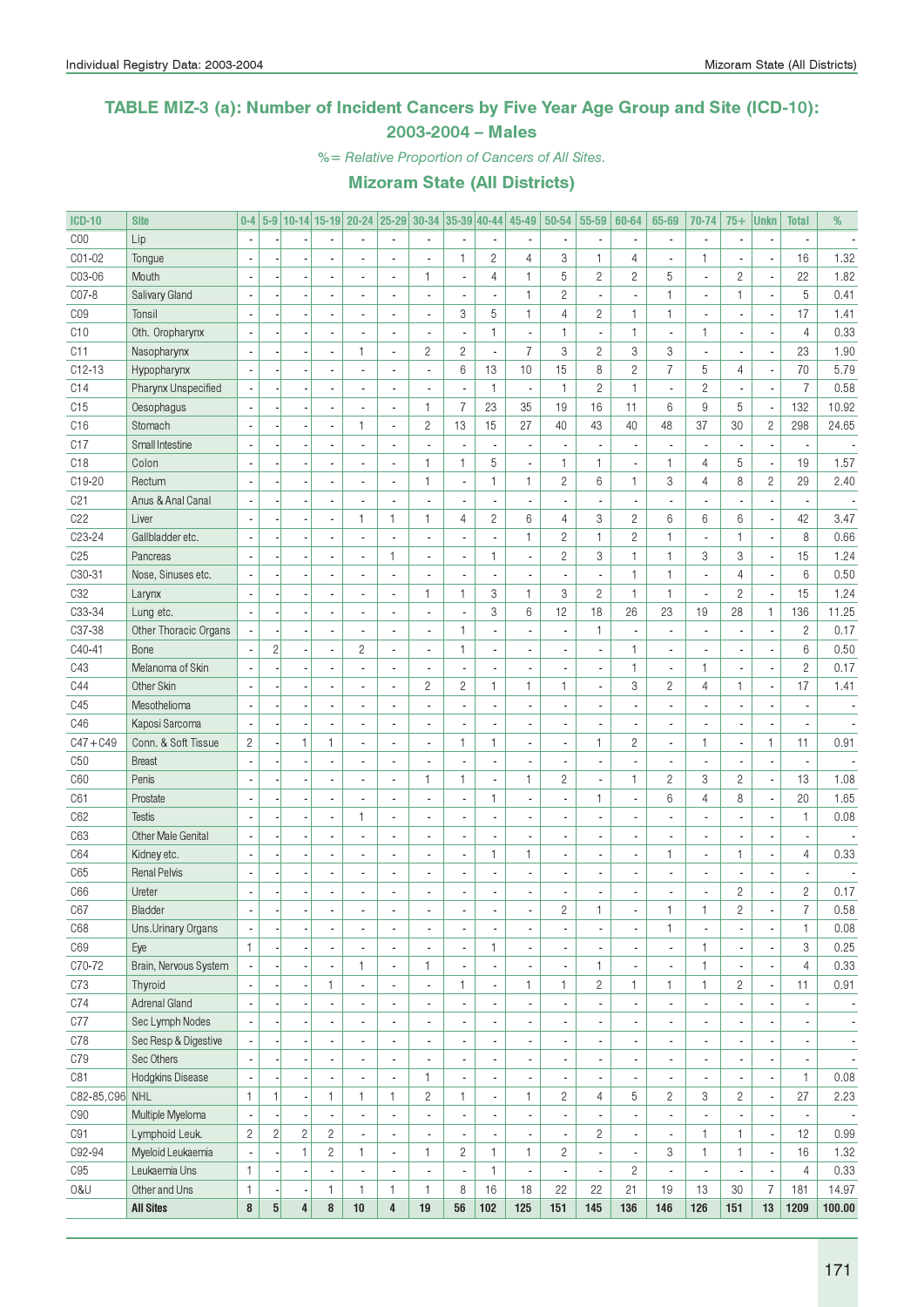### TABLE MIZ-3 (b): Number of Incident Cancers by Five Year Age Group and Site (ICD-10): 2003-2004 – Females

%= Relative Proportion of Cancers of All Sites.

| <b>ICD-10</b>   | <b>Site</b>               | $0-4$                       |                  |                |                          |                          |                          | 5-9 10-14 15-19 20-24 25-29 30-34 35-39 40-44 |                              |                          | 45-49                    | 50-54                    | 55-59                    | 60-64                    | 65-69                        | 70-74                    | $75+$                    | <b>Unkn</b>              | <b>Total</b>             | %                        |
|-----------------|---------------------------|-----------------------------|------------------|----------------|--------------------------|--------------------------|--------------------------|-----------------------------------------------|------------------------------|--------------------------|--------------------------|--------------------------|--------------------------|--------------------------|------------------------------|--------------------------|--------------------------|--------------------------|--------------------------|--------------------------|
| COO             | Lip                       | $\overline{\phantom{a}}$    |                  |                |                          |                          |                          | ÷,                                            |                              |                          |                          |                          | $\overline{\phantom{a}}$ |                          |                              | ä,                       |                          |                          |                          |                          |
| C01-02          | Tongue                    |                             |                  |                |                          |                          |                          | ä,                                            |                              | $\blacksquare$           | $\mathbf{1}$             |                          |                          |                          |                              |                          |                          |                          | $\mathbf{1}$             | 0.11                     |
| C03-06          | Mouth                     | ÷,                          |                  |                | ä,                       | $\blacksquare$           |                          | $\blacksquare$                                | $\overline{c}$               | $\overline{c}$           | $\sim$                   | ä,                       | 1                        | 3                        | 3                            | 1                        | $\overline{\phantom{a}}$ | ÷,                       | 12                       | 1.26                     |
| C07-8           | Salivary Gland            | $\overline{\phantom{a}}$    |                  |                | $\mathbf{1}$             | $\mathbf{1}$             | $\overline{a}$           | $\overline{\phantom{a}}$                      | ä,                           | $\blacksquare$           | $\mathbf{1}$             | ä,                       | $\overline{\phantom{a}}$ | $\mathbf{1}$             | $\overline{a}$               | $\blacksquare$           | $\mathbf{1}$             | $\blacksquare$           | 5                        | 0.53                     |
| C <sub>09</sub> | Tonsil                    | $\overline{\phantom{a}}$    |                  |                | ä,                       | $\blacksquare$           |                          | $\overline{\phantom{a}}$                      | ٠                            | $\blacksquare$           | $\overline{\phantom{a}}$ | $\mathbf{1}$             | $\overline{\phantom{a}}$ | $\mathbf{1}$             | ä,                           | $\blacksquare$           | $\blacksquare$           | $\overline{\phantom{a}}$ | $\overline{c}$           | 0.21                     |
| C10             | Oth. Oropharynx           |                             |                  |                |                          |                          |                          |                                               |                              |                          |                          |                          |                          | $\overline{c}$           | 1                            | $\overline{a}$           |                          |                          | 3                        | 0.32                     |
| C11             | Nasopharynx               | $\overline{a}$              |                  |                | $\overline{a}$           | $\overline{\phantom{a}}$ | $\mathbf{1}$             | $\blacksquare$                                | $\mathbf{2}$                 | 5                        | $\overline{\phantom{a}}$ | 3                        | 5                        | $\overline{c}$           | 3                            | ä,                       | $\overline{\phantom{a}}$ | ÷,                       | 21                       | 2.21                     |
| C12-13          | Hypopharynx               |                             |                  |                | ä,                       | $\overline{\phantom{a}}$ | $\overline{a}$           | ÷,                                            | ÷,                           | $\mathbf{1}$             | $\overline{c}$           | $\mathbf{1}$             | $\blacksquare$           |                          |                              | $\overline{a}$           |                          |                          | $\overline{4}$           | 0.42                     |
| C14             | Pharynx Unspecified       |                             |                  |                |                          | $\overline{a}$           |                          | $\blacksquare$                                | $\overline{\phantom{a}}$     | $\overline{c}$           | $\mathbf{1}$             | $\mathbf{1}$             | $\overline{\phantom{a}}$ | $\mathbf{1}$             |                              | $\overline{\phantom{a}}$ | $\mathbf{1}$             | $\overline{a}$           | 6                        | 0.63                     |
| C15             | Oesophagus                | $\mathcal{L}_{\mathcal{A}}$ |                  |                | ä,                       | $\blacksquare$           | $\overline{\phantom{a}}$ | $\blacksquare$                                | $\mathbf{2}$                 | $\overline{c}$           | $\overline{c}$           | $\overline{4}$           | $\mathbf{1}$             | $\mathbf{1}$             | 6                            | $\mathbf{1}$             | $\overline{c}$           | ÷,                       | 21                       | 2.21                     |
| C16             | Stomach                   | $\overline{\phantom{a}}$    |                  |                | ä,                       | $\mathbf{1}$             | $\overline{\phantom{a}}$ | ä,                                            | $\overline{c}$               | $\overline{4}$           | 10                       | 16                       | 18                       | 23                       | 19                           | 12                       | 19                       | ÷,                       | 124                      | 13.07                    |
| C17             | Small Intestine           |                             |                  |                | ٠                        | $\overline{\phantom{a}}$ | $\blacksquare$           | $\overline{a}$                                | $\overline{\phantom{a}}$     | $\overline{\phantom{a}}$ | $\overline{\phantom{a}}$ | ٠                        | $\overline{\phantom{a}}$ |                          | $\overline{\phantom{a}}$     | $\overline{a}$           |                          | ٠                        | $\overline{\phantom{a}}$ |                          |
| C <sub>18</sub> | Colon                     | ÷,                          |                  |                | $\mathbf{1}$             | ÷,                       |                          | 1                                             | ÷,                           | $\mathbf{2}$             | 3                        | $\overline{4}$           | $\overline{c}$           | $\mathbf{1}$             | $\overline{a}$               | $\mathbf{1}$             | $\overline{c}$           | ÷,                       | 17                       | 1.79                     |
| C19-20          | Rectum                    |                             |                  |                | ä,                       | $\overline{c}$           | $\overline{a}$           | $\mathbf{r}$                                  | ÷.                           | $\overline{\phantom{a}}$ | $\mathbf{1}$             | 3                        | 3                        | 3                        | 5                            | $\mathbf{1}$             | $\overline{c}$           | $\overline{\phantom{a}}$ | 20                       | 2.11                     |
| C21             | Anus & Anal Canal         |                             |                  |                |                          | $\blacksquare$           |                          |                                               |                              | $\overline{\phantom{a}}$ |                          |                          | 1                        |                          |                              | $\overline{a}$           |                          |                          | $\mathbf{1}$             | 0.11                     |
| C22             | Liver                     | $\overline{a}$              |                  |                |                          | $\overline{a}$           |                          | 1                                             | L                            | $\mathbf{1}$             | $\overline{4}$           | $\overline{4}$           | 5                        | $\overline{4}$           | $\overline{2}$               | $\mathbf{1}$             | $\overline{c}$           | ÷,                       | 24                       | 2.53                     |
| C23-24          | Gallbladder etc.          | ÷,                          |                  |                | $\overline{a}$           | $\overline{\phantom{a}}$ | $\overline{a}$           | $\overline{\phantom{a}}$                      | ä,                           | $\mathbf{1}$             | $\mathbf{1}$             | 5                        | 5                        | $\overline{a}$           | 5                            | 3                        | $\overline{c}$           | ÷,                       | 22                       | 2.32                     |
| C25             | Pancreas                  | $\sim$                      |                  |                | ä,                       | $\blacksquare$           |                          | $\blacksquare$                                | $\mathbf{1}$                 | $\overline{\phantom{a}}$ | $\blacksquare$           | $\mathbf{2}$             | 3                        | $\mathbf{1}$             | 1                            | ÷,                       | $\mathbf{1}$             | $\overline{\phantom{a}}$ | 9                        | 0.95                     |
| C30-31          | Nose, Sinuses etc.        | $\mathbf{1}$                |                  |                |                          | $\overline{\phantom{a}}$ |                          |                                               | $\overline{\phantom{a}}$     | $\overline{\phantom{a}}$ |                          |                          | $\blacksquare$           | $\mathbf{1}$             | ä,                           | $\mathbf{2}$             | $\mathbf{1}$             | $\overline{\phantom{a}}$ | 5                        | 0.53                     |
| C32             | Larynx                    | ÷.                          |                  |                | ä,                       | ä,                       |                          | Ĭ.                                            | ä,                           | $\overline{\phantom{a}}$ | $\overline{\phantom{a}}$ | $\mathbf{1}$             | $\mathbf{1}$             | $\overline{\phantom{a}}$ | ä,                           | $\mathbf{1}$             | $\overline{\phantom{a}}$ | $\overline{\phantom{a}}$ | 3                        | 0.32                     |
| C33-34          | Lung etc.                 | $\mathbf{1}$                |                  |                | ÷,                       | $\overline{\phantom{a}}$ | $\overline{a}$           | $\mathbf{1}$                                  | 5                            | 3                        | 5                        | 14                       | 14                       | 28                       | 21                           | 21                       | 17                       | $\overline{c}$           | 132                      | 13.91                    |
| C37-38          | Other Thoracic Organs     |                             |                  |                | ä,                       | $\overline{a}$           |                          | $\overline{a}$                                |                              | $\overline{\phantom{a}}$ |                          | $\mathbf{1}$             | $\blacksquare$           |                          | ä,                           | $\overline{\phantom{a}}$ |                          | ł,                       | $\mathbf{1}$             | 0.11                     |
| C40-41          | Bone                      | $\mathcal{L}_{\mathcal{A}}$ |                  | $\overline{c}$ | ÷,                       | $\mathbf{1}$             | $\mathbf{1}$             | $\overline{a}$                                | $\overline{a}$               | $\overline{\phantom{a}}$ |                          |                          | $\blacksquare$           |                          | ÷.                           | $\overline{a}$           |                          | ÷,                       | $\overline{4}$           | 0.42                     |
| C43             | Melanoma of Skin          | $\mathbf{r}$                |                  |                | $\overline{a}$           | $\overline{a}$           | $\overline{\phantom{a}}$ | $\mathbf{1}$                                  | ä,                           | $\overline{\phantom{a}}$ | $\overline{\phantom{a}}$ | $\overline{a}$           | $\overline{\phantom{a}}$ | $\overline{\phantom{a}}$ | ÷.                           | $\overline{\phantom{a}}$ | $\overline{\phantom{a}}$ | $\overline{\phantom{a}}$ | $\mathbf{1}$             | 0.11                     |
| C44             | Other Skin                | $\overline{a}$              |                  |                | ä,                       | ä,                       |                          | $\blacksquare$                                | ٠                            | $\overline{\phantom{a}}$ | 1.                       | $\mathbf{1}$             | $\overline{\phantom{a}}$ | 2                        | 1                            | $\mathbf{1}$             | $\overline{c}$           | $\overline{\phantom{a}}$ | 8                        | 0.84                     |
| C45             | Mesothelioma              |                             |                  |                | ×,                       | $\overline{\phantom{a}}$ |                          |                                               | ٠                            | $\overline{a}$           |                          |                          | $\blacksquare$           |                          |                              | $\overline{a}$           |                          | ×,                       |                          |                          |
| C46             | Kaposi Sarcoma            |                             |                  |                | $\overline{a}$           | $\overline{a}$           | $\overline{a}$           | $\overline{a}$                                | ä,                           | $\overline{\phantom{a}}$ | $\overline{a}$           |                          | $\overline{\phantom{a}}$ | $\overline{a}$           | ä,                           | $\overline{\phantom{a}}$ |                          | $\overline{\phantom{a}}$ | $\overline{\phantom{a}}$ |                          |
| $C47 + C49$     | Conn. & Soft Tissue       | $\mathbf{1}$                |                  | $\mathbf{1}$   | ä,                       | $\overline{a}$           | 3                        | $\overline{a}$                                | $\mathbf{1}$                 | $\overline{\phantom{a}}$ |                          |                          | $\blacksquare$           | $\mathbf{1}$             |                              | $\mathbf{1}$             |                          | $\overline{a}$           | 8                        | 0.84                     |
| C50             | <b>Breast</b>             |                             |                  |                | $\overline{a}$           | $\blacksquare$           | $\overline{2}$           | 5                                             | 19                           | 20                       | 19                       | 26                       | $\overline{4}$           | 8                        | 6                            | $\overline{c}$           | $\overline{c}$           | $\overline{\phantom{a}}$ | 113                      | 11.91                    |
| C51             | Vulva                     | ÷,                          |                  |                | ä,                       | ä,                       |                          | $\overline{\phantom{a}}$                      | ÷,                           | $\blacksquare$           | ÷.                       | ä,                       | $\mathbf{1}$             | $\overline{a}$           | ÷.                           | ÷,                       | $\overline{c}$           | ÷,                       | 3                        | 0.32                     |
| C52             | Vagina                    | $\sim$                      |                  |                | ä,                       | $\overline{\phantom{a}}$ | $\overline{a}$           | $\overline{a}$                                | ÷,                           | $\overline{\phantom{a}}$ | $\sim$                   | ä,                       | $\overline{\phantom{a}}$ | $\overline{a}$           | 1                            | $\blacksquare$           | $\mathbf{1}$             | $\blacksquare$           | $\overline{c}$           | 0.21                     |
| C <sub>53</sub> | Cervix Uteri              |                             |                  |                | ٠                        | 1                        | 3                        | 11                                            | 27                           | 31                       | 33                       | 16                       | $\overline{4}$           | $\overline{7}$           | 6                            | 3                        | $\blacksquare$           | $\overline{\phantom{a}}$ | 142                      | 14.96                    |
| C54             | Corpus Uteri              |                             |                  |                |                          | $\overline{a}$           | $\mathbf{1}$             | ÷,                                            | $\overline{a}$               | $\mathbf{1}$             | $\mathbf{1}$             | $\mathbf{1}$             | 3                        | $\overline{4}$           | 1                            | ä,                       |                          | ÷,                       | 12                       | 1.26                     |
| C55             | <b>Uterus Unspecified</b> |                             |                  |                | $\overline{\phantom{a}}$ | ÷.                       | $\overline{c}$           | $\mathbf{1}$                                  | ä,                           | $\mathbf{1}$             | $\overline{c}$           | ÷,                       | $\mathbf{r}$             |                          | $\mathbf{1}$                 | $\overline{a}$           |                          | $\overline{\phantom{a}}$ | $\overline{7}$           | 0.74                     |
| C <sub>56</sub> | Ovary etc.                |                             |                  |                | ä,                       | 1                        | 3                        | $\overline{c}$                                | $\mathbf{2}$                 | $\mathbf{2}$             | 3                        | 8                        | $\blacksquare$           | $\mathbf{2}$             | 1                            | ä,                       | $\mathbf{1}$             | ÷,                       | 25                       | 2.63                     |
| C57             | Other Female Genital      |                             |                  |                | $\overline{a}$           |                          |                          | $\overline{a}$                                |                              | $\overline{\phantom{a}}$ |                          |                          | $\blacksquare$           |                          |                              | $\blacksquare$           |                          | ×,                       |                          |                          |
| C <sub>58</sub> | Placenta                  | $\overline{\phantom{a}}$    |                  |                | ä,                       | $\overline{a}$           | $\overline{a}$           | $\blacksquare$                                | ä,                           | $\overline{\phantom{a}}$ | $\sim$                   |                          | $\overline{\phantom{a}}$ | ÷,                       | ä,                           | $\blacksquare$           | $\overline{\phantom{a}}$ | $\overline{\phantom{a}}$ | $\blacksquare$           |                          |
| C64             | Kidney etc.               | $\overline{\phantom{a}}$    |                  |                | $\overline{\phantom{a}}$ | $\overline{a}$           | $\blacksquare$           | $\blacksquare$                                | ä,                           | $\overline{c}$           | $\overline{c}$           | $\overline{\phantom{a}}$ | 1                        | $\overline{a}$           | ٠                            | $\blacksquare$           | $\overline{\phantom{a}}$ | $\overline{\phantom{a}}$ | 5                        | 0.53                     |
| C65             | <b>Renal Pelvis</b>       | $\overline{\phantom{a}}$    |                  |                |                          |                          |                          |                                               | $\overline{a}$               | ä,                       | ä,                       |                          | ٠                        |                          |                              |                          |                          |                          | $\blacksquare$           |                          |
| C66             | Ureter                    | ٠                           |                  |                |                          | $\overline{\phantom{a}}$ |                          | $\overline{\phantom{a}}$                      | $\qquad \qquad \blacksquare$ | $\overline{\phantom{a}}$ | $\overline{\phantom{a}}$ | ٠                        | ٠                        | $\overline{\phantom{a}}$ | $\qquad \qquad \blacksquare$ | ٠                        | $\overline{\phantom{a}}$ | $\overline{\phantom{a}}$ | $\overline{\phantom{a}}$ | $\overline{\phantom{a}}$ |
| C67             | Bladder                   | L,                          |                  |                | ä,                       | $\overline{\phantom{a}}$ | $\overline{\phantom{a}}$ | $\blacksquare$                                | $\mathbf{1}$                 | $\overline{\phantom{a}}$ | $\mathbf{1}$             | ä,                       | $\blacksquare$           | $\overline{\phantom{a}}$ | $\overline{\phantom{a}}$     | $\mathbf{1}$             | $\mathbf{1}$             | ÷,                       | $\overline{4}$           | 0.42                     |
| C68             | Uns.Urinary Organs        | $\blacksquare$              |                  |                | ä,                       | $\overline{\phantom{a}}$ | $\overline{\phantom{a}}$ | $\blacksquare$                                | $\overline{\phantom{a}}$     | $\overline{\phantom{a}}$ | $\overline{\phantom{a}}$ | $\overline{a}$           | $\overline{\phantom{a}}$ | ä,                       | ÷.                           | $\overline{a}$           |                          | ÷,                       |                          | $\overline{\phantom{a}}$ |
| C69             | Eye                       | $\mathbf{1}$                |                  |                |                          | $\overline{\phantom{a}}$ | $\blacksquare$           | $\blacksquare$                                |                              | $\overline{\phantom{a}}$ |                          |                          | $\overline{\phantom{a}}$ |                          | $\overline{\phantom{a}}$     | ٠                        |                          | $\overline{\phantom{a}}$ | 1                        | 0.11                     |
| C70-72          | Brain, Nervous System     | $\mathcal{L}$               | $\mathbf{1}$     |                | $\mathbf{1}$             | $\overline{\phantom{a}}$ | $\blacksquare$           | ä,                                            | $\overline{\phantom{a}}$     | $\mathbf{1}$             | $\mathbf{1}$             | $\overline{a}$           | $\overline{\phantom{a}}$ | $\overline{a}$           | $\blacksquare$               |                          |                          | l,                       | $\overline{4}$           | 0.42                     |
| C73             | Thyroid                   | $\overline{\phantom{a}}$    | $\mathbf{1}$     |                | $\overline{\phantom{a}}$ | 1                        | $\mathbf{1}$             | $\overline{\phantom{a}}$                      | 3                            | 3                        | 3                        | $\overline{\phantom{a}}$ | $\mathbf{1}$             | $\overline{c}$           | 1                            | 1                        | $\blacksquare$           | $\overline{\phantom{a}}$ | 17                       | 1.79                     |
| C74             | <b>Adrenal Gland</b>      | $\mathbf{1}$                |                  |                | $\overline{\phantom{a}}$ | $\blacksquare$           | $\blacksquare$           | $\overline{\phantom{a}}$                      | ÷,                           | $\blacksquare$           | $\blacksquare$           | $\overline{\phantom{a}}$ | $\overline{\phantom{a}}$ | $\blacksquare$           | $\overline{\phantom{a}}$     | ä,                       | $\blacksquare$           | $\blacksquare$           | $\mathbf{1}$             | 0.11                     |
| C77             | Sec Lymph Nodes           |                             |                  |                | ٠                        | ٠                        | $\overline{\phantom{a}}$ | $\overline{\phantom{a}}$                      | $\overline{\phantom{a}}$     | $\overline{\phantom{a}}$ | $\overline{\phantom{a}}$ | ٠                        | $\overline{\phantom{a}}$ | ×,                       | $\overline{\phantom{0}}$     | $\overline{\phantom{a}}$ |                          | ٠                        | $\overline{\phantom{a}}$ | $\overline{\phantom{a}}$ |
| C78             | Sec Resp & Digestive      |                             |                  |                | ä,                       | $\overline{\phantom{a}}$ |                          | $\overline{a}$                                | $\frac{1}{2}$                | ÷,                       |                          |                          | $\overline{\phantom{a}}$ |                          | $\overline{\phantom{a}}$     | $\overline{\phantom{a}}$ |                          | ÷,                       |                          | $\overline{\phantom{a}}$ |
| C79             | Sec Others                |                             |                  |                | $\overline{a}$           | $\overline{\phantom{a}}$ | $\blacksquare$           | $\blacksquare$                                | $\frac{1}{2}$                | $\blacksquare$           | $\blacksquare$           | $\overline{a}$           | $\overline{\phantom{a}}$ | $\blacksquare$           | ٠                            | $\blacksquare$           |                          | $\overline{\phantom{a}}$ | $\blacksquare$           | $\overline{\phantom{a}}$ |
| C81             | <b>Hodgkins Disease</b>   | ä,                          |                  |                | $\mathbf{1}$             | ä,                       | $\overline{\phantom{a}}$ |                                               |                              | $\overline{\phantom{a}}$ |                          |                          | $\overline{\phantom{a}}$ |                          |                              |                          |                          | $\overline{\phantom{a}}$ | $\mathbf{1}$             | 0.11                     |
| C82-85, C96 NHL |                           | $\overline{\phantom{a}}$    | $\mathbf{1}$     | $\mathbf{1}$   | $\frac{1}{2}$            | $\mathbf{1}$             | 3                        | $\overline{\phantom{a}}$                      | $\mathbf{1}$                 | $\blacksquare$           | $\mathbf{1}$             | 1                        | $\mathbf{1}$             | $\overline{2}$           | $\overline{2}$               | $\overline{c}$           |                          | ÷,                       | 16                       | 1.69                     |
| C90             | Multiple Myeloma          | $\overline{\phantom{a}}$    |                  |                | ÷.                       | ä,                       | $\blacksquare$           | $\blacksquare$                                | ä,                           | ä,                       | $\overline{c}$           | ÷,                       | ÷.                       | $\overline{a}$           | ÷.                           | L.                       | ä,                       | $\blacksquare$           | $\overline{c}$           | 0.21                     |
| C91             | Lymphoid Leuk.            | 3                           | $\mathbf{1}$     |                | $\overline{2}$           | $\overline{\phantom{a}}$ | $\overline{\phantom{a}}$ | $\overline{\phantom{a}}$                      | $\blacksquare$               | $\overline{\phantom{a}}$ | $\overline{\phantom{a}}$ | 1                        | $\overline{\phantom{a}}$ | $\blacksquare$           | $\overline{\phantom{a}}$     | $\overline{\phantom{a}}$ | $\blacksquare$           | $\blacksquare$           | $\overline{7}$           | 0.74                     |
| C92-94          | Myeloid Leukaemia         | $\blacksquare$              |                  | 1              | $\overline{c}$           | $\overline{\phantom{a}}$ | 4                        | 3                                             | $\overline{c}$               | $\overline{\phantom{a}}$ | $\overline{\phantom{a}}$ | 3                        | $\overline{\phantom{a}}$ | $\overline{\phantom{a}}$ | $\overline{\phantom{a}}$     | $\overline{\phantom{a}}$ | $\overline{\phantom{a}}$ | $\overline{\phantom{a}}$ | 15                       | 1.58                     |
| C95             | Leukaemia Uns             | $\blacksquare$              | 1                | $\mathbf{1}$   | 1                        | 1.                       | $\blacksquare$           | $\overline{a}$                                | 1                            | $\overline{\phantom{a}}$ | $\overline{\phantom{a}}$ | 1                        | $\blacksquare$           | 1                        | $\overline{\phantom{a}}$     | $\blacksquare$           |                          | 1                        | 8                        | 0.84                     |
| 0&U             | Other and Uns             | $\overline{\phantom{a}}$    | 1                | $\mathbf{1}$   | 3                        | $\mathbf{1}$             | $\overline{c}$           | $\mathbf{1}$                                  | $\mathbf{1}$                 | 6                        | 10                       | 12                       | 10                       | 16                       | 16                           | 12                       | 14                       | 4                        | 110                      | 11.59                    |
|                 | <b>All Sites</b>          | 8                           | $6 \overline{6}$ | $\overline{1}$ | 12                       | 11                       | 26                       | 27                                            | 72                           | $90\,$                   | 110                      | 130                      | 84                       | 117                      | 102                          | 67                       | 73                       | $\overline{1}$           | 949                      | 100.00                   |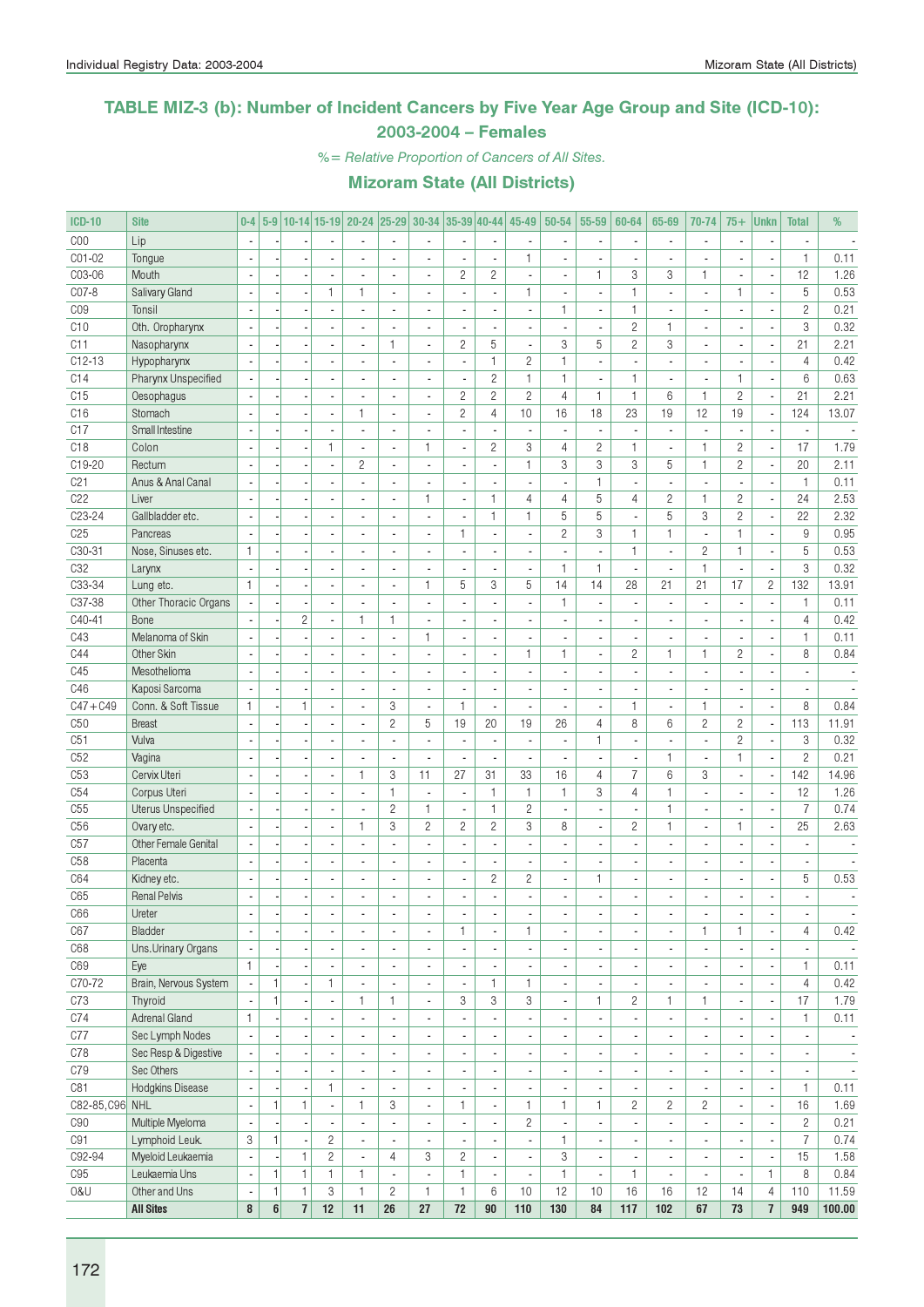### TABLE: MIZ–4(a):

# Average Annual Age Specific,Crude (CR), Age Adjusted (AAR) (with Standard Error(SE)) and Truncated (35-64 yrs) (TR) Incidence Rate per 100,000 population: 2003-2004 - Males Mizoram State (All Districts)

| <b>ICD-10</b>       | $0-4$                    | $5-9$                    | $10-14$                  | $ 15-19$                 | 20-24                    | $25 - 29$                | 30-34                    | 35-39                    | 40-44                    | $45 - 49$ | $50 - 54$     | $55 - 59$ | 60-64                    | 65-69                            | 70-74                    | >75   | CR                       | <b>AAR</b>               | SE                       | TR                       |
|---------------------|--------------------------|--------------------------|--------------------------|--------------------------|--------------------------|--------------------------|--------------------------|--------------------------|--------------------------|-----------|---------------|-----------|--------------------------|----------------------------------|--------------------------|-------|--------------------------|--------------------------|--------------------------|--------------------------|
| COO                 | $\overline{\phantom{a}}$ | $\overline{\phantom{a}}$ | $\overline{\phantom{a}}$ | $\overline{\phantom{a}}$ | $\overline{\phantom{a}}$ | $\overline{a}$           | ×,                       | $\overline{\phantom{a}}$ | $\overline{\phantom{a}}$ |           |               |           |                          | ×                                |                          |       | $\overline{\phantom{a}}$ | ×,                       | $\overline{\phantom{a}}$ |                          |
| CO1-02              | $\overline{\phantom{a}}$ | $\overline{\phantom{a}}$ | $\overline{\phantom{a}}$ | $\overline{\phantom{a}}$ | $\blacksquare$           | $\overline{a}$           | $\blacksquare$           | 1.5                      | 3.7                      | 9.5       | 8.1           | 4.3       | 22.2                     |                                  | 9.1                      |       | 1.6                      | 2.5                      | 0.65                     | 7.6                      |
| C03-06              | $\blacksquare$           | $\overline{\phantom{a}}$ | $\blacksquare$           | ٠                        | $\blacksquare$           | $\overline{\phantom{a}}$ | 1.5                      | $\blacksquare$           | 7.3                      | 2.4       | 13.6          | 8.6       | 11.1                     | 35.3                             | $\overline{\phantom{a}}$ | 17.3  | 2.2                      | 3.5                      | 0.78                     | 6.6                      |
| C07-8               | $\blacksquare$           | $\overline{\phantom{a}}$ | ٠                        | ٠                        | $\overline{\phantom{a}}$ | $\overline{\phantom{a}}$ | $\blacksquare$           | $\overline{\phantom{a}}$ | $\overline{\phantom{a}}$ | 2.4       | 5.4           | ×,        | $\overline{\phantom{a}}$ | 7.1                              |                          | 8.7   | 0.5                      | 0.8                      | 0.36                     | 1.3                      |
| CO <sub>9</sub>     | $\blacksquare$           | $\overline{\phantom{a}}$ | $\blacksquare$           | $\blacksquare$           | $\overline{a}$           | $\overline{\phantom{a}}$ | $\blacksquare$           | 4.4                      | 9.2                      | 2.4       | 10.9          | 8.6       | 5.6                      | 7.1                              |                          |       | 1.7                      | 2.3                      | 0.57                     | 6.6                      |
| C10                 | $\blacksquare$           | $\blacksquare$           | $\blacksquare$           | $\overline{\phantom{a}}$ | $\overline{a}$           | $\blacksquare$           | $\blacksquare$           | $\blacksquare$           | 1.8                      |           | 2.7           |           | 5.6                      |                                  | 9.1                      |       | 0.4                      | 0.6                      | 0.34                     | 1.5                      |
| C11                 | $\blacksquare$           | $\blacksquare$           | $\blacksquare$           | $\blacksquare$           | 1.0                      | $\blacksquare$           | 2.9                      | 2.9                      | $\overline{\phantom{a}}$ | 16.6      | 8.1           | 8.6       | 16.7                     | 21.2                             |                          |       | 2.3                      | 3.5                      | 0.76                     | 8.3                      |
| $C12-13$            | $\sim$                   | $\overline{\phantom{a}}$ | $\overline{\phantom{a}}$ | $\overline{\phantom{a}}$ | $\overline{a}$           | $\blacksquare$           | $\blacksquare$           | 8.7                      | 23.8                     | 23.7      | 40.7          | 34.2      | 11.1                     | 49.5                             | 45.4                     | 34.7  | 7.1                      | 10.3                     | 1.27                     | 23.3                     |
| C14                 | $\overline{a}$           | $\overline{\phantom{a}}$ | $\blacksquare$           | $\blacksquare$           | $\overline{a}$           | ä,                       | $\blacksquare$           | ä,                       | 1.8                      |           | 2.7           | 8.6       | 5.6                      |                                  | 18.1                     |       | 0.7                      | 1.2                      | 0.45                     | 2.6                      |
| C15                 | $\overline{a}$           | $\overline{\phantom{a}}$ | $\overline{\phantom{a}}$ | $\blacksquare$           | $\overline{a}$           | ä,                       | 1.5                      | 10.2                     | 42.1                     | 82.9      | 51.6          | 68.4      | 61.1                     | 42.4                             | 81.6                     | 43.4  | 13.4                     | 19.7                     | 1.77                     | 51.2                     |
| C16                 | $\overline{a}$           | $\overline{\phantom{a}}$ | ä,                       | $\blacksquare$           | 1.0                      | ä,                       | 2.9                      | 18.9                     | 27.5                     | 64.0      | 108.6         | 183.8     | 222.3                    | 339.1                            | 335.6                    | 260.2 | 30.3                     | 50.6                     | 3.01                     | 91.3                     |
| C17                 | $\overline{a}$           | ä,                       | ä,                       | ٠                        | $\overline{a}$           | ä,                       | $\blacksquare$           | $\blacksquare$           | $\overline{\phantom{a}}$ |           |               |           |                          | ٠.                               |                          |       |                          | $\overline{\phantom{a}}$ | $\overline{\phantom{a}}$ |                          |
| C <sub>18</sub>     |                          | $\overline{a}$           | $\overline{\phantom{a}}$ | $\blacksquare$           |                          | ä,                       | 1.5                      | 1.5                      | 9.2                      |           | 2.7           | 4.3       |                          | 7.1                              | 36.3                     | 43.4  | 1.9                      | 2.8                      | 0.67                     | 3.0                      |
| C19-20              |                          | $\overline{\phantom{a}}$ | $\overline{\phantom{a}}$ | ٠                        |                          | Ĭ.                       | 1.5                      | $\blacksquare$           | 1.8                      | 2.4       | 5.4           | 25.7      | 5.6                      | 21.2                             | 36.3                     | 69.4  | 2.9                      | 4.6                      | 0.90                     | 5.7                      |
| C <sub>21</sub>     |                          | $\overline{\phantom{a}}$ | $\overline{\phantom{a}}$ | ٠                        |                          | $\overline{a}$           | $\blacksquare$           | $\overline{\phantom{a}}$ |                          |           |               |           |                          |                                  |                          |       |                          | ÷,                       |                          |                          |
| C22                 | $\overline{\phantom{a}}$ | ä,                       | $\overline{\phantom{a}}$ | $\blacksquare$           | 1.0                      | 1.1                      | 1.5                      | 5.8                      | 3.7                      | 14.2      | 10.9          | 12.8      | 11.1                     | 42.4                             | 54.4                     | 52.0  | 4.3                      | 6.6                      | 1.05                     | 9.4                      |
| C <sub>2</sub> 3-24 |                          | ä,                       | $\overline{a}$           | $\blacksquare$           |                          | $\overline{a}$           | $\blacksquare$           | ä,                       | ÷,                       | 2.4       | 5.4           | 4.3       | 11.1                     | 7.1                              |                          | 8.7   | 0.8                      | 1.4                      | 0.51                     | 3.3                      |
| C <sub>25</sub>     |                          | ä,                       | $\overline{\phantom{a}}$ | $\blacksquare$           |                          | 1.1                      |                          | ä,                       | 1.8                      |           | 5.4           | 12.8      | 5.6                      | 7.1                              | 27.2                     | 26.0  | 1.5                      | 2.5                      | 0.65                     | 3.6                      |
| C30-31              |                          |                          | $\overline{\phantom{a}}$ | $\overline{\phantom{a}}$ |                          | $\overline{a}$           |                          | ä,                       | ł,                       |           |               |           | 5.6                      | 7.1                              |                          | 34.7  | 0.6                      | 1.1                      | 0.46                     | 0.7                      |
| C <sub>32</sub>     |                          | ä,                       | $\overline{\phantom{a}}$ | $\blacksquare$           |                          | $\overline{a}$           | 1.5                      | 1.5                      | 5.5                      | 2.4       | 8.1           | 8.6       | 5.6                      | 7.1                              |                          | 17.3  | 1.5                      | 2.2                      | 0.58                     | 4.9                      |
| C33-34              |                          | $\overline{\phantom{a}}$ | $\overline{\phantom{a}}$ | $\overline{\phantom{a}}$ | $\overline{a}$           | ä,                       | $\blacksquare$           | ÷                        | 5.5                      | 14.2      | 32.6          | 77.0      | 144.5                    | 162.5                            | 172.4                    | 242.9 | 13.8                     | 24.9                     | 2.16                     | 37.6                     |
| C37-38              |                          | ÷,                       | $\overline{\phantom{a}}$ | $\overline{\phantom{a}}$ | $\overline{a}$           | $\overline{a}$           | $\blacksquare$           | 1.5                      | ł,                       |           |               | 4.3       |                          |                                  |                          |       | 0.2                      | 0.3                      | 0.19                     | 0.8                      |
| C40-41              |                          | 1.8                      | ÷,                       | $\overline{\phantom{a}}$ | 1.9                      | ÷,                       | $\blacksquare$           | 1.5                      | $\overline{\phantom{a}}$ |           |               |           | 5.6                      |                                  |                          |       | 0.6                      | 0.6                      | 0.29                     | 1.0                      |
| C43                 |                          | ÷,                       | ٠                        | $\overline{\phantom{a}}$ | $\overline{a}$           | i.                       | $\overline{\phantom{a}}$ | ÷                        |                          |           |               |           | 5.6                      |                                  | 9.1                      |       | 0.2                      | 0.4                      | 0.29                     | 0.7                      |
| C44                 |                          | ÷,                       | ٠                        | $\overline{\phantom{a}}$ | $\overline{a}$           | ÷,                       | 2.9                      | 2.9                      | 1.8                      | 2.4       | 2.7           |           | 16.7                     | 14.1                             | 36.3                     | 8.7   | 1.7                      | 2.7                      | 0.69                     | 4.0                      |
| C45                 |                          | ä,                       | ÷,                       | $\overline{\phantom{a}}$ | $\overline{a}$           |                          | $\overline{\phantom{a}}$ | ٠                        | ×,                       |           |               |           |                          |                                  |                          |       |                          | ÷,                       |                          |                          |
| C46                 |                          | ä,                       | ÷,                       | ÷,                       | $\overline{a}$           | i.                       |                          |                          |                          |           |               |           |                          |                                  |                          |       |                          |                          |                          |                          |
| $C47 + C49$         | 1.9                      | $\overline{\phantom{a}}$ | 0.9                      | 0.9                      | $\overline{\phantom{a}}$ | ٠                        | $\overline{\phantom{a}}$ | 1.5                      | 1.8                      |           |               | 4.3       | 11.1                     | ×,                               | 9.1                      |       | 1.1                      | 1.4                      | 0.47                     | 2.6                      |
| C50                 |                          | $\overline{\phantom{a}}$ | $\overline{\phantom{a}}$ | ٠                        | $\blacksquare$           | ä,                       |                          | ٠                        | ×                        |           |               |           |                          |                                  |                          |       |                          |                          |                          |                          |
| C60                 | $\blacksquare$           | $\overline{\phantom{a}}$ | $\overline{\phantom{a}}$ | $\blacksquare$           | $\overline{a}$           | $\overline{a}$           | 1.5                      | 1.5                      | $\overline{\phantom{a}}$ | 2.4       | 5.4           |           | 5.6                      | 14.1                             | 27.2                     | 17.3  | 1.3                      | 2.1                      | 0.61                     | 2.3                      |
| C61                 | $\blacksquare$           | $\overline{a}$           | $\blacksquare$           | $\blacksquare$           |                          | $\overline{a}$           | $\blacksquare$           | $\overline{\phantom{a}}$ | 1.8                      |           |               | 4.3       |                          | 42.4                             | 36.3                     | 69.4  | 2.0                      | 3.7                      | 0.83                     | 0.9                      |
| C62                 | $\overline{a}$           | $\overline{a}$           | $\overline{\phantom{a}}$ | $\blacksquare$           | 1.0                      | ä,                       | $\overline{a}$           | $\overline{\phantom{a}}$ | J.                       |           |               |           |                          |                                  |                          |       | 0.1                      | 0.1                      | 0.08                     |                          |
| C63                 | $\overline{a}$           | $\overline{a}$           | $\overline{\phantom{a}}$ | ٠                        | $\overline{a}$           | $\overline{a}$           | $\overline{a}$           | $\overline{\phantom{a}}$ |                          |           |               |           |                          |                                  |                          |       |                          |                          |                          |                          |
| C64                 | $\blacksquare$           | $\overline{\phantom{a}}$ | $\blacksquare$           | $\blacksquare$           | $\overline{a}$           | $\overline{a}$           | $\overline{\phantom{a}}$ | $\overline{\phantom{a}}$ | 1.8                      | 2.4       |               |           |                          | 7.1                              |                          | 8.7   | 0.4                      | 0.6                      | 0.33                     | 0.8                      |
| C65                 | $\blacksquare$           | $\overline{a}$           | $\overline{\phantom{a}}$ | ٠                        | $\overline{a}$           |                          | $\overline{\phantom{a}}$ |                          |                          |           |               |           |                          |                                  |                          |       |                          | $\overline{a}$           |                          |                          |
| C66                 |                          |                          | $\overline{\phantom{a}}$ |                          |                          |                          | $\overline{\phantom{a}}$ |                          |                          |           |               |           |                          |                                  |                          | 17.3  | 0.2                      | 0.3                      | 0.25                     |                          |
| C67                 | $\overline{\phantom{a}}$ | ٠                        | $\overline{\phantom{a}}$ |                          |                          |                          | $\overline{\phantom{a}}$ | ٠                        | $\overline{\phantom{a}}$ |           | 5.4           | 4.3       |                          | 7.1                              | 9.1                      | 17.3  | 0.7                      | 1.2                      | 0.45                     | 1.4                      |
| C68                 | $\blacksquare$           | $\blacksquare$           | $\blacksquare$           | $\blacksquare$           | $\blacksquare$           | $\overline{\phantom{a}}$ | $\blacksquare$           | $\blacksquare$           |                          |           |               |           |                          | 7.1                              |                          |       | 0.1                      | 0.2                      | 0.21                     | $\overline{\phantom{a}}$ |
| C69                 | 0.9                      | $\overline{\phantom{a}}$ | $\overline{\phantom{a}}$ | $\overline{\phantom{a}}$ | $\overline{\phantom{a}}$ | $\overline{\phantom{a}}$ | $\overline{\phantom{a}}$ | ÷,                       | 1.8                      |           |               |           |                          |                                  | 9.1                      |       | 0.3                      | 0.4                      | 0.24                     | 0.4                      |
| C70-72              | $\overline{\phantom{a}}$ | $\overline{\phantom{a}}$ | $\overline{\phantom{a}}$ | $\overline{\phantom{a}}$ | 1.0                      | $\overline{\phantom{a}}$ | 1.5                      | $\overline{\phantom{a}}$ | $\overline{\phantom{a}}$ |           |               | 4.3       |                          | $\overline{\phantom{a}}$         | 9.1                      |       | 0.4                      | 0.5                      | 0.28                     | 0.6                      |
| C73                 | $\overline{\phantom{a}}$ | $\overline{a}$           | $\overline{\phantom{a}}$ | 0.9                      | $\overline{\phantom{a}}$ | $\overline{a}$           | $\overline{\phantom{a}}$ | 1.5                      | $\blacksquare$           | 2.4       | 2.7           | 8.6       | 5.6                      | 7.1                              | 9.1                      | 17.3  | 1.1                      | 1.8                      | 0.55                     | 3.0                      |
| C74                 | $\overline{\phantom{a}}$ | $\overline{\phantom{a}}$ | $\overline{\phantom{a}}$ | $\overline{\phantom{a}}$ | $\frac{1}{2}$            | $\overline{a}$           | $\overline{\phantom{a}}$ |                          | $\overline{\phantom{a}}$ |           |               |           |                          |                                  |                          |       |                          | ×,                       |                          |                          |
| C77                 | $\overline{\phantom{a}}$ | $\overline{\phantom{a}}$ | ÷,                       | $\overline{\phantom{a}}$ | $\frac{1}{2}$            | $\overline{a}$           | $\overline{\phantom{a}}$ | ÷,                       | $\overline{\phantom{a}}$ |           |               |           |                          |                                  |                          |       |                          | ÷,                       | $\overline{a}$           | $\overline{\phantom{a}}$ |
| C78                 | $\overline{\phantom{a}}$ | $\overline{\phantom{a}}$ | ÷,                       | $\overline{\phantom{a}}$ | $\frac{1}{2}$            | $\overline{a}$           | $\overline{\phantom{a}}$ | ÷,                       | ÷,                       |           |               |           |                          |                                  |                          |       |                          | ×,                       |                          | $\overline{\phantom{a}}$ |
| C79                 | ×,                       | $\overline{\phantom{a}}$ | $\overline{\phantom{a}}$ | $\overline{\phantom{a}}$ | $\overline{a}$           | $\overline{a}$           | $\overline{\phantom{a}}$ | ÷,                       | $\overline{\phantom{a}}$ |           |               |           |                          |                                  |                          |       |                          | ÷,                       |                          | $\overline{\phantom{a}}$ |
| C81                 |                          | ÷,                       | $\overline{\phantom{a}}$ | $\overline{\phantom{a}}$ | $\overline{\phantom{a}}$ | ÷                        | 1.5                      | $\overline{\phantom{a}}$ | $\overline{\phantom{a}}$ |           |               |           |                          |                                  |                          |       | 0.1                      | 0.1                      | 0.09                     | $\overline{\phantom{a}}$ |
| C82-85, C96         | 0.9                      | 0.9                      | $\overline{\phantom{a}}$ | 0.9                      | 1.0                      | 1.1                      | 2.9                      | 1.5                      | $\overline{\phantom{a}}$ | 2.4       | 5.4           | 17.1      | 27.8                     | 14.1                             | 27.2                     | 17.3  | 2.7                      | 4.2                      | 0.86                     | 7.4                      |
| C <sub>90</sub>     | ÷,                       | $\blacksquare$           | $\blacksquare$           | $\overline{\phantom{a}}$ | $\overline{\phantom{a}}$ | $\frac{1}{2}$            | $\blacksquare$           | $\overline{\phantom{a}}$ | $\overline{\phantom{a}}$ |           |               |           |                          |                                  |                          |       | $\overline{a}$           | $\overline{\phantom{a}}$ | $\overline{\phantom{a}}$ | $\overline{\phantom{a}}$ |
| C91                 | 1.9                      | 1.8                      | 1.7                      | 1.9                      | $\blacksquare$           | $\overline{a}$           | $\blacksquare$           | $\overline{\phantom{a}}$ | $\overline{\phantom{a}}$ |           |               | 8.6       |                          |                                  | 9.1                      | 8.7   | 1.2                      | 1.4                      | 0.43                     | 1.1                      |
| C92-94              | ÷,                       | $\blacksquare$           | 0.9                      | 1.9                      | 1.0                      | $\overline{\phantom{a}}$ | 1.5                      | 2.9                      | 1.8                      | 2.4       | 5.4           |           |                          | 21.2                             | 9.1                      | 8.7   | 1.6                      | 2.1                      | 0.56                     | 2.3                      |
| C <sub>95</sub>     | 0.9                      | $\overline{\phantom{a}}$ | $\overline{\phantom{a}}$ | $\overline{\phantom{a}}$ | $\overline{\phantom{a}}$ | ÷                        | $\overline{\phantom{a}}$ | $\overline{\phantom{a}}$ | 1.8                      |           |               |           | 11.1                     |                                  |                          |       | 0.4                      | 0.7                      | 0.35                     | 1.8                      |
| 0&U                 | 0.9                      | $\overline{\phantom{a}}$ | $\overline{\phantom{a}}$ | 0.9                      | 1.0                      | 1.1                      | 1.5                      | 11.6                     | 29.3                     | 42.6      | 59.8          | 94.1      | 116.7                    | 134.2                            | 117.9                    | 260.2 | 18.4                     | 28.5                     | 2.22                     | 53.0                     |
| All                 | 7.6                      | 4.4                      | 3.4                      | 7.4                      | 9.6                      | 4.5                      | 27.9                     | 81.3                     | 186.8                    |           | $296.1$ 410.1 | 619.9     |                          | 755.9 1031.5 1143.0 1309.9 122.8 |                          |       |                          | 194.5                    |                          | 5.78 352.9               |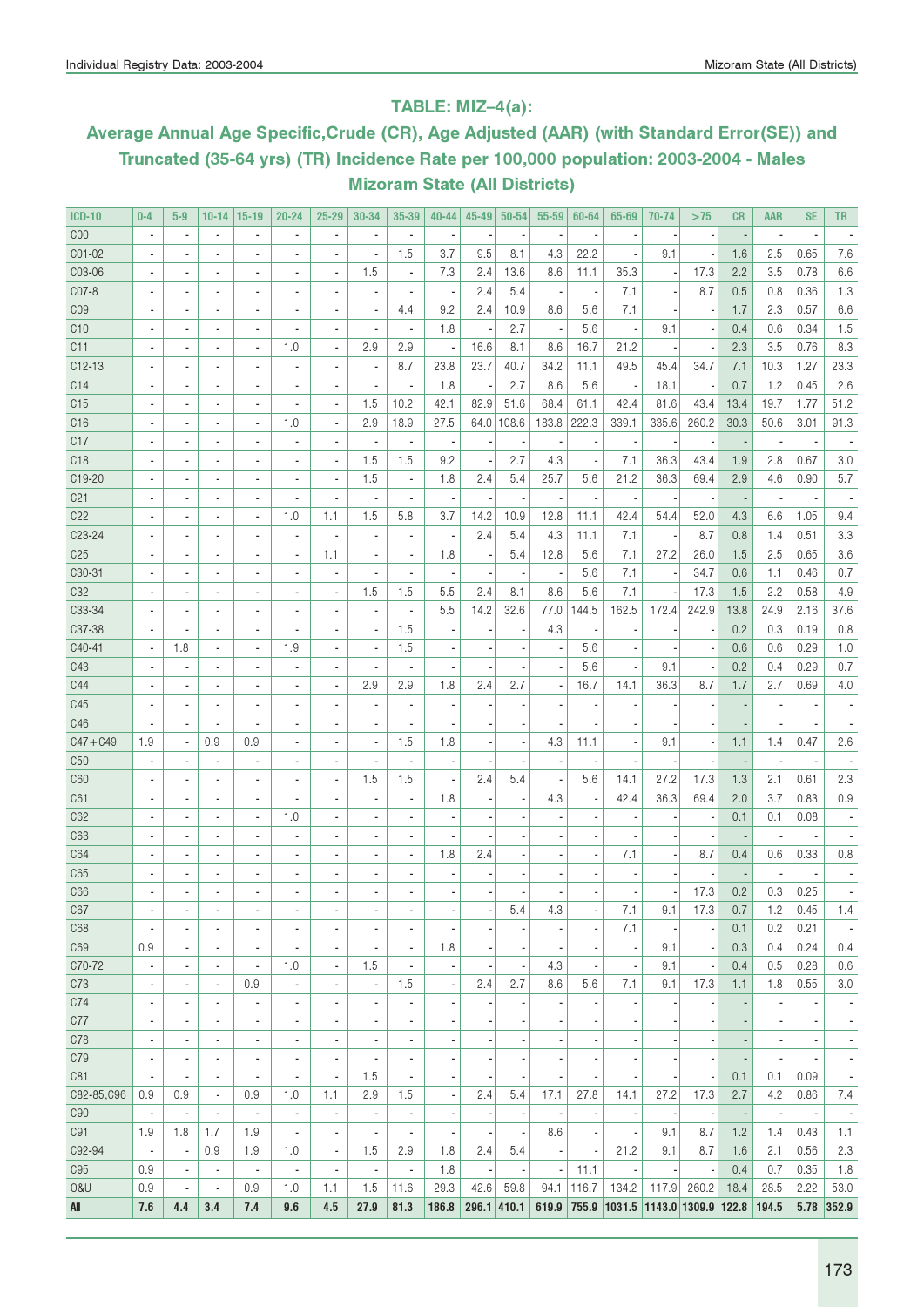### TABLE: MIZ–4(b):

# Average Annual Age Specific,Crude (CR), Age Adjusted (AAR) (with Standard Error(SE)) and Truncated (35-64 yrs) (TR) Incidence Rate per 100,000 population: 2003-2004 - Females Mizoram State (All Districts)

| <b>ICD-10</b>   | $0-4$                    | $5-9$                    | $10 - 14$                | $ 15-19$                 | $20 - 24$                | $25 - 29$                | 30-34                    | 35-39                        | $40 - 44$                | 45-49                    | $50 - 54$                | $55 - 59$                | 60-64                    | 65-69                        | 70-74                        | >75                      | <b>CR</b>      | AAR                      | <b>SE</b>                | TR.                      |
|-----------------|--------------------------|--------------------------|--------------------------|--------------------------|--------------------------|--------------------------|--------------------------|------------------------------|--------------------------|--------------------------|--------------------------|--------------------------|--------------------------|------------------------------|------------------------------|--------------------------|----------------|--------------------------|--------------------------|--------------------------|
| C <sub>00</sub> | $\blacksquare$           | $\blacksquare$           | $\overline{\phantom{a}}$ | $\blacksquare$           | $\blacksquare$           | $\overline{\phantom{a}}$ | ÷,                       | $\overline{\phantom{a}}$     |                          |                          |                          |                          |                          | $\overline{\phantom{a}}$     | ä,                           | $\overline{\phantom{a}}$ |                | $\overline{\phantom{a}}$ | $\overline{\phantom{a}}$ |                          |
| C01-02          | $\blacksquare$           | $\blacksquare$           | $\blacksquare$           | $\blacksquare$           | $\blacksquare$           | $\overline{\phantom{a}}$ | ٠                        | ä,                           | Ĭ.                       | 2.6                      |                          |                          |                          | $\overline{\phantom{a}}$     | ä,                           | $\overline{\phantom{a}}$ | 0.1            | 0.2                      | 0.16                     | 0.5                      |
| C03-06          |                          | $\overline{\phantom{a}}$ | $\overline{\phantom{a}}$ | $\blacksquare$           | $\overline{a}$           | $\overline{\phantom{a}}$ | ٠                        | 3.3                          | 4.0                      |                          |                          | 4.9                      | 17.4                     | 22.2                         | 9.6                          | $\overline{\phantom{a}}$ | 1.3            | 2.2                      | 0.66                     | 4.3                      |
| C07-8           |                          |                          | $\overline{\phantom{a}}$ | 0.9                      | 1.0                      |                          |                          | $\overline{\phantom{a}}$     |                          | 2.6                      |                          |                          | 5.8                      | $\overline{\phantom{a}}$     | $\overline{\phantom{a}}$     | 8.0                      | 0.5            | 0.7                      | 0.34                     | 1.3                      |
| CO <sub>9</sub> |                          | $\overline{\phantom{a}}$ | $\overline{\phantom{a}}$ | $\blacksquare$           | $\blacksquare$           | $\overline{a}$           | $\overline{\phantom{a}}$ | $\overline{\phantom{a}}$     | $\blacksquare$           |                          | 3.2                      | ×,                       | 5.8                      | $\overline{a}$               | $\overline{a}$               | ٠.                       | 0.2            | 0.4                      | 0.28                     | 1.3                      |
| C10             |                          |                          | $\blacksquare$           | $\blacksquare$           |                          |                          |                          | ä,                           |                          |                          |                          |                          | 11.6                     | 7.4                          |                              |                          | 0.3            | 0.7                      | 0.40                     | 1.5                      |
| C11             |                          |                          | $\overline{\phantom{a}}$ | $\blacksquare$           | $\overline{a}$           | 1.2                      |                          | 3.3                          | 9.9                      |                          | 9.5                      | 24.7                     | 11.6                     | 22.2                         |                              |                          | 2.3            | 3.5                      | 0.79                     | 8.8                      |
| $C12-13$        | $\blacksquare$           | $\blacksquare$           | $\overline{\phantom{a}}$ | $\blacksquare$           | $\overline{\phantom{a}}$ | $\overline{\phantom{a}}$ | ٠                        | ÷,                           | 2.0                      | 5.3                      | 3.2                      |                          |                          | $\overline{\phantom{a}}$     | ٠                            | $\overline{\phantom{a}}$ | 0.4            | 0.6                      | 0.30                     | 1.9                      |
| C14             | $\overline{\phantom{a}}$ | $\blacksquare$           | $\overline{\phantom{a}}$ | $\blacksquare$           | $\overline{a}$           | $\overline{\phantom{a}}$ | $\blacksquare$           | ä,                           | 4.0                      | 2.6                      | 3.2                      | $\overline{\phantom{a}}$ | 5.8                      | $\overline{\phantom{a}}$     | $\overline{\phantom{a}}$     | 8.0                      | 0.6            | 0.9                      | 0.40                     | 2.5                      |
| C15             |                          | $\overline{\phantom{a}}$ | $\blacksquare$           | $\overline{\phantom{a}}$ | ٠                        |                          | $\sim$                   | 3.3                          | 4.0                      | 5.3                      | 12.6                     | 4.9                      | 5.8                      | 44.3                         | 9.6                          | 15.9                     | 2.3            | 3.7                      | 0.82                     | 5.8                      |
| C16             |                          |                          | $\overline{a}$           | $\blacksquare$           | 1.0                      |                          | ٠                        | 3.3                          | 8.0                      | 26.4                     | 50.4                     | 88.8                     | 133.4                    | 140.4                        | 115.2                        | 151.3                    | 13.4           | 23.3                     | 2.13                     | 44.1                     |
| C17             |                          | $\overline{\phantom{a}}$ | $\overline{\phantom{a}}$ | $\overline{\phantom{a}}$ |                          |                          | $\overline{\phantom{a}}$ | $\overline{\phantom{a}}$     |                          |                          |                          |                          |                          | $\blacksquare$               | $\blacksquare$               |                          |                | $\sim$                   |                          |                          |
|                 |                          |                          |                          |                          | $\blacksquare$           |                          |                          |                              |                          |                          |                          | $\overline{\phantom{a}}$ |                          |                              |                              |                          |                |                          |                          |                          |
| C <sub>18</sub> |                          | $\overline{\phantom{a}}$ | $\overline{\phantom{a}}$ | 0.9                      |                          | ä,                       | 1.7                      | ÷,                           | 4.0                      | 7.9                      | 12.6                     | 9.9                      | 5.8                      | $\blacksquare$               | 9.6                          | 15.9                     | 1.8            | 2.7                      | 0.66                     | 6.4                      |
| C19-20          |                          | $\blacksquare$           | $\blacksquare$           | $\overline{\phantom{a}}$ | 2.0                      |                          | ٠                        | $\overline{\phantom{a}}$     | $\overline{\phantom{a}}$ | 2.6                      | 9.5                      | 14.8                     | 17.4                     | 37.0                         | 9.6                          | 15.9                     | 2.2            | 3.7                      | 0.85                     | 6.2                      |
| C <sub>21</sub> | $\overline{\phantom{a}}$ | $\blacksquare$           | $\overline{\phantom{a}}$ | $\blacksquare$           | $\blacksquare$           | $\overline{\phantom{a}}$ | ä,                       | $\overline{\phantom{a}}$     | $\overline{\phantom{a}}$ | $\overline{\phantom{a}}$ |                          | 4.9                      |                          | $\overline{\phantom{a}}$     | $\overline{\phantom{a}}$     | $\overline{\phantom{a}}$ | 0.1            | 0.2                      | 0.20                     | 0.6                      |
| C22             | $\blacksquare$           | $\blacksquare$           | $\blacksquare$           | $\blacksquare$           | $\blacksquare$           | $\blacksquare$           | 1.7                      | $\blacksquare$               | 2.0                      | 10.5                     | 12.6                     | 24.7                     | 23.2                     | 14.8                         | 9.6                          | 15.9                     | 2.6            | 4.4                      | 0.91                     | 10.6                     |
| C23-24          |                          | $\overline{\phantom{a}}$ | $\overline{\phantom{a}}$ | $\overline{\phantom{a}}$ | $\overline{a}$           |                          | $\blacksquare$           | $\overline{\phantom{a}}$     | 2.0                      | 2.6                      | 15.8                     | 24.7                     |                          | 37.0                         | 28.8                         | 15.9                     | 2.4            | 4.1                      | 0.87                     | 6.6                      |
| C <sub>25</sub> |                          |                          | $\overline{a}$           | $\overline{a}$           |                          |                          | ÷,                       | 1.6                          |                          |                          | 6.3                      | 14.8                     | 5.8                      | 7.4                          |                              | 8.0                      | 1.0            | 1.6                      | 0.55                     | 4.0                      |
| C30-31          | 1.0                      | $\overline{\phantom{a}}$ | $\blacksquare$           | $\overline{a}$           | $\overline{\phantom{a}}$ |                          | $\overline{\phantom{a}}$ | $\blacksquare$               |                          |                          |                          | ٠                        | 5.8                      | $\blacksquare$               | 19.2                         | 8.0                      | 0.5            | 0.9                      | 0.41                     | 0.7                      |
| C32             |                          |                          | $\blacksquare$           | $\blacksquare$           |                          |                          |                          | $\overline{\phantom{a}}$     |                          |                          | 3.2                      | 4.9                      |                          |                              | 9.6                          | $\overline{\phantom{a}}$ | 0.3            | 0.5                      | 0.32                     | 1.1                      |
| C33-34          | 1.0                      | $\blacksquare$           | $\blacksquare$           | $\blacksquare$           |                          |                          | 1.7                      | 8.2                          | 6.0                      | 13.2                     | 44.1                     | 69.1                     | 162.5                    | 155.2                        | 201.6                        | 135.3                    | 14.3           | 24.7                     | 2.21                     | 42.3                     |
| C37-38          | $\overline{a}$           | $\blacksquare$           | $\overline{a}$           | $\blacksquare$           | $\blacksquare$           | ä,                       | $\blacksquare$           | $\overline{\phantom{a}}$     | $\overline{a}$           |                          | 3.2                      |                          |                          | $\overline{\phantom{a}}$     | $\overline{\phantom{a}}$     | $\overline{\phantom{a}}$ | 0.1            | 0.2                      | 0.16                     | 0.5                      |
| C40-41          | $\overline{\phantom{a}}$ | $\blacksquare$           | 1.8                      | $\blacksquare$           | 1.0                      | 1.2                      | $\blacksquare$           | $\blacksquare$               | $\overline{\phantom{a}}$ | $\overline{\phantom{a}}$ | ×,                       | $\overline{\phantom{a}}$ |                          | $\overline{\phantom{a}}$     | $\overline{\phantom{a}}$     | $\overline{\phantom{a}}$ | 0.4            | 0.3                      | 0.17                     |                          |
| C43             |                          |                          | $\overline{a}$           | $\overline{\phantom{a}}$ | $\overline{\phantom{m}}$ | $\overline{a}$           | 1.7                      | $\qquad \qquad \blacksquare$ |                          |                          |                          |                          |                          | $\qquad \qquad \blacksquare$ | $\qquad \qquad \blacksquare$ | $\overline{\phantom{a}}$ | 0.1            | 0.1                      | 0.10                     |                          |
| C44             |                          |                          | $\overline{a}$           | $\overline{a}$           |                          |                          |                          | ä,                           | ÷,                       | 2.6                      | 3.2                      | ÷,                       | 11.6                     | 7.4                          | 9.6                          | 15.9                     | 0.9            | 1.5                      | 0.54                     | 2.5                      |
| C45             |                          | $\overline{a}$           | $\overline{\phantom{a}}$ | $\blacksquare$           | $\overline{a}$           |                          | ٠                        | $\overline{\phantom{a}}$     |                          |                          |                          |                          |                          | $\overline{\phantom{a}}$     | $\overline{\phantom{a}}$     |                          |                | ×,                       |                          |                          |
| C46             |                          |                          | $\blacksquare$           | $\blacksquare$           |                          |                          |                          |                              | $\overline{a}$           |                          |                          |                          |                          |                              |                              |                          |                |                          |                          |                          |
| $C47 + C49$     | 1.0                      | $\overline{\phantom{a}}$ | 0.9                      | $\overline{\phantom{a}}$ | $\blacksquare$           | 3.7                      | $\blacksquare$           | 1.6                          |                          |                          |                          |                          | 5.8                      | $\overline{\phantom{a}}$     | 9.6                          |                          | 0.9            | 1.0                      | 0.39                     | 1.1                      |
| C50             |                          | ä,                       | $\overline{\phantom{a}}$ | $\blacksquare$           | ä,                       | 2.5                      | 8.3                      | 31.0                         | 39.8                     | 50.1                     | 81.9                     | 19.7                     | 46.4                     | 44.3                         | 19.2                         | 15.9                     | 12.2           | 16.7                     | 1.63                     | 45.1                     |
| C51             | $\overline{\phantom{a}}$ | $\blacksquare$           | $\overline{\phantom{a}}$ | $\blacksquare$           | $\blacksquare$           | $\overline{\phantom{a}}$ | $\overline{\phantom{a}}$ | $\overline{\phantom{a}}$     | $\overline{\phantom{a}}$ | $\overline{\phantom{a}}$ | ×,                       | 4.9                      | $\overline{\phantom{a}}$ | $\blacksquare$               | $\overline{\phantom{a}}$     | 15.9                     | 0.3            | 0.5                      | 0.30                     | 0.6                      |
| C52             | $\overline{\phantom{a}}$ | $\overline{\phantom{a}}$ | $\overline{\phantom{a}}$ | $\overline{\phantom{a}}$ | $\overline{\phantom{a}}$ | ×,                       | ×,                       | $\overline{\phantom{a}}$     |                          |                          |                          |                          |                          | 7.4                          | $\overline{\phantom{a}}$     | 8.0                      | 0.2            | 0.4                      | 0.27                     |                          |
| C <sub>53</sub> |                          |                          | $\overline{a}$           | $\blacksquare$           | 1.0                      | 3.7                      | 18.3                     | 44.1                         | 61.7                     | 87.0                     | 50.4                     | 19.7                     | 40.6                     | 44.3                         | 28.8                         | $\overline{\phantom{a}}$ | 15.4           | 19.9                     | 1.73                     | 53.2                     |
| C54             |                          | $\overline{\phantom{a}}$ | $\overline{\phantom{a}}$ | $\blacksquare$           | $\blacksquare$           | 1.2                      | $\overline{\phantom{a}}$ | $\overline{\phantom{a}}$     | 2.0                      | 2.6                      | 3.2                      | 14.8                     | 23.2                     | 7.4                          | $\overline{\phantom{a}}$     | $\overline{\phantom{a}}$ | 1.3            | 2.3                      | 0.67                     | 6.3                      |
| C55             |                          |                          | $\blacksquare$           | $\blacksquare$           |                          | 2.5                      | 1.7                      | ÷,                           | 2.0                      | 5.3                      |                          |                          |                          | 7.4                          |                              | $\overline{\phantom{a}}$ | 0.8            | 1.0                      | 0.38                     | 1.4                      |
| C56             |                          |                          | $\overline{\phantom{a}}$ | $\overline{\phantom{a}}$ | 1.0                      | 3.7                      | 3.3                      | 3.3                          | 4.0                      | 7.9                      | 25.2                     |                          | 11.6                     | 7.4                          | $\qquad \qquad \blacksquare$ | 8.0                      | 2.7            | 3.6                      | 0.75                     | 8.5                      |
| C57             | $\overline{\phantom{a}}$ | $\overline{\phantom{a}}$ | $\blacksquare$           | $\blacksquare$           |                          | $\overline{a}$           |                          | ÷,                           |                          |                          |                          |                          |                          |                              | ä,                           |                          |                | $\overline{\phantom{a}}$ |                          |                          |
| C <sub>58</sub> | $\overline{a}$           | $\blacksquare$           | $\blacksquare$           | $\overline{\phantom{a}}$ | $\overline{\phantom{a}}$ | $\blacksquare$           | ٠                        | $\overline{\phantom{a}}$     | $\overline{\phantom{a}}$ |                          |                          | ٠                        |                          | ٠                            | ٠                            | $\overline{\phantom{a}}$ | $\blacksquare$ | $\overline{\phantom{a}}$ | $\overline{\phantom{a}}$ |                          |
| C64             |                          | $\overline{\phantom{a}}$ | $\overline{\phantom{a}}$ | $\overline{\phantom{a}}$ | $\overline{\phantom{a}}$ |                          |                          | $\overline{\phantom{a}}$     | 4.0                      | 5.3                      |                          | 4.9                      |                          | $\overline{\phantom{a}}$     |                              | ÷                        | 0.5            | 0.8                      | 0.34                     | 2.4                      |
| C65             |                          |                          |                          |                          |                          |                          |                          |                              |                          |                          |                          |                          |                          |                              |                              |                          | $\overline{a}$ |                          |                          |                          |
|                 |                          |                          |                          |                          |                          |                          |                          |                              |                          |                          |                          |                          |                          |                              |                              |                          |                |                          |                          |                          |
| C66             |                          |                          | $\frac{1}{2}$            | $\overline{\phantom{a}}$ | $\frac{1}{2}$            | $\frac{1}{2}$            | $\overline{\phantom{a}}$ | $\qquad \qquad \blacksquare$ |                          |                          |                          |                          |                          | $\qquad \qquad \blacksquare$ | $\overline{\phantom{a}}$     | ÷                        |                | $\overline{\phantom{a}}$ | $\overline{\phantom{a}}$ |                          |
| C67             | $\blacksquare$           | $\blacksquare$           | $\blacksquare$           | $\blacksquare$           | $\blacksquare$           | $\blacksquare$           | $\blacksquare$           | 1.6                          | $\overline{\phantom{a}}$ | 2.6                      |                          | $\blacksquare$           |                          | $\blacksquare$               | 9.6                          | 8.0                      | 0.4            | 0.6                      | 0.31                     | 0.8                      |
| C68             | $\overline{\phantom{a}}$ | $\overline{\phantom{a}}$ | $\overline{\phantom{a}}$ | $\overline{\phantom{a}}$ | $\overline{\phantom{a}}$ | $\frac{1}{2}$            | $\overline{\phantom{a}}$ |                              | $\overline{a}$           |                          |                          |                          |                          | $\blacksquare$               |                              |                          |                | $\overline{\phantom{a}}$ |                          | $\overline{\phantom{a}}$ |
| C69             | 1.0                      | $\overline{\phantom{a}}$ | $\blacksquare$           | $\overline{\phantom{a}}$ | $\frac{1}{2}$            | $\overline{a}$           | $\overline{\phantom{a}}$ | $\overline{\phantom{a}}$     | $\blacksquare$           |                          |                          |                          |                          | $\overline{\phantom{a}}$     | $\overline{\phantom{a}}$     | $\overline{\phantom{a}}$ | 0.1            | 0.1                      | 0.12                     | $\sim$                   |
| C70-72          | $\overline{\phantom{a}}$ | 0.9                      | $\overline{\phantom{a}}$ | 0.9                      | $\overline{\phantom{a}}$ | $\overline{\phantom{a}}$ | ٠                        | $\blacksquare$               | 2.0                      | 2.6                      | $\overline{\phantom{a}}$ | $\overline{\phantom{a}}$ |                          | $\overline{\phantom{a}}$     | $\overline{\phantom{a}}$     | $\overline{\phantom{a}}$ | 0.4            | 0.5                      | 0.24                     | 0.9                      |
| C73             | $\overline{\phantom{a}}$ | 0.9                      | $\overline{\phantom{a}}$ | $\overline{\phantom{a}}$ | 1.0                      | 1.2                      | $\overline{\phantom{a}}$ | 4.9                          | 6.0                      | 7.9                      | ×,                       | 4.9                      | 11.6                     | 7.4                          | 9.6                          | $\overline{\phantom{a}}$ | 1.8            | 2.5                      | 0.64                     | 5.8                      |
| C74             | 1.0                      |                          | $\blacksquare$           | $\overline{\phantom{a}}$ | ÷,                       | $\overline{\phantom{a}}$ | ٠                        | $\overline{\phantom{a}}$     |                          |                          |                          |                          |                          | ä,                           | $\overline{a}$               | $\overline{\phantom{a}}$ | 0.1            | 0.1                      | 0.12                     | $\overline{\phantom{a}}$ |
| C77             | $\overline{\phantom{a}}$ |                          | $\overline{\phantom{a}}$ | $\overline{\phantom{a}}$ | $\overline{\phantom{m}}$ | $\overline{a}$           | $\overline{\phantom{a}}$ | $\overline{\phantom{a}}$     | ×,                       |                          |                          |                          |                          |                              | $\overline{\phantom{a}}$     | $\overline{\phantom{a}}$ |                | $\overline{\phantom{a}}$ | $\overline{\phantom{a}}$ | $\overline{\phantom{a}}$ |
| C78             | $\overline{a}$           | $\blacksquare$           | $\overline{\phantom{a}}$ | $\blacksquare$           | $\blacksquare$           | ٠                        | $\blacksquare$           | $\overline{\phantom{a}}$     | $\overline{\phantom{a}}$ |                          |                          |                          |                          |                              |                              | $\overline{\phantom{a}}$ |                |                          | $\overline{\phantom{a}}$ | $\overline{\phantom{a}}$ |
| C79             |                          | $\overline{\phantom{a}}$ | $\overline{\phantom{a}}$ | $\overline{\phantom{a}}$ | $\frac{1}{2}$            |                          | ٠                        |                              | $\overline{\phantom{a}}$ |                          |                          |                          |                          |                              |                              | $\overline{\phantom{a}}$ |                | ×,                       |                          | $\overline{\phantom{a}}$ |
| C81             | $\overline{\phantom{a}}$ | $\overline{\phantom{a}}$ | $\overline{a}$           | 0.9                      | $\overline{\phantom{a}}$ | $\overline{\phantom{a}}$ | $\overline{\phantom{a}}$ | ÷,                           | $\blacksquare$           | ×,                       |                          | $\overline{a}$           |                          | ä,                           | ÷,                           | $\overline{\phantom{a}}$ | 0.1            | 0.1                      | 0.09                     | $\sim$                   |
| C82-85, C96     | $\overline{\phantom{a}}$ | 0.9                      | 0.9                      | $\overline{\phantom{a}}$ | 1.0                      | 3.7                      | $\overline{\phantom{a}}$ | 1.6                          | $\overline{\phantom{a}}$ | 2.6                      | 3.2                      | 4.9                      | 11.6                     | 14.8                         | 19.2                         | $\overline{\phantom{a}}$ | 1.7            | 2.5                      | 0.65                     | 3.5                      |
| C90             | $\overline{\phantom{a}}$ | $\overline{\phantom{a}}$ | $\overline{\phantom{a}}$ | $\overline{\phantom{a}}$ | $\overline{\phantom{a}}$ | $\overline{\phantom{a}}$ | $\overline{\phantom{a}}$ | $\blacksquare$               | $\overline{\phantom{a}}$ | 5.3                      | $\overline{\phantom{a}}$ | $\overline{a}$           | $\overline{\phantom{a}}$ | ÷,                           | $\overline{\phantom{a}}$     | $\overline{\phantom{a}}$ | 0.2            | 0.3                      | 0.22                     | 1.0                      |
| C91             | 2.9                      | 0.9                      | $\overline{\phantom{a}}$ | 1.9                      | $\overline{\phantom{a}}$ | $\frac{1}{2}$            | $\overline{\phantom{a}}$ | $\qquad \qquad \blacksquare$ | $\overline{\phantom{a}}$ |                          | 3.2                      |                          |                          |                              | $\qquad \qquad \blacksquare$ | $\overline{\phantom{a}}$ | 0.8            | 0.8                      | 0.30                     | 0.5                      |
| C92-94          | $\overline{\phantom{a}}$ | $\overline{\phantom{a}}$ | 0.9                      | 1.9                      | $\blacksquare$           | 5.0                      | 5.0                      | 3.3                          | $\overline{\phantom{a}}$ |                          | 9.5                      | ÷                        |                          | $\overline{\phantom{a}}$     | $\overline{\phantom{a}}$     | $\overline{\phantom{a}}$ | 1.6            | 1.6                      | 0.43                     | 2.2                      |
| C <sub>95</sub> | $\overline{\phantom{a}}$ | 0.9                      | 0.9                      | 0.9                      | 1.0                      | $\overline{\phantom{a}}$ | $\overline{\phantom{a}}$ | 1.6                          | $\overline{\phantom{a}}$ |                          | 3.2                      | $\overline{\phantom{a}}$ | 5.8                      | $\overline{\phantom{a}}$     | $\overline{\phantom{a}}$     | $\overline{\phantom{a}}$ | 0.9            | 0.8                      | 0.34                     | 1.6                      |
| 0&U             | $\overline{\phantom{a}}$ | 0.9                      | 0.9                      | 2.8                      | 1.0                      | 2.5                      | 1.7                      | 1.6                          | 11.9                     | 26.4                     | 37.8                     | 49.4                     | 92.8                     | 118.3                        | 115.2                        | 111.5                    | 11.9           | 18.9                     | 1.88                     | 32.2                     |
| All             | 7.8                      | 5.6                      | 6.2                      | 11.4                     | 10.9                     | 32.3                     | 44.9                     | 117.5                        | 179.0 289.9              |                          | 409.6                    | 414.6 678.8              |                          | 753.9                        | 643.1                        | 581.2                    | 102.6          | 155.7                    |                          | $5.25$ 320.7             |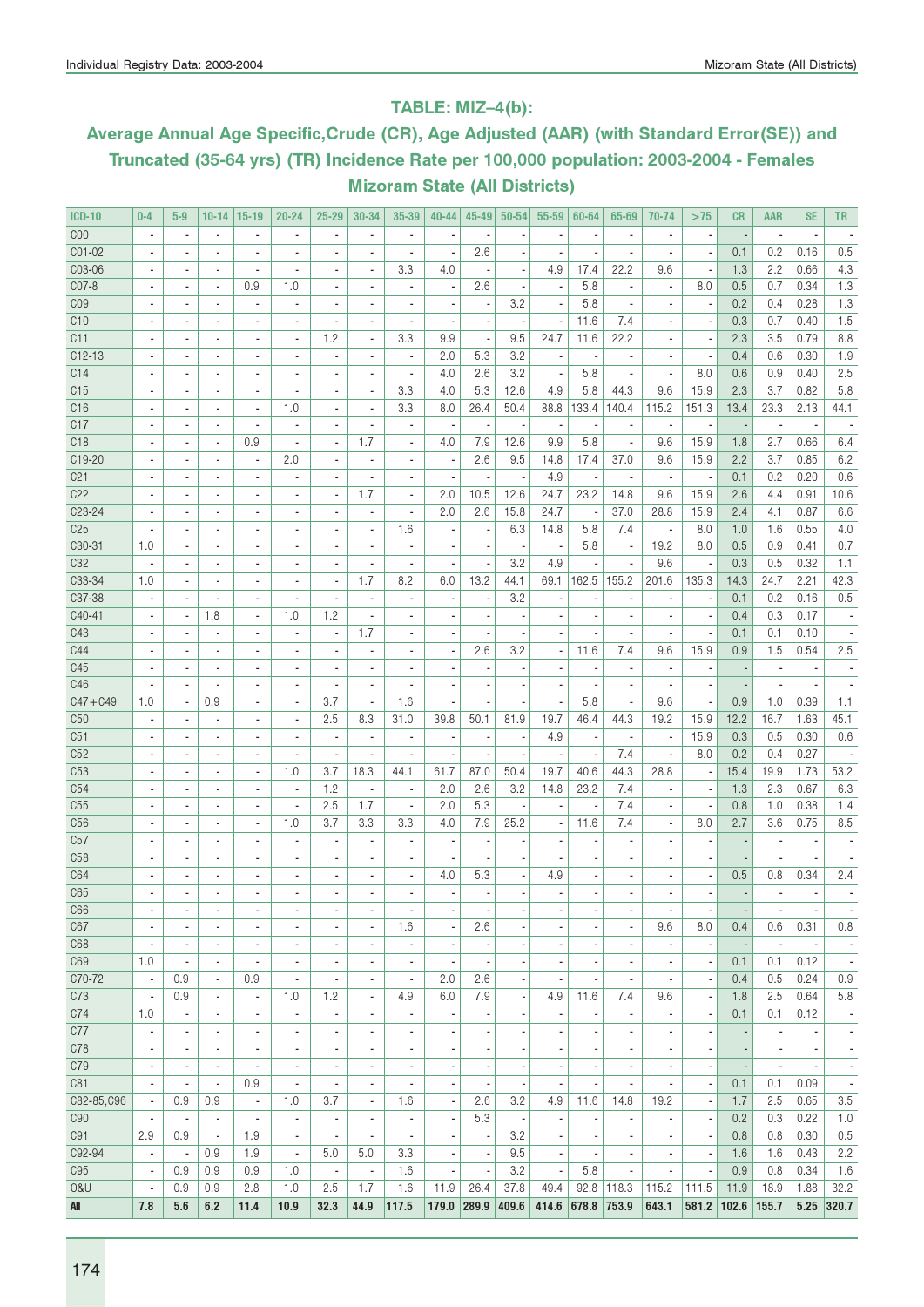### TABLE: MIZ-5(a): Number (#) and Proportion (%) of Cancers by Site (ICD-10) and Method of Diagnosis: 2003-2004 - Males

| %<br>$\overline{\%}$<br>%<br>#<br>%<br>%<br>#<br>#<br>%<br>#<br>#<br>#<br>C <sub>00</sub><br>Lip<br>$\overline{\phantom{a}}$<br>$\overline{\phantom{a}}$<br>÷,<br>÷,<br>$\blacksquare$<br>$\overline{\phantom{a}}$<br>$\overline{a}$<br>÷,<br>÷,<br>C01-02<br>100.0<br>16<br>100.0<br>16<br>Tongue<br>$\overline{a}$<br>$\overline{\phantom{a}}$<br>÷,<br>$\blacksquare$<br>÷,<br>÷,<br>$\sim$<br>21<br>C03-06<br>95.5<br>1<br>4.5<br>22<br>100.0<br>Mouth<br>÷,<br>$\blacksquare$<br>÷.<br>$\blacksquare$<br>÷.<br>÷.<br>$CO7-8$<br>3<br>5<br>60.0<br>1<br>1<br>20.0<br>100.0<br>Salivary Gland<br>20.0<br>÷.<br>÷,<br>$\overline{\phantom{a}}$<br>CO9<br>17<br>100.0<br>17<br>100.0<br><b>Tonsil</b><br>$\overline{\phantom{a}}$<br>$\blacksquare$<br>$\overline{a}$<br>$\overline{a}$<br>$\blacksquare$<br>C10<br>25.0<br>3<br>75.0<br>1<br>100.0<br>Oth. Oropharynx<br>4<br>$\overline{a}$<br>$\overline{a}$<br>ä,<br>C11<br>22<br>95.7<br>1<br>4.3<br>23<br>100.0<br>Nasopharynx<br>$\blacksquare$<br>$\overline{a}$<br>$\blacksquare$<br>$\blacksquare$<br>÷,<br>$C12-13$<br>70<br>100.0<br>70<br>100.0<br>Hypopharynx<br>÷,<br>$\overline{\phantom{a}}$<br>÷,<br>÷,<br>÷,<br>÷,<br>$\blacksquare$<br>C14<br>$\overline{7}$<br>100.0<br><b>Pharynx Unspecified</b><br>1<br>14.3<br>3<br>42.9<br>3<br>42.9<br>$\overline{\phantom{a}}$<br>$\overline{\phantom{a}}$<br>$\overline{\phantom{a}}$<br>$\blacksquare$<br>C15<br>87.1<br>8<br>6.1<br>4<br>100.0<br>115<br>5<br>3.8<br>3.0<br>132<br>Oesophagus<br>÷,<br>$\overline{\phantom{a}}$<br>C16<br>74.8<br>6.7<br>Stomach<br>223<br>20<br>42<br>14.1<br>13<br>4.4<br>298<br>100.0<br>$\overline{a}$<br>$\overline{\phantom{a}}$<br>C17<br><b>Small Intestine</b><br>$\overline{\phantom{a}}$<br>÷,<br>$\overline{a}$<br>$\overline{\phantom{a}}$<br>ä,<br>$\overline{a}$<br>÷,<br>÷,<br>$\overline{\phantom{a}}$<br>C18<br>11<br>57.9<br>$\mathbf{2}$<br>10.5<br>5<br>26.3<br>5.3<br>100.0<br>Colon<br>1<br>19<br>÷,<br>$\blacksquare$<br>5<br>C19-20<br>16<br>55.2<br>17.2<br>4<br>13.8<br>4<br>Rectum<br>13.8<br>29<br>100.0<br>$\overline{a}$<br>$\blacksquare$<br>C <sub>21</sub><br>Anus & Anal Canal<br>$\overline{\phantom{a}}$<br>$\overline{\phantom{a}}$<br>$\overline{\phantom{a}}$<br>÷,<br>$\blacksquare$<br>$\overline{\phantom{a}}$<br>C22<br>11.9<br>7.1<br>Liver<br>20<br>47.6<br>6<br>14.3<br>5<br>3<br>8<br>19.0<br>42<br>100.0<br>$\overline{4}$<br>$\overline{c}$<br>C23-24<br>Gallbladder etc.<br>50.0<br>1<br>12.5<br>25.0<br>1<br>12.5<br>8<br>100.0<br>÷,<br>3<br>$\overline{c}$<br>C <sub>25</sub><br>20.0<br>5<br>33.3<br>13.3<br>4<br>26.7<br>1<br>6.7<br>15<br>100.0<br>Pancreas<br>C30-31<br>Nose, Sinuses etc.<br>6<br>100.0<br>6<br>100.0<br>$\overline{a}$<br>÷,<br>÷,<br>C32<br>12<br>20.0<br>15<br>80.0<br>3<br>100.0<br>Larynx<br>4<br>$\blacksquare$<br>÷,<br>$\overline{\phantom{a}}$<br>C33-34<br>7.4<br>93<br>68.4<br>17<br>12.5<br>12<br>2.9<br>10<br>136<br>100.0<br>Lung etc.<br>8.8<br>4<br>C37-38<br><b>Other Thoracic Organs</b><br>$\overline{c}$<br>100.0<br>$\overline{c}$<br>100.0<br>$\blacksquare$<br>$\blacksquare$<br>$\overline{\phantom{a}}$<br>÷,<br>$\blacksquare$<br>$\sim$<br>$\overline{\phantom{a}}$<br>$\sim$<br>C40-41<br>100.0<br>6<br>100.0<br>6<br><b>Bone</b><br>$\blacksquare$<br>$\overline{\phantom{a}}$<br>$\overline{\phantom{a}}$<br>$\overline{\phantom{a}}$<br>$\overline{\phantom{a}}$<br>$\overline{\phantom{a}}$<br>$\overline{\phantom{a}}$<br>$\overline{\phantom{a}}$<br>C43<br>100.0<br>Melanoma of Skin<br>$\overline{c}$<br>100.0<br>$\overline{c}$<br>$\overline{\phantom{a}}$<br>$\overline{a}$<br>$\overline{\phantom{a}}$<br>$\blacksquare$<br>$\blacksquare$<br>÷,<br>$\overline{\phantom{a}}$<br>÷,<br>C44<br>5.9<br>17<br>100.0<br><b>Other Skin</b><br>16<br>94.1<br>1<br>$\overline{a}$<br>$\overline{a}$<br>$\blacksquare$<br>$\overline{\phantom{a}}$<br>C45<br>Mesothelioma<br>÷,<br>÷,<br>÷,<br>$\blacksquare$<br>÷,<br>C46<br>Kaposi Sarcoma<br>$\overline{\phantom{a}}$<br>$\overline{\phantom{a}}$<br>٠<br>$\overline{\phantom{a}}$<br>$\overline{\phantom{a}}$<br>$\overline{\phantom{a}}$<br>$\overline{\phantom{a}}$<br>$\overline{\phantom{a}}$<br>$\overline{\phantom{a}}$<br>$\overline{\phantom{a}}$<br>$C47 + C49$<br>Conn. & Soft Tissue<br>11<br>100.0<br>11<br>100.0<br>÷,<br>$\overline{\phantom{a}}$<br>$\sim$<br>$\overline{\phantom{a}}$<br>$\overline{\phantom{a}}$<br>$\overline{\phantom{a}}$<br>$\overline{\phantom{a}}$<br>$\overline{\phantom{a}}$<br>C <sub>50</sub><br><b>Breast</b><br>$\sim$<br>$\sim$<br>$\overline{\phantom{a}}$<br>$\sim$<br>٠<br>$\overline{\phantom{a}}$<br>$\overline{\phantom{a}}$<br>$\overline{\phantom{a}}$<br>$\overline{a}$<br>$\blacksquare$<br>C60<br>13<br>100.0<br>13<br>100.0<br>Penis<br>$\overline{a}$<br>÷,<br>$\blacksquare$<br>$\blacksquare$<br>$\blacksquare$<br>÷,<br>$\sim$<br>$\overline{4}$<br>C61<br>20.0<br>10<br>50.0<br>6<br>30.0<br>20<br>100.0<br>Prostate<br>$\overline{a}$<br>÷,<br>C62<br>100.0<br>1<br>100.0<br><b>Testis</b><br>1<br>$\overline{a}$<br>٠<br>$\overline{a}$<br>٠<br>C63<br><b>Other Male Genital</b><br>$\frac{1}{2}$<br>$\overline{a}$<br>$\qquad \qquad \blacksquare$<br>$\qquad \qquad \blacksquare$<br>$\qquad \qquad \blacksquare$<br>$\qquad \qquad \blacksquare$<br>$\qquad \qquad \blacksquare$<br>$\qquad \qquad \blacksquare$<br>$\overline{\phantom{a}}$<br>C64<br>4<br>100.0<br>4<br>100.0<br>Kidney etc.<br>C65<br><b>Renal Pelvis</b><br>$\overline{\phantom{a}}$<br>$\overline{\phantom{a}}$<br>$\overline{\phantom{0}}$<br>$\overline{\phantom{a}}$<br>$\overline{\phantom{a}}$<br>$\overline{\phantom{a}}$<br>٠<br>$\overline{\phantom{a}}$<br>$\blacksquare$<br>$\overline{\phantom{a}}$<br>$\overline{\phantom{a}}$<br>C66<br>Ureter<br>2<br>100.0<br>$\overline{c}$<br>100.0<br>$\blacksquare$<br>$\overline{\phantom{a}}$<br>$\overline{\phantom{a}}$<br>$\overline{\phantom{a}}$<br>$\overline{\phantom{a}}$<br>٠<br>$\overline{\phantom{a}}$<br>$\overline{\phantom{a}}$<br>C67<br><b>Bladder</b><br>$\overline{7}$<br>100.0<br>6<br>85.7<br>14.3<br>1<br>÷,<br>$\blacksquare$<br>$\blacksquare$<br>$\overline{\phantom{a}}$<br>$\frac{1}{2}$<br>$\overline{\phantom{0}}$<br>C68<br>100.0<br>1<br>100.0<br>Uns.Urinary Organs<br>1<br>$\overline{\phantom{a}}$<br>$\overline{\phantom{a}}$<br>$\frac{1}{2}$<br>-<br>$\qquad \qquad \blacksquare$<br>C69<br>3<br>100.0<br>100.0<br>3<br>Eye<br>$\overline{\phantom{a}}$<br>$\blacksquare$<br>$\overline{\phantom{a}}$<br>$\overline{\phantom{a}}$<br>$\overline{a}$<br>$\overline{a}$<br>$\blacksquare$<br>$\mathbf{1}$<br>C70-72<br>25.0<br>Brain, Nervous System<br>3<br>75.0<br>$\overline{4}$<br>100.0<br>$\overline{\phantom{a}}$<br>$\overline{\phantom{a}}$<br>$\blacksquare$<br>÷,<br>÷,<br>$\overline{\phantom{a}}$<br>C73<br>Thyroid<br>11<br>100.0<br>11<br>100.0<br>-<br>$\overline{\phantom{a}}$<br>$\blacksquare$<br>$\overline{\phantom{a}}$<br>$\overline{\phantom{a}}$<br>$\overline{\phantom{a}}$<br>۰<br>$\qquad \qquad \blacksquare$<br>C74<br><b>Adrenal Gland</b><br>$\blacksquare$<br>$\blacksquare$<br>$\overline{\phantom{0}}$<br>٠<br>$\overline{\phantom{a}}$<br>÷<br>÷,<br>$\overline{\phantom{a}}$<br>÷,<br>÷<br>÷,<br>C77<br><b>Sec Lymph Nodes</b><br>$\blacksquare$<br>$\overline{\phantom{m}}$<br>$\overline{\phantom{m}}$<br>$\overline{\phantom{a}}$<br>$\frac{1}{2}$<br>$\overline{\phantom{a}}$<br>$\overline{\phantom{a}}$<br>$\overline{\phantom{a}}$<br>÷,<br>$\overline{\phantom{a}}$<br>$\overline{\phantom{a}}$<br>$\blacksquare$<br>C78<br>Sec Resp & Digestive<br>$\overline{\phantom{a}}$<br>$\overline{\phantom{m}}$<br>$\overline{\phantom{m}}$<br>$\overline{\phantom{a}}$<br>$\frac{1}{2}$<br>$\qquad \qquad \blacksquare$<br>$\qquad \qquad \blacksquare$<br>$\overline{\phantom{a}}$<br>٠<br>$\qquad \qquad \blacksquare$<br>$\overline{\phantom{a}}$<br>$\overline{\phantom{a}}$<br>C79<br>Sec Others<br>$\overline{\phantom{a}}$<br>-<br>-<br>$\overline{\phantom{a}}$<br>$\overline{\phantom{a}}$<br>$\overline{\phantom{a}}$<br>$\overline{\phantom{a}}$<br>$\overline{\phantom{a}}$<br>$\frac{1}{2}$<br>$\blacksquare$<br>$\overline{\phantom{a}}$<br>C81<br><b>Hodgkins Disease</b><br>1<br>100.0<br>100.0<br>1<br>$\overline{\phantom{a}}$<br>-<br>$\overline{\phantom{a}}$<br>$\overline{\phantom{a}}$<br>$\overline{\phantom{a}}$<br>$\overline{\phantom{a}}$<br>$\overline{\phantom{a}}$<br>$\blacksquare$<br><b>NHL</b><br>C82-85,C96<br>27<br>100.0<br>100.0<br>27<br>$\blacksquare$<br>$\blacksquare$<br>$\overline{\phantom{a}}$<br>$\overline{\phantom{a}}$<br>$\overline{\phantom{a}}$<br>$\overline{\phantom{a}}$<br>٠<br>$\overline{\phantom{a}}$<br>C90<br>Multiple Myeloma<br>$\Box$<br>$\Box$<br>$\blacksquare$<br>$\overline{a}$<br>$\blacksquare$<br>÷,<br>$\overline{\phantom{a}}$<br>÷,<br>÷,<br>$\overline{\phantom{a}}$<br>C91<br>Lymphoid Leuk.<br>12<br>100.0<br>12<br>100.0<br>$\overline{\phantom{0}}$<br>$\overline{\phantom{a}}$<br>$\blacksquare$<br>$\overline{a}$<br>$\blacksquare$<br>$\overline{\phantom{a}}$<br>٠<br>C92-94<br>Myeloid Leukaemia<br>15<br>93.8<br>1<br>6.3<br>100.0<br>16<br>$\overline{\phantom{a}}$<br>$\blacksquare$<br>$\blacksquare$<br>$\overline{\phantom{a}}$<br>$\blacksquare$<br>$\overline{\phantom{a}}$<br>C95<br>Leukaemia Uns<br>1<br>3<br>25.0<br>75.0<br>4<br>100.0<br>$\blacksquare$<br>$\overline{\phantom{a}}$<br>$\overline{\phantom{a}}$<br>$\overline{\phantom{a}}$<br>÷,<br>71<br><b>0&amp;U</b><br>Other and Uns<br>39.2<br>$\overline{c}$<br>1.1<br>$\overline{c}$<br>1.1<br>106<br>100.0<br>58.6<br>181<br>$\blacksquare$<br>÷,<br>76<br>157<br><b>All Sites</b><br>865<br>71.5<br>33<br>2.7<br>6.3<br>78<br>6.5<br>$13.0$<br>1,209<br>100.0 | $CD-10$ | <b>Site</b> | <b>Microscopic</b> | X-Ray / imaging | <b>Clinical</b> | <b>Others</b> | D.C.0 | <b>Total</b> |  |
|--------------------------------------------------------------------------------------------------------------------------------------------------------------------------------------------------------------------------------------------------------------------------------------------------------------------------------------------------------------------------------------------------------------------------------------------------------------------------------------------------------------------------------------------------------------------------------------------------------------------------------------------------------------------------------------------------------------------------------------------------------------------------------------------------------------------------------------------------------------------------------------------------------------------------------------------------------------------------------------------------------------------------------------------------------------------------------------------------------------------------------------------------------------------------------------------------------------------------------------------------------------------------------------------------------------------------------------------------------------------------------------------------------------------------------------------------------------------------------------------------------------------------------------------------------------------------------------------------------------------------------------------------------------------------------------------------------------------------------------------------------------------------------------------------------------------------------------------------------------------------------------------------------------------------------------------------------------------------------------------------------------------------------------------------------------------------------------------------------------------------------------------------------------------------------------------------------------------------------------------------------------------------------------------------------------------------------------------------------------------------------------------------------------------------------------------------------------------------------------------------------------------------------------------------------------------------------------------------------------------------------------------------------------------------------------------------------------------------------------------------------------------------------------------------------------------------------------------------------------------------------------------------------------------------------------------------------------------------------------------------------------------------------------------------------------------------------------------------------------------------------------------------------------------------------------------------------------------------------------------------------------------------------------------------------------------------------------------------------------------------------------------------------------------------------------------------------------------------------------------------------------------------------------------------------------------------------------------------------------------------------------------------------------------------------------------------------------------------------------------------------------------------------------------------------------------------------------------------------------------------------------------------------------------------------------------------------------------------------------------------------------------------------------------------------------------------------------------------------------------------------------------------------------------------------------------------------------------------------------------------------------------------------------------------------------------------------------------------------------------------------------------------------------------------------------------------------------------------------------------------------------------------------------------------------------------------------------------------------------------------------------------------------------------------------------------------------------------------------------------------------------------------------------------------------------------------------------------------------------------------------------------------------------------------------------------------------------------------------------------------------------------------------------------------------------------------------------------------------------------------------------------------------------------------------------------------------------------------------------------------------------------------------------------------------------------------------------------------------------------------------------------------------------------------------------------------------------------------------------------------------------------------------------------------------------------------------------------------------------------------------------------------------------------------------------------------------------------------------------------------------------------------------------------------------------------------------------------------------------------------------------------------------------------------------------------------------------------------------------------------------------------------------------------------------------------------------------------------------------------------------------------------------------------------------------------------------------------------------------------------------------------------------------------------------------------------------------------------------------------------------------------------------------------------------------------------------------------------------------------------------------------------------------------------------------------------------------------------------------------------------------------------------------------------------------------------------------------------------------------------------------------------------------------------------------------------------------------------------------------------------------------------------------------------------------------------------------------------------------------------------------------------------------------------------------------------------------------------------------------------------------------------------------------------------------------------------------------------------------------------------------------------------------------------------------------------------------------------------------------------------------------------------------------------------------------------------------------------------------------------------------------------------------------------------------------------------------------------------------------------------------------------------------------------------------------------------------------------------------------------------------------------------------------------------------------------------------------------------------------------------------------------------------------------------------------------------------------------------------------------------------------------------------------------------------------------------------------------------------------------------------------------------------------------------------------------------------------------------------------------------------------------------------------------------------------------------------------------------------------------------------------------------------------------------------------------------------------------------------------------------------------------------------------------------------------------------------------------------------------------------------------------------------------------------------------------------------------------------------------------------------------------------------------------------------------------------------------------------------------------------------------------------------------------------------------------------------------------------------------------------------------------------------------------------------------------------------------------------------------------------------------------------------------------------------------------------------------------------------------------------------------------------------------------------------------------------------------------------------------------------------------------------------------------------------------------------------------------------------------------------------------------------------------------------------------------------------------------------------------------------------------------------------------------------------------------------------------------------------------------------------------------------------------------------------------|---------|-------------|--------------------|-----------------|-----------------|---------------|-------|--------------|--|
|                                                                                                                                                                                                                                                                                                                                                                                                                                                                                                                                                                                                                                                                                                                                                                                                                                                                                                                                                                                                                                                                                                                                                                                                                                                                                                                                                                                                                                                                                                                                                                                                                                                                                                                                                                                                                                                                                                                                                                                                                                                                                                                                                                                                                                                                                                                                                                                                                                                                                                                                                                                                                                                                                                                                                                                                                                                                                                                                                                                                                                                                                                                                                                                                                                                                                                                                                                                                                                                                                                                                                                                                                                                                                                                                                                                                                                                                                                                                                                                                                                                                                                                                                                                                                                                                                                                                                                                                                                                                                                                                                                                                                                                                                                                                                                                                                                                                                                                                                                                                                                                                                                                                                                                                                                                                                                                                                                                                                                                                                                                                                                                                                                                                                                                                                                                                                                                                                                                                                                                                                                                                                                                                                                                                                                                                                                                                                                                                                                                                                                                                                                                                                                                                                                                                                                                                                                                                                                                                                                                                                                                                                                                                                                                                                                                                                                                                                                                                                                                                                                                                                                                                                                                                                                                                                                                                                                                                                                                                                                                                                                                                                                                                                                                                                                                                                                                                                                                                                                                                                                                                                                                                                                                                                                                                                                                                                                                                                                                                                                                                                                                                                                                                                                                                                                                                                                                                                                                                                                                                                                                                                                                                                                                                                                                                                                                                                    |         |             |                    |                 |                 |               |       |              |  |
|                                                                                                                                                                                                                                                                                                                                                                                                                                                                                                                                                                                                                                                                                                                                                                                                                                                                                                                                                                                                                                                                                                                                                                                                                                                                                                                                                                                                                                                                                                                                                                                                                                                                                                                                                                                                                                                                                                                                                                                                                                                                                                                                                                                                                                                                                                                                                                                                                                                                                                                                                                                                                                                                                                                                                                                                                                                                                                                                                                                                                                                                                                                                                                                                                                                                                                                                                                                                                                                                                                                                                                                                                                                                                                                                                                                                                                                                                                                                                                                                                                                                                                                                                                                                                                                                                                                                                                                                                                                                                                                                                                                                                                                                                                                                                                                                                                                                                                                                                                                                                                                                                                                                                                                                                                                                                                                                                                                                                                                                                                                                                                                                                                                                                                                                                                                                                                                                                                                                                                                                                                                                                                                                                                                                                                                                                                                                                                                                                                                                                                                                                                                                                                                                                                                                                                                                                                                                                                                                                                                                                                                                                                                                                                                                                                                                                                                                                                                                                                                                                                                                                                                                                                                                                                                                                                                                                                                                                                                                                                                                                                                                                                                                                                                                                                                                                                                                                                                                                                                                                                                                                                                                                                                                                                                                                                                                                                                                                                                                                                                                                                                                                                                                                                                                                                                                                                                                                                                                                                                                                                                                                                                                                                                                                                                                                                                                                    |         |             |                    |                 |                 |               |       |              |  |
|                                                                                                                                                                                                                                                                                                                                                                                                                                                                                                                                                                                                                                                                                                                                                                                                                                                                                                                                                                                                                                                                                                                                                                                                                                                                                                                                                                                                                                                                                                                                                                                                                                                                                                                                                                                                                                                                                                                                                                                                                                                                                                                                                                                                                                                                                                                                                                                                                                                                                                                                                                                                                                                                                                                                                                                                                                                                                                                                                                                                                                                                                                                                                                                                                                                                                                                                                                                                                                                                                                                                                                                                                                                                                                                                                                                                                                                                                                                                                                                                                                                                                                                                                                                                                                                                                                                                                                                                                                                                                                                                                                                                                                                                                                                                                                                                                                                                                                                                                                                                                                                                                                                                                                                                                                                                                                                                                                                                                                                                                                                                                                                                                                                                                                                                                                                                                                                                                                                                                                                                                                                                                                                                                                                                                                                                                                                                                                                                                                                                                                                                                                                                                                                                                                                                                                                                                                                                                                                                                                                                                                                                                                                                                                                                                                                                                                                                                                                                                                                                                                                                                                                                                                                                                                                                                                                                                                                                                                                                                                                                                                                                                                                                                                                                                                                                                                                                                                                                                                                                                                                                                                                                                                                                                                                                                                                                                                                                                                                                                                                                                                                                                                                                                                                                                                                                                                                                                                                                                                                                                                                                                                                                                                                                                                                                                                                                                    |         |             |                    |                 |                 |               |       |              |  |
|                                                                                                                                                                                                                                                                                                                                                                                                                                                                                                                                                                                                                                                                                                                                                                                                                                                                                                                                                                                                                                                                                                                                                                                                                                                                                                                                                                                                                                                                                                                                                                                                                                                                                                                                                                                                                                                                                                                                                                                                                                                                                                                                                                                                                                                                                                                                                                                                                                                                                                                                                                                                                                                                                                                                                                                                                                                                                                                                                                                                                                                                                                                                                                                                                                                                                                                                                                                                                                                                                                                                                                                                                                                                                                                                                                                                                                                                                                                                                                                                                                                                                                                                                                                                                                                                                                                                                                                                                                                                                                                                                                                                                                                                                                                                                                                                                                                                                                                                                                                                                                                                                                                                                                                                                                                                                                                                                                                                                                                                                                                                                                                                                                                                                                                                                                                                                                                                                                                                                                                                                                                                                                                                                                                                                                                                                                                                                                                                                                                                                                                                                                                                                                                                                                                                                                                                                                                                                                                                                                                                                                                                                                                                                                                                                                                                                                                                                                                                                                                                                                                                                                                                                                                                                                                                                                                                                                                                                                                                                                                                                                                                                                                                                                                                                                                                                                                                                                                                                                                                                                                                                                                                                                                                                                                                                                                                                                                                                                                                                                                                                                                                                                                                                                                                                                                                                                                                                                                                                                                                                                                                                                                                                                                                                                                                                                                                                    |         |             |                    |                 |                 |               |       |              |  |
|                                                                                                                                                                                                                                                                                                                                                                                                                                                                                                                                                                                                                                                                                                                                                                                                                                                                                                                                                                                                                                                                                                                                                                                                                                                                                                                                                                                                                                                                                                                                                                                                                                                                                                                                                                                                                                                                                                                                                                                                                                                                                                                                                                                                                                                                                                                                                                                                                                                                                                                                                                                                                                                                                                                                                                                                                                                                                                                                                                                                                                                                                                                                                                                                                                                                                                                                                                                                                                                                                                                                                                                                                                                                                                                                                                                                                                                                                                                                                                                                                                                                                                                                                                                                                                                                                                                                                                                                                                                                                                                                                                                                                                                                                                                                                                                                                                                                                                                                                                                                                                                                                                                                                                                                                                                                                                                                                                                                                                                                                                                                                                                                                                                                                                                                                                                                                                                                                                                                                                                                                                                                                                                                                                                                                                                                                                                                                                                                                                                                                                                                                                                                                                                                                                                                                                                                                                                                                                                                                                                                                                                                                                                                                                                                                                                                                                                                                                                                                                                                                                                                                                                                                                                                                                                                                                                                                                                                                                                                                                                                                                                                                                                                                                                                                                                                                                                                                                                                                                                                                                                                                                                                                                                                                                                                                                                                                                                                                                                                                                                                                                                                                                                                                                                                                                                                                                                                                                                                                                                                                                                                                                                                                                                                                                                                                                                                                    |         |             |                    |                 |                 |               |       |              |  |
|                                                                                                                                                                                                                                                                                                                                                                                                                                                                                                                                                                                                                                                                                                                                                                                                                                                                                                                                                                                                                                                                                                                                                                                                                                                                                                                                                                                                                                                                                                                                                                                                                                                                                                                                                                                                                                                                                                                                                                                                                                                                                                                                                                                                                                                                                                                                                                                                                                                                                                                                                                                                                                                                                                                                                                                                                                                                                                                                                                                                                                                                                                                                                                                                                                                                                                                                                                                                                                                                                                                                                                                                                                                                                                                                                                                                                                                                                                                                                                                                                                                                                                                                                                                                                                                                                                                                                                                                                                                                                                                                                                                                                                                                                                                                                                                                                                                                                                                                                                                                                                                                                                                                                                                                                                                                                                                                                                                                                                                                                                                                                                                                                                                                                                                                                                                                                                                                                                                                                                                                                                                                                                                                                                                                                                                                                                                                                                                                                                                                                                                                                                                                                                                                                                                                                                                                                                                                                                                                                                                                                                                                                                                                                                                                                                                                                                                                                                                                                                                                                                                                                                                                                                                                                                                                                                                                                                                                                                                                                                                                                                                                                                                                                                                                                                                                                                                                                                                                                                                                                                                                                                                                                                                                                                                                                                                                                                                                                                                                                                                                                                                                                                                                                                                                                                                                                                                                                                                                                                                                                                                                                                                                                                                                                                                                                                                                                    |         |             |                    |                 |                 |               |       |              |  |
|                                                                                                                                                                                                                                                                                                                                                                                                                                                                                                                                                                                                                                                                                                                                                                                                                                                                                                                                                                                                                                                                                                                                                                                                                                                                                                                                                                                                                                                                                                                                                                                                                                                                                                                                                                                                                                                                                                                                                                                                                                                                                                                                                                                                                                                                                                                                                                                                                                                                                                                                                                                                                                                                                                                                                                                                                                                                                                                                                                                                                                                                                                                                                                                                                                                                                                                                                                                                                                                                                                                                                                                                                                                                                                                                                                                                                                                                                                                                                                                                                                                                                                                                                                                                                                                                                                                                                                                                                                                                                                                                                                                                                                                                                                                                                                                                                                                                                                                                                                                                                                                                                                                                                                                                                                                                                                                                                                                                                                                                                                                                                                                                                                                                                                                                                                                                                                                                                                                                                                                                                                                                                                                                                                                                                                                                                                                                                                                                                                                                                                                                                                                                                                                                                                                                                                                                                                                                                                                                                                                                                                                                                                                                                                                                                                                                                                                                                                                                                                                                                                                                                                                                                                                                                                                                                                                                                                                                                                                                                                                                                                                                                                                                                                                                                                                                                                                                                                                                                                                                                                                                                                                                                                                                                                                                                                                                                                                                                                                                                                                                                                                                                                                                                                                                                                                                                                                                                                                                                                                                                                                                                                                                                                                                                                                                                                                                                    |         |             |                    |                 |                 |               |       |              |  |
|                                                                                                                                                                                                                                                                                                                                                                                                                                                                                                                                                                                                                                                                                                                                                                                                                                                                                                                                                                                                                                                                                                                                                                                                                                                                                                                                                                                                                                                                                                                                                                                                                                                                                                                                                                                                                                                                                                                                                                                                                                                                                                                                                                                                                                                                                                                                                                                                                                                                                                                                                                                                                                                                                                                                                                                                                                                                                                                                                                                                                                                                                                                                                                                                                                                                                                                                                                                                                                                                                                                                                                                                                                                                                                                                                                                                                                                                                                                                                                                                                                                                                                                                                                                                                                                                                                                                                                                                                                                                                                                                                                                                                                                                                                                                                                                                                                                                                                                                                                                                                                                                                                                                                                                                                                                                                                                                                                                                                                                                                                                                                                                                                                                                                                                                                                                                                                                                                                                                                                                                                                                                                                                                                                                                                                                                                                                                                                                                                                                                                                                                                                                                                                                                                                                                                                                                                                                                                                                                                                                                                                                                                                                                                                                                                                                                                                                                                                                                                                                                                                                                                                                                                                                                                                                                                                                                                                                                                                                                                                                                                                                                                                                                                                                                                                                                                                                                                                                                                                                                                                                                                                                                                                                                                                                                                                                                                                                                                                                                                                                                                                                                                                                                                                                                                                                                                                                                                                                                                                                                                                                                                                                                                                                                                                                                                                                                                    |         |             |                    |                 |                 |               |       |              |  |
|                                                                                                                                                                                                                                                                                                                                                                                                                                                                                                                                                                                                                                                                                                                                                                                                                                                                                                                                                                                                                                                                                                                                                                                                                                                                                                                                                                                                                                                                                                                                                                                                                                                                                                                                                                                                                                                                                                                                                                                                                                                                                                                                                                                                                                                                                                                                                                                                                                                                                                                                                                                                                                                                                                                                                                                                                                                                                                                                                                                                                                                                                                                                                                                                                                                                                                                                                                                                                                                                                                                                                                                                                                                                                                                                                                                                                                                                                                                                                                                                                                                                                                                                                                                                                                                                                                                                                                                                                                                                                                                                                                                                                                                                                                                                                                                                                                                                                                                                                                                                                                                                                                                                                                                                                                                                                                                                                                                                                                                                                                                                                                                                                                                                                                                                                                                                                                                                                                                                                                                                                                                                                                                                                                                                                                                                                                                                                                                                                                                                                                                                                                                                                                                                                                                                                                                                                                                                                                                                                                                                                                                                                                                                                                                                                                                                                                                                                                                                                                                                                                                                                                                                                                                                                                                                                                                                                                                                                                                                                                                                                                                                                                                                                                                                                                                                                                                                                                                                                                                                                                                                                                                                                                                                                                                                                                                                                                                                                                                                                                                                                                                                                                                                                                                                                                                                                                                                                                                                                                                                                                                                                                                                                                                                                                                                                                                                                    |         |             |                    |                 |                 |               |       |              |  |
|                                                                                                                                                                                                                                                                                                                                                                                                                                                                                                                                                                                                                                                                                                                                                                                                                                                                                                                                                                                                                                                                                                                                                                                                                                                                                                                                                                                                                                                                                                                                                                                                                                                                                                                                                                                                                                                                                                                                                                                                                                                                                                                                                                                                                                                                                                                                                                                                                                                                                                                                                                                                                                                                                                                                                                                                                                                                                                                                                                                                                                                                                                                                                                                                                                                                                                                                                                                                                                                                                                                                                                                                                                                                                                                                                                                                                                                                                                                                                                                                                                                                                                                                                                                                                                                                                                                                                                                                                                                                                                                                                                                                                                                                                                                                                                                                                                                                                                                                                                                                                                                                                                                                                                                                                                                                                                                                                                                                                                                                                                                                                                                                                                                                                                                                                                                                                                                                                                                                                                                                                                                                                                                                                                                                                                                                                                                                                                                                                                                                                                                                                                                                                                                                                                                                                                                                                                                                                                                                                                                                                                                                                                                                                                                                                                                                                                                                                                                                                                                                                                                                                                                                                                                                                                                                                                                                                                                                                                                                                                                                                                                                                                                                                                                                                                                                                                                                                                                                                                                                                                                                                                                                                                                                                                                                                                                                                                                                                                                                                                                                                                                                                                                                                                                                                                                                                                                                                                                                                                                                                                                                                                                                                                                                                                                                                                                                                    |         |             |                    |                 |                 |               |       |              |  |
|                                                                                                                                                                                                                                                                                                                                                                                                                                                                                                                                                                                                                                                                                                                                                                                                                                                                                                                                                                                                                                                                                                                                                                                                                                                                                                                                                                                                                                                                                                                                                                                                                                                                                                                                                                                                                                                                                                                                                                                                                                                                                                                                                                                                                                                                                                                                                                                                                                                                                                                                                                                                                                                                                                                                                                                                                                                                                                                                                                                                                                                                                                                                                                                                                                                                                                                                                                                                                                                                                                                                                                                                                                                                                                                                                                                                                                                                                                                                                                                                                                                                                                                                                                                                                                                                                                                                                                                                                                                                                                                                                                                                                                                                                                                                                                                                                                                                                                                                                                                                                                                                                                                                                                                                                                                                                                                                                                                                                                                                                                                                                                                                                                                                                                                                                                                                                                                                                                                                                                                                                                                                                                                                                                                                                                                                                                                                                                                                                                                                                                                                                                                                                                                                                                                                                                                                                                                                                                                                                                                                                                                                                                                                                                                                                                                                                                                                                                                                                                                                                                                                                                                                                                                                                                                                                                                                                                                                                                                                                                                                                                                                                                                                                                                                                                                                                                                                                                                                                                                                                                                                                                                                                                                                                                                                                                                                                                                                                                                                                                                                                                                                                                                                                                                                                                                                                                                                                                                                                                                                                                                                                                                                                                                                                                                                                                                                                    |         |             |                    |                 |                 |               |       |              |  |
|                                                                                                                                                                                                                                                                                                                                                                                                                                                                                                                                                                                                                                                                                                                                                                                                                                                                                                                                                                                                                                                                                                                                                                                                                                                                                                                                                                                                                                                                                                                                                                                                                                                                                                                                                                                                                                                                                                                                                                                                                                                                                                                                                                                                                                                                                                                                                                                                                                                                                                                                                                                                                                                                                                                                                                                                                                                                                                                                                                                                                                                                                                                                                                                                                                                                                                                                                                                                                                                                                                                                                                                                                                                                                                                                                                                                                                                                                                                                                                                                                                                                                                                                                                                                                                                                                                                                                                                                                                                                                                                                                                                                                                                                                                                                                                                                                                                                                                                                                                                                                                                                                                                                                                                                                                                                                                                                                                                                                                                                                                                                                                                                                                                                                                                                                                                                                                                                                                                                                                                                                                                                                                                                                                                                                                                                                                                                                                                                                                                                                                                                                                                                                                                                                                                                                                                                                                                                                                                                                                                                                                                                                                                                                                                                                                                                                                                                                                                                                                                                                                                                                                                                                                                                                                                                                                                                                                                                                                                                                                                                                                                                                                                                                                                                                                                                                                                                                                                                                                                                                                                                                                                                                                                                                                                                                                                                                                                                                                                                                                                                                                                                                                                                                                                                                                                                                                                                                                                                                                                                                                                                                                                                                                                                                                                                                                                                                    |         |             |                    |                 |                 |               |       |              |  |
|                                                                                                                                                                                                                                                                                                                                                                                                                                                                                                                                                                                                                                                                                                                                                                                                                                                                                                                                                                                                                                                                                                                                                                                                                                                                                                                                                                                                                                                                                                                                                                                                                                                                                                                                                                                                                                                                                                                                                                                                                                                                                                                                                                                                                                                                                                                                                                                                                                                                                                                                                                                                                                                                                                                                                                                                                                                                                                                                                                                                                                                                                                                                                                                                                                                                                                                                                                                                                                                                                                                                                                                                                                                                                                                                                                                                                                                                                                                                                                                                                                                                                                                                                                                                                                                                                                                                                                                                                                                                                                                                                                                                                                                                                                                                                                                                                                                                                                                                                                                                                                                                                                                                                                                                                                                                                                                                                                                                                                                                                                                                                                                                                                                                                                                                                                                                                                                                                                                                                                                                                                                                                                                                                                                                                                                                                                                                                                                                                                                                                                                                                                                                                                                                                                                                                                                                                                                                                                                                                                                                                                                                                                                                                                                                                                                                                                                                                                                                                                                                                                                                                                                                                                                                                                                                                                                                                                                                                                                                                                                                                                                                                                                                                                                                                                                                                                                                                                                                                                                                                                                                                                                                                                                                                                                                                                                                                                                                                                                                                                                                                                                                                                                                                                                                                                                                                                                                                                                                                                                                                                                                                                                                                                                                                                                                                                                                                    |         |             |                    |                 |                 |               |       |              |  |
|                                                                                                                                                                                                                                                                                                                                                                                                                                                                                                                                                                                                                                                                                                                                                                                                                                                                                                                                                                                                                                                                                                                                                                                                                                                                                                                                                                                                                                                                                                                                                                                                                                                                                                                                                                                                                                                                                                                                                                                                                                                                                                                                                                                                                                                                                                                                                                                                                                                                                                                                                                                                                                                                                                                                                                                                                                                                                                                                                                                                                                                                                                                                                                                                                                                                                                                                                                                                                                                                                                                                                                                                                                                                                                                                                                                                                                                                                                                                                                                                                                                                                                                                                                                                                                                                                                                                                                                                                                                                                                                                                                                                                                                                                                                                                                                                                                                                                                                                                                                                                                                                                                                                                                                                                                                                                                                                                                                                                                                                                                                                                                                                                                                                                                                                                                                                                                                                                                                                                                                                                                                                                                                                                                                                                                                                                                                                                                                                                                                                                                                                                                                                                                                                                                                                                                                                                                                                                                                                                                                                                                                                                                                                                                                                                                                                                                                                                                                                                                                                                                                                                                                                                                                                                                                                                                                                                                                                                                                                                                                                                                                                                                                                                                                                                                                                                                                                                                                                                                                                                                                                                                                                                                                                                                                                                                                                                                                                                                                                                                                                                                                                                                                                                                                                                                                                                                                                                                                                                                                                                                                                                                                                                                                                                                                                                                                                                    |         |             |                    |                 |                 |               |       |              |  |
|                                                                                                                                                                                                                                                                                                                                                                                                                                                                                                                                                                                                                                                                                                                                                                                                                                                                                                                                                                                                                                                                                                                                                                                                                                                                                                                                                                                                                                                                                                                                                                                                                                                                                                                                                                                                                                                                                                                                                                                                                                                                                                                                                                                                                                                                                                                                                                                                                                                                                                                                                                                                                                                                                                                                                                                                                                                                                                                                                                                                                                                                                                                                                                                                                                                                                                                                                                                                                                                                                                                                                                                                                                                                                                                                                                                                                                                                                                                                                                                                                                                                                                                                                                                                                                                                                                                                                                                                                                                                                                                                                                                                                                                                                                                                                                                                                                                                                                                                                                                                                                                                                                                                                                                                                                                                                                                                                                                                                                                                                                                                                                                                                                                                                                                                                                                                                                                                                                                                                                                                                                                                                                                                                                                                                                                                                                                                                                                                                                                                                                                                                                                                                                                                                                                                                                                                                                                                                                                                                                                                                                                                                                                                                                                                                                                                                                                                                                                                                                                                                                                                                                                                                                                                                                                                                                                                                                                                                                                                                                                                                                                                                                                                                                                                                                                                                                                                                                                                                                                                                                                                                                                                                                                                                                                                                                                                                                                                                                                                                                                                                                                                                                                                                                                                                                                                                                                                                                                                                                                                                                                                                                                                                                                                                                                                                                                                                    |         |             |                    |                 |                 |               |       |              |  |
|                                                                                                                                                                                                                                                                                                                                                                                                                                                                                                                                                                                                                                                                                                                                                                                                                                                                                                                                                                                                                                                                                                                                                                                                                                                                                                                                                                                                                                                                                                                                                                                                                                                                                                                                                                                                                                                                                                                                                                                                                                                                                                                                                                                                                                                                                                                                                                                                                                                                                                                                                                                                                                                                                                                                                                                                                                                                                                                                                                                                                                                                                                                                                                                                                                                                                                                                                                                                                                                                                                                                                                                                                                                                                                                                                                                                                                                                                                                                                                                                                                                                                                                                                                                                                                                                                                                                                                                                                                                                                                                                                                                                                                                                                                                                                                                                                                                                                                                                                                                                                                                                                                                                                                                                                                                                                                                                                                                                                                                                                                                                                                                                                                                                                                                                                                                                                                                                                                                                                                                                                                                                                                                                                                                                                                                                                                                                                                                                                                                                                                                                                                                                                                                                                                                                                                                                                                                                                                                                                                                                                                                                                                                                                                                                                                                                                                                                                                                                                                                                                                                                                                                                                                                                                                                                                                                                                                                                                                                                                                                                                                                                                                                                                                                                                                                                                                                                                                                                                                                                                                                                                                                                                                                                                                                                                                                                                                                                                                                                                                                                                                                                                                                                                                                                                                                                                                                                                                                                                                                                                                                                                                                                                                                                                                                                                                                                                    |         |             |                    |                 |                 |               |       |              |  |
|                                                                                                                                                                                                                                                                                                                                                                                                                                                                                                                                                                                                                                                                                                                                                                                                                                                                                                                                                                                                                                                                                                                                                                                                                                                                                                                                                                                                                                                                                                                                                                                                                                                                                                                                                                                                                                                                                                                                                                                                                                                                                                                                                                                                                                                                                                                                                                                                                                                                                                                                                                                                                                                                                                                                                                                                                                                                                                                                                                                                                                                                                                                                                                                                                                                                                                                                                                                                                                                                                                                                                                                                                                                                                                                                                                                                                                                                                                                                                                                                                                                                                                                                                                                                                                                                                                                                                                                                                                                                                                                                                                                                                                                                                                                                                                                                                                                                                                                                                                                                                                                                                                                                                                                                                                                                                                                                                                                                                                                                                                                                                                                                                                                                                                                                                                                                                                                                                                                                                                                                                                                                                                                                                                                                                                                                                                                                                                                                                                                                                                                                                                                                                                                                                                                                                                                                                                                                                                                                                                                                                                                                                                                                                                                                                                                                                                                                                                                                                                                                                                                                                                                                                                                                                                                                                                                                                                                                                                                                                                                                                                                                                                                                                                                                                                                                                                                                                                                                                                                                                                                                                                                                                                                                                                                                                                                                                                                                                                                                                                                                                                                                                                                                                                                                                                                                                                                                                                                                                                                                                                                                                                                                                                                                                                                                                                                                                    |         |             |                    |                 |                 |               |       |              |  |
|                                                                                                                                                                                                                                                                                                                                                                                                                                                                                                                                                                                                                                                                                                                                                                                                                                                                                                                                                                                                                                                                                                                                                                                                                                                                                                                                                                                                                                                                                                                                                                                                                                                                                                                                                                                                                                                                                                                                                                                                                                                                                                                                                                                                                                                                                                                                                                                                                                                                                                                                                                                                                                                                                                                                                                                                                                                                                                                                                                                                                                                                                                                                                                                                                                                                                                                                                                                                                                                                                                                                                                                                                                                                                                                                                                                                                                                                                                                                                                                                                                                                                                                                                                                                                                                                                                                                                                                                                                                                                                                                                                                                                                                                                                                                                                                                                                                                                                                                                                                                                                                                                                                                                                                                                                                                                                                                                                                                                                                                                                                                                                                                                                                                                                                                                                                                                                                                                                                                                                                                                                                                                                                                                                                                                                                                                                                                                                                                                                                                                                                                                                                                                                                                                                                                                                                                                                                                                                                                                                                                                                                                                                                                                                                                                                                                                                                                                                                                                                                                                                                                                                                                                                                                                                                                                                                                                                                                                                                                                                                                                                                                                                                                                                                                                                                                                                                                                                                                                                                                                                                                                                                                                                                                                                                                                                                                                                                                                                                                                                                                                                                                                                                                                                                                                                                                                                                                                                                                                                                                                                                                                                                                                                                                                                                                                                                                                    |         |             |                    |                 |                 |               |       |              |  |
|                                                                                                                                                                                                                                                                                                                                                                                                                                                                                                                                                                                                                                                                                                                                                                                                                                                                                                                                                                                                                                                                                                                                                                                                                                                                                                                                                                                                                                                                                                                                                                                                                                                                                                                                                                                                                                                                                                                                                                                                                                                                                                                                                                                                                                                                                                                                                                                                                                                                                                                                                                                                                                                                                                                                                                                                                                                                                                                                                                                                                                                                                                                                                                                                                                                                                                                                                                                                                                                                                                                                                                                                                                                                                                                                                                                                                                                                                                                                                                                                                                                                                                                                                                                                                                                                                                                                                                                                                                                                                                                                                                                                                                                                                                                                                                                                                                                                                                                                                                                                                                                                                                                                                                                                                                                                                                                                                                                                                                                                                                                                                                                                                                                                                                                                                                                                                                                                                                                                                                                                                                                                                                                                                                                                                                                                                                                                                                                                                                                                                                                                                                                                                                                                                                                                                                                                                                                                                                                                                                                                                                                                                                                                                                                                                                                                                                                                                                                                                                                                                                                                                                                                                                                                                                                                                                                                                                                                                                                                                                                                                                                                                                                                                                                                                                                                                                                                                                                                                                                                                                                                                                                                                                                                                                                                                                                                                                                                                                                                                                                                                                                                                                                                                                                                                                                                                                                                                                                                                                                                                                                                                                                                                                                                                                                                                                                                                    |         |             |                    |                 |                 |               |       |              |  |
|                                                                                                                                                                                                                                                                                                                                                                                                                                                                                                                                                                                                                                                                                                                                                                                                                                                                                                                                                                                                                                                                                                                                                                                                                                                                                                                                                                                                                                                                                                                                                                                                                                                                                                                                                                                                                                                                                                                                                                                                                                                                                                                                                                                                                                                                                                                                                                                                                                                                                                                                                                                                                                                                                                                                                                                                                                                                                                                                                                                                                                                                                                                                                                                                                                                                                                                                                                                                                                                                                                                                                                                                                                                                                                                                                                                                                                                                                                                                                                                                                                                                                                                                                                                                                                                                                                                                                                                                                                                                                                                                                                                                                                                                                                                                                                                                                                                                                                                                                                                                                                                                                                                                                                                                                                                                                                                                                                                                                                                                                                                                                                                                                                                                                                                                                                                                                                                                                                                                                                                                                                                                                                                                                                                                                                                                                                                                                                                                                                                                                                                                                                                                                                                                                                                                                                                                                                                                                                                                                                                                                                                                                                                                                                                                                                                                                                                                                                                                                                                                                                                                                                                                                                                                                                                                                                                                                                                                                                                                                                                                                                                                                                                                                                                                                                                                                                                                                                                                                                                                                                                                                                                                                                                                                                                                                                                                                                                                                                                                                                                                                                                                                                                                                                                                                                                                                                                                                                                                                                                                                                                                                                                                                                                                                                                                                                                                                    |         |             |                    |                 |                 |               |       |              |  |
|                                                                                                                                                                                                                                                                                                                                                                                                                                                                                                                                                                                                                                                                                                                                                                                                                                                                                                                                                                                                                                                                                                                                                                                                                                                                                                                                                                                                                                                                                                                                                                                                                                                                                                                                                                                                                                                                                                                                                                                                                                                                                                                                                                                                                                                                                                                                                                                                                                                                                                                                                                                                                                                                                                                                                                                                                                                                                                                                                                                                                                                                                                                                                                                                                                                                                                                                                                                                                                                                                                                                                                                                                                                                                                                                                                                                                                                                                                                                                                                                                                                                                                                                                                                                                                                                                                                                                                                                                                                                                                                                                                                                                                                                                                                                                                                                                                                                                                                                                                                                                                                                                                                                                                                                                                                                                                                                                                                                                                                                                                                                                                                                                                                                                                                                                                                                                                                                                                                                                                                                                                                                                                                                                                                                                                                                                                                                                                                                                                                                                                                                                                                                                                                                                                                                                                                                                                                                                                                                                                                                                                                                                                                                                                                                                                                                                                                                                                                                                                                                                                                                                                                                                                                                                                                                                                                                                                                                                                                                                                                                                                                                                                                                                                                                                                                                                                                                                                                                                                                                                                                                                                                                                                                                                                                                                                                                                                                                                                                                                                                                                                                                                                                                                                                                                                                                                                                                                                                                                                                                                                                                                                                                                                                                                                                                                                                                                    |         |             |                    |                 |                 |               |       |              |  |
|                                                                                                                                                                                                                                                                                                                                                                                                                                                                                                                                                                                                                                                                                                                                                                                                                                                                                                                                                                                                                                                                                                                                                                                                                                                                                                                                                                                                                                                                                                                                                                                                                                                                                                                                                                                                                                                                                                                                                                                                                                                                                                                                                                                                                                                                                                                                                                                                                                                                                                                                                                                                                                                                                                                                                                                                                                                                                                                                                                                                                                                                                                                                                                                                                                                                                                                                                                                                                                                                                                                                                                                                                                                                                                                                                                                                                                                                                                                                                                                                                                                                                                                                                                                                                                                                                                                                                                                                                                                                                                                                                                                                                                                                                                                                                                                                                                                                                                                                                                                                                                                                                                                                                                                                                                                                                                                                                                                                                                                                                                                                                                                                                                                                                                                                                                                                                                                                                                                                                                                                                                                                                                                                                                                                                                                                                                                                                                                                                                                                                                                                                                                                                                                                                                                                                                                                                                                                                                                                                                                                                                                                                                                                                                                                                                                                                                                                                                                                                                                                                                                                                                                                                                                                                                                                                                                                                                                                                                                                                                                                                                                                                                                                                                                                                                                                                                                                                                                                                                                                                                                                                                                                                                                                                                                                                                                                                                                                                                                                                                                                                                                                                                                                                                                                                                                                                                                                                                                                                                                                                                                                                                                                                                                                                                                                                                                                                    |         |             |                    |                 |                 |               |       |              |  |
|                                                                                                                                                                                                                                                                                                                                                                                                                                                                                                                                                                                                                                                                                                                                                                                                                                                                                                                                                                                                                                                                                                                                                                                                                                                                                                                                                                                                                                                                                                                                                                                                                                                                                                                                                                                                                                                                                                                                                                                                                                                                                                                                                                                                                                                                                                                                                                                                                                                                                                                                                                                                                                                                                                                                                                                                                                                                                                                                                                                                                                                                                                                                                                                                                                                                                                                                                                                                                                                                                                                                                                                                                                                                                                                                                                                                                                                                                                                                                                                                                                                                                                                                                                                                                                                                                                                                                                                                                                                                                                                                                                                                                                                                                                                                                                                                                                                                                                                                                                                                                                                                                                                                                                                                                                                                                                                                                                                                                                                                                                                                                                                                                                                                                                                                                                                                                                                                                                                                                                                                                                                                                                                                                                                                                                                                                                                                                                                                                                                                                                                                                                                                                                                                                                                                                                                                                                                                                                                                                                                                                                                                                                                                                                                                                                                                                                                                                                                                                                                                                                                                                                                                                                                                                                                                                                                                                                                                                                                                                                                                                                                                                                                                                                                                                                                                                                                                                                                                                                                                                                                                                                                                                                                                                                                                                                                                                                                                                                                                                                                                                                                                                                                                                                                                                                                                                                                                                                                                                                                                                                                                                                                                                                                                                                                                                                                                                    |         |             |                    |                 |                 |               |       |              |  |
|                                                                                                                                                                                                                                                                                                                                                                                                                                                                                                                                                                                                                                                                                                                                                                                                                                                                                                                                                                                                                                                                                                                                                                                                                                                                                                                                                                                                                                                                                                                                                                                                                                                                                                                                                                                                                                                                                                                                                                                                                                                                                                                                                                                                                                                                                                                                                                                                                                                                                                                                                                                                                                                                                                                                                                                                                                                                                                                                                                                                                                                                                                                                                                                                                                                                                                                                                                                                                                                                                                                                                                                                                                                                                                                                                                                                                                                                                                                                                                                                                                                                                                                                                                                                                                                                                                                                                                                                                                                                                                                                                                                                                                                                                                                                                                                                                                                                                                                                                                                                                                                                                                                                                                                                                                                                                                                                                                                                                                                                                                                                                                                                                                                                                                                                                                                                                                                                                                                                                                                                                                                                                                                                                                                                                                                                                                                                                                                                                                                                                                                                                                                                                                                                                                                                                                                                                                                                                                                                                                                                                                                                                                                                                                                                                                                                                                                                                                                                                                                                                                                                                                                                                                                                                                                                                                                                                                                                                                                                                                                                                                                                                                                                                                                                                                                                                                                                                                                                                                                                                                                                                                                                                                                                                                                                                                                                                                                                                                                                                                                                                                                                                                                                                                                                                                                                                                                                                                                                                                                                                                                                                                                                                                                                                                                                                                                                                    |         |             |                    |                 |                 |               |       |              |  |
|                                                                                                                                                                                                                                                                                                                                                                                                                                                                                                                                                                                                                                                                                                                                                                                                                                                                                                                                                                                                                                                                                                                                                                                                                                                                                                                                                                                                                                                                                                                                                                                                                                                                                                                                                                                                                                                                                                                                                                                                                                                                                                                                                                                                                                                                                                                                                                                                                                                                                                                                                                                                                                                                                                                                                                                                                                                                                                                                                                                                                                                                                                                                                                                                                                                                                                                                                                                                                                                                                                                                                                                                                                                                                                                                                                                                                                                                                                                                                                                                                                                                                                                                                                                                                                                                                                                                                                                                                                                                                                                                                                                                                                                                                                                                                                                                                                                                                                                                                                                                                                                                                                                                                                                                                                                                                                                                                                                                                                                                                                                                                                                                                                                                                                                                                                                                                                                                                                                                                                                                                                                                                                                                                                                                                                                                                                                                                                                                                                                                                                                                                                                                                                                                                                                                                                                                                                                                                                                                                                                                                                                                                                                                                                                                                                                                                                                                                                                                                                                                                                                                                                                                                                                                                                                                                                                                                                                                                                                                                                                                                                                                                                                                                                                                                                                                                                                                                                                                                                                                                                                                                                                                                                                                                                                                                                                                                                                                                                                                                                                                                                                                                                                                                                                                                                                                                                                                                                                                                                                                                                                                                                                                                                                                                                                                                                                                                    |         |             |                    |                 |                 |               |       |              |  |
|                                                                                                                                                                                                                                                                                                                                                                                                                                                                                                                                                                                                                                                                                                                                                                                                                                                                                                                                                                                                                                                                                                                                                                                                                                                                                                                                                                                                                                                                                                                                                                                                                                                                                                                                                                                                                                                                                                                                                                                                                                                                                                                                                                                                                                                                                                                                                                                                                                                                                                                                                                                                                                                                                                                                                                                                                                                                                                                                                                                                                                                                                                                                                                                                                                                                                                                                                                                                                                                                                                                                                                                                                                                                                                                                                                                                                                                                                                                                                                                                                                                                                                                                                                                                                                                                                                                                                                                                                                                                                                                                                                                                                                                                                                                                                                                                                                                                                                                                                                                                                                                                                                                                                                                                                                                                                                                                                                                                                                                                                                                                                                                                                                                                                                                                                                                                                                                                                                                                                                                                                                                                                                                                                                                                                                                                                                                                                                                                                                                                                                                                                                                                                                                                                                                                                                                                                                                                                                                                                                                                                                                                                                                                                                                                                                                                                                                                                                                                                                                                                                                                                                                                                                                                                                                                                                                                                                                                                                                                                                                                                                                                                                                                                                                                                                                                                                                                                                                                                                                                                                                                                                                                                                                                                                                                                                                                                                                                                                                                                                                                                                                                                                                                                                                                                                                                                                                                                                                                                                                                                                                                                                                                                                                                                                                                                                                                                    |         |             |                    |                 |                 |               |       |              |  |
|                                                                                                                                                                                                                                                                                                                                                                                                                                                                                                                                                                                                                                                                                                                                                                                                                                                                                                                                                                                                                                                                                                                                                                                                                                                                                                                                                                                                                                                                                                                                                                                                                                                                                                                                                                                                                                                                                                                                                                                                                                                                                                                                                                                                                                                                                                                                                                                                                                                                                                                                                                                                                                                                                                                                                                                                                                                                                                                                                                                                                                                                                                                                                                                                                                                                                                                                                                                                                                                                                                                                                                                                                                                                                                                                                                                                                                                                                                                                                                                                                                                                                                                                                                                                                                                                                                                                                                                                                                                                                                                                                                                                                                                                                                                                                                                                                                                                                                                                                                                                                                                                                                                                                                                                                                                                                                                                                                                                                                                                                                                                                                                                                                                                                                                                                                                                                                                                                                                                                                                                                                                                                                                                                                                                                                                                                                                                                                                                                                                                                                                                                                                                                                                                                                                                                                                                                                                                                                                                                                                                                                                                                                                                                                                                                                                                                                                                                                                                                                                                                                                                                                                                                                                                                                                                                                                                                                                                                                                                                                                                                                                                                                                                                                                                                                                                                                                                                                                                                                                                                                                                                                                                                                                                                                                                                                                                                                                                                                                                                                                                                                                                                                                                                                                                                                                                                                                                                                                                                                                                                                                                                                                                                                                                                                                                                                                                                    |         |             |                    |                 |                 |               |       |              |  |
|                                                                                                                                                                                                                                                                                                                                                                                                                                                                                                                                                                                                                                                                                                                                                                                                                                                                                                                                                                                                                                                                                                                                                                                                                                                                                                                                                                                                                                                                                                                                                                                                                                                                                                                                                                                                                                                                                                                                                                                                                                                                                                                                                                                                                                                                                                                                                                                                                                                                                                                                                                                                                                                                                                                                                                                                                                                                                                                                                                                                                                                                                                                                                                                                                                                                                                                                                                                                                                                                                                                                                                                                                                                                                                                                                                                                                                                                                                                                                                                                                                                                                                                                                                                                                                                                                                                                                                                                                                                                                                                                                                                                                                                                                                                                                                                                                                                                                                                                                                                                                                                                                                                                                                                                                                                                                                                                                                                                                                                                                                                                                                                                                                                                                                                                                                                                                                                                                                                                                                                                                                                                                                                                                                                                                                                                                                                                                                                                                                                                                                                                                                                                                                                                                                                                                                                                                                                                                                                                                                                                                                                                                                                                                                                                                                                                                                                                                                                                                                                                                                                                                                                                                                                                                                                                                                                                                                                                                                                                                                                                                                                                                                                                                                                                                                                                                                                                                                                                                                                                                                                                                                                                                                                                                                                                                                                                                                                                                                                                                                                                                                                                                                                                                                                                                                                                                                                                                                                                                                                                                                                                                                                                                                                                                                                                                                                                                    |         |             |                    |                 |                 |               |       |              |  |
|                                                                                                                                                                                                                                                                                                                                                                                                                                                                                                                                                                                                                                                                                                                                                                                                                                                                                                                                                                                                                                                                                                                                                                                                                                                                                                                                                                                                                                                                                                                                                                                                                                                                                                                                                                                                                                                                                                                                                                                                                                                                                                                                                                                                                                                                                                                                                                                                                                                                                                                                                                                                                                                                                                                                                                                                                                                                                                                                                                                                                                                                                                                                                                                                                                                                                                                                                                                                                                                                                                                                                                                                                                                                                                                                                                                                                                                                                                                                                                                                                                                                                                                                                                                                                                                                                                                                                                                                                                                                                                                                                                                                                                                                                                                                                                                                                                                                                                                                                                                                                                                                                                                                                                                                                                                                                                                                                                                                                                                                                                                                                                                                                                                                                                                                                                                                                                                                                                                                                                                                                                                                                                                                                                                                                                                                                                                                                                                                                                                                                                                                                                                                                                                                                                                                                                                                                                                                                                                                                                                                                                                                                                                                                                                                                                                                                                                                                                                                                                                                                                                                                                                                                                                                                                                                                                                                                                                                                                                                                                                                                                                                                                                                                                                                                                                                                                                                                                                                                                                                                                                                                                                                                                                                                                                                                                                                                                                                                                                                                                                                                                                                                                                                                                                                                                                                                                                                                                                                                                                                                                                                                                                                                                                                                                                                                                                                                    |         |             |                    |                 |                 |               |       |              |  |
|                                                                                                                                                                                                                                                                                                                                                                                                                                                                                                                                                                                                                                                                                                                                                                                                                                                                                                                                                                                                                                                                                                                                                                                                                                                                                                                                                                                                                                                                                                                                                                                                                                                                                                                                                                                                                                                                                                                                                                                                                                                                                                                                                                                                                                                                                                                                                                                                                                                                                                                                                                                                                                                                                                                                                                                                                                                                                                                                                                                                                                                                                                                                                                                                                                                                                                                                                                                                                                                                                                                                                                                                                                                                                                                                                                                                                                                                                                                                                                                                                                                                                                                                                                                                                                                                                                                                                                                                                                                                                                                                                                                                                                                                                                                                                                                                                                                                                                                                                                                                                                                                                                                                                                                                                                                                                                                                                                                                                                                                                                                                                                                                                                                                                                                                                                                                                                                                                                                                                                                                                                                                                                                                                                                                                                                                                                                                                                                                                                                                                                                                                                                                                                                                                                                                                                                                                                                                                                                                                                                                                                                                                                                                                                                                                                                                                                                                                                                                                                                                                                                                                                                                                                                                                                                                                                                                                                                                                                                                                                                                                                                                                                                                                                                                                                                                                                                                                                                                                                                                                                                                                                                                                                                                                                                                                                                                                                                                                                                                                                                                                                                                                                                                                                                                                                                                                                                                                                                                                                                                                                                                                                                                                                                                                                                                                                                                                    |         |             |                    |                 |                 |               |       |              |  |
|                                                                                                                                                                                                                                                                                                                                                                                                                                                                                                                                                                                                                                                                                                                                                                                                                                                                                                                                                                                                                                                                                                                                                                                                                                                                                                                                                                                                                                                                                                                                                                                                                                                                                                                                                                                                                                                                                                                                                                                                                                                                                                                                                                                                                                                                                                                                                                                                                                                                                                                                                                                                                                                                                                                                                                                                                                                                                                                                                                                                                                                                                                                                                                                                                                                                                                                                                                                                                                                                                                                                                                                                                                                                                                                                                                                                                                                                                                                                                                                                                                                                                                                                                                                                                                                                                                                                                                                                                                                                                                                                                                                                                                                                                                                                                                                                                                                                                                                                                                                                                                                                                                                                                                                                                                                                                                                                                                                                                                                                                                                                                                                                                                                                                                                                                                                                                                                                                                                                                                                                                                                                                                                                                                                                                                                                                                                                                                                                                                                                                                                                                                                                                                                                                                                                                                                                                                                                                                                                                                                                                                                                                                                                                                                                                                                                                                                                                                                                                                                                                                                                                                                                                                                                                                                                                                                                                                                                                                                                                                                                                                                                                                                                                                                                                                                                                                                                                                                                                                                                                                                                                                                                                                                                                                                                                                                                                                                                                                                                                                                                                                                                                                                                                                                                                                                                                                                                                                                                                                                                                                                                                                                                                                                                                                                                                                                                                    |         |             |                    |                 |                 |               |       |              |  |
|                                                                                                                                                                                                                                                                                                                                                                                                                                                                                                                                                                                                                                                                                                                                                                                                                                                                                                                                                                                                                                                                                                                                                                                                                                                                                                                                                                                                                                                                                                                                                                                                                                                                                                                                                                                                                                                                                                                                                                                                                                                                                                                                                                                                                                                                                                                                                                                                                                                                                                                                                                                                                                                                                                                                                                                                                                                                                                                                                                                                                                                                                                                                                                                                                                                                                                                                                                                                                                                                                                                                                                                                                                                                                                                                                                                                                                                                                                                                                                                                                                                                                                                                                                                                                                                                                                                                                                                                                                                                                                                                                                                                                                                                                                                                                                                                                                                                                                                                                                                                                                                                                                                                                                                                                                                                                                                                                                                                                                                                                                                                                                                                                                                                                                                                                                                                                                                                                                                                                                                                                                                                                                                                                                                                                                                                                                                                                                                                                                                                                                                                                                                                                                                                                                                                                                                                                                                                                                                                                                                                                                                                                                                                                                                                                                                                                                                                                                                                                                                                                                                                                                                                                                                                                                                                                                                                                                                                                                                                                                                                                                                                                                                                                                                                                                                                                                                                                                                                                                                                                                                                                                                                                                                                                                                                                                                                                                                                                                                                                                                                                                                                                                                                                                                                                                                                                                                                                                                                                                                                                                                                                                                                                                                                                                                                                                                                                    |         |             |                    |                 |                 |               |       |              |  |
|                                                                                                                                                                                                                                                                                                                                                                                                                                                                                                                                                                                                                                                                                                                                                                                                                                                                                                                                                                                                                                                                                                                                                                                                                                                                                                                                                                                                                                                                                                                                                                                                                                                                                                                                                                                                                                                                                                                                                                                                                                                                                                                                                                                                                                                                                                                                                                                                                                                                                                                                                                                                                                                                                                                                                                                                                                                                                                                                                                                                                                                                                                                                                                                                                                                                                                                                                                                                                                                                                                                                                                                                                                                                                                                                                                                                                                                                                                                                                                                                                                                                                                                                                                                                                                                                                                                                                                                                                                                                                                                                                                                                                                                                                                                                                                                                                                                                                                                                                                                                                                                                                                                                                                                                                                                                                                                                                                                                                                                                                                                                                                                                                                                                                                                                                                                                                                                                                                                                                                                                                                                                                                                                                                                                                                                                                                                                                                                                                                                                                                                                                                                                                                                                                                                                                                                                                                                                                                                                                                                                                                                                                                                                                                                                                                                                                                                                                                                                                                                                                                                                                                                                                                                                                                                                                                                                                                                                                                                                                                                                                                                                                                                                                                                                                                                                                                                                                                                                                                                                                                                                                                                                                                                                                                                                                                                                                                                                                                                                                                                                                                                                                                                                                                                                                                                                                                                                                                                                                                                                                                                                                                                                                                                                                                                                                                                                                    |         |             |                    |                 |                 |               |       |              |  |
|                                                                                                                                                                                                                                                                                                                                                                                                                                                                                                                                                                                                                                                                                                                                                                                                                                                                                                                                                                                                                                                                                                                                                                                                                                                                                                                                                                                                                                                                                                                                                                                                                                                                                                                                                                                                                                                                                                                                                                                                                                                                                                                                                                                                                                                                                                                                                                                                                                                                                                                                                                                                                                                                                                                                                                                                                                                                                                                                                                                                                                                                                                                                                                                                                                                                                                                                                                                                                                                                                                                                                                                                                                                                                                                                                                                                                                                                                                                                                                                                                                                                                                                                                                                                                                                                                                                                                                                                                                                                                                                                                                                                                                                                                                                                                                                                                                                                                                                                                                                                                                                                                                                                                                                                                                                                                                                                                                                                                                                                                                                                                                                                                                                                                                                                                                                                                                                                                                                                                                                                                                                                                                                                                                                                                                                                                                                                                                                                                                                                                                                                                                                                                                                                                                                                                                                                                                                                                                                                                                                                                                                                                                                                                                                                                                                                                                                                                                                                                                                                                                                                                                                                                                                                                                                                                                                                                                                                                                                                                                                                                                                                                                                                                                                                                                                                                                                                                                                                                                                                                                                                                                                                                                                                                                                                                                                                                                                                                                                                                                                                                                                                                                                                                                                                                                                                                                                                                                                                                                                                                                                                                                                                                                                                                                                                                                                                                    |         |             |                    |                 |                 |               |       |              |  |
|                                                                                                                                                                                                                                                                                                                                                                                                                                                                                                                                                                                                                                                                                                                                                                                                                                                                                                                                                                                                                                                                                                                                                                                                                                                                                                                                                                                                                                                                                                                                                                                                                                                                                                                                                                                                                                                                                                                                                                                                                                                                                                                                                                                                                                                                                                                                                                                                                                                                                                                                                                                                                                                                                                                                                                                                                                                                                                                                                                                                                                                                                                                                                                                                                                                                                                                                                                                                                                                                                                                                                                                                                                                                                                                                                                                                                                                                                                                                                                                                                                                                                                                                                                                                                                                                                                                                                                                                                                                                                                                                                                                                                                                                                                                                                                                                                                                                                                                                                                                                                                                                                                                                                                                                                                                                                                                                                                                                                                                                                                                                                                                                                                                                                                                                                                                                                                                                                                                                                                                                                                                                                                                                                                                                                                                                                                                                                                                                                                                                                                                                                                                                                                                                                                                                                                                                                                                                                                                                                                                                                                                                                                                                                                                                                                                                                                                                                                                                                                                                                                                                                                                                                                                                                                                                                                                                                                                                                                                                                                                                                                                                                                                                                                                                                                                                                                                                                                                                                                                                                                                                                                                                                                                                                                                                                                                                                                                                                                                                                                                                                                                                                                                                                                                                                                                                                                                                                                                                                                                                                                                                                                                                                                                                                                                                                                                                                    |         |             |                    |                 |                 |               |       |              |  |
|                                                                                                                                                                                                                                                                                                                                                                                                                                                                                                                                                                                                                                                                                                                                                                                                                                                                                                                                                                                                                                                                                                                                                                                                                                                                                                                                                                                                                                                                                                                                                                                                                                                                                                                                                                                                                                                                                                                                                                                                                                                                                                                                                                                                                                                                                                                                                                                                                                                                                                                                                                                                                                                                                                                                                                                                                                                                                                                                                                                                                                                                                                                                                                                                                                                                                                                                                                                                                                                                                                                                                                                                                                                                                                                                                                                                                                                                                                                                                                                                                                                                                                                                                                                                                                                                                                                                                                                                                                                                                                                                                                                                                                                                                                                                                                                                                                                                                                                                                                                                                                                                                                                                                                                                                                                                                                                                                                                                                                                                                                                                                                                                                                                                                                                                                                                                                                                                                                                                                                                                                                                                                                                                                                                                                                                                                                                                                                                                                                                                                                                                                                                                                                                                                                                                                                                                                                                                                                                                                                                                                                                                                                                                                                                                                                                                                                                                                                                                                                                                                                                                                                                                                                                                                                                                                                                                                                                                                                                                                                                                                                                                                                                                                                                                                                                                                                                                                                                                                                                                                                                                                                                                                                                                                                                                                                                                                                                                                                                                                                                                                                                                                                                                                                                                                                                                                                                                                                                                                                                                                                                                                                                                                                                                                                                                                                                                                    |         |             |                    |                 |                 |               |       |              |  |
|                                                                                                                                                                                                                                                                                                                                                                                                                                                                                                                                                                                                                                                                                                                                                                                                                                                                                                                                                                                                                                                                                                                                                                                                                                                                                                                                                                                                                                                                                                                                                                                                                                                                                                                                                                                                                                                                                                                                                                                                                                                                                                                                                                                                                                                                                                                                                                                                                                                                                                                                                                                                                                                                                                                                                                                                                                                                                                                                                                                                                                                                                                                                                                                                                                                                                                                                                                                                                                                                                                                                                                                                                                                                                                                                                                                                                                                                                                                                                                                                                                                                                                                                                                                                                                                                                                                                                                                                                                                                                                                                                                                                                                                                                                                                                                                                                                                                                                                                                                                                                                                                                                                                                                                                                                                                                                                                                                                                                                                                                                                                                                                                                                                                                                                                                                                                                                                                                                                                                                                                                                                                                                                                                                                                                                                                                                                                                                                                                                                                                                                                                                                                                                                                                                                                                                                                                                                                                                                                                                                                                                                                                                                                                                                                                                                                                                                                                                                                                                                                                                                                                                                                                                                                                                                                                                                                                                                                                                                                                                                                                                                                                                                                                                                                                                                                                                                                                                                                                                                                                                                                                                                                                                                                                                                                                                                                                                                                                                                                                                                                                                                                                                                                                                                                                                                                                                                                                                                                                                                                                                                                                                                                                                                                                                                                                                                                                    |         |             |                    |                 |                 |               |       |              |  |
|                                                                                                                                                                                                                                                                                                                                                                                                                                                                                                                                                                                                                                                                                                                                                                                                                                                                                                                                                                                                                                                                                                                                                                                                                                                                                                                                                                                                                                                                                                                                                                                                                                                                                                                                                                                                                                                                                                                                                                                                                                                                                                                                                                                                                                                                                                                                                                                                                                                                                                                                                                                                                                                                                                                                                                                                                                                                                                                                                                                                                                                                                                                                                                                                                                                                                                                                                                                                                                                                                                                                                                                                                                                                                                                                                                                                                                                                                                                                                                                                                                                                                                                                                                                                                                                                                                                                                                                                                                                                                                                                                                                                                                                                                                                                                                                                                                                                                                                                                                                                                                                                                                                                                                                                                                                                                                                                                                                                                                                                                                                                                                                                                                                                                                                                                                                                                                                                                                                                                                                                                                                                                                                                                                                                                                                                                                                                                                                                                                                                                                                                                                                                                                                                                                                                                                                                                                                                                                                                                                                                                                                                                                                                                                                                                                                                                                                                                                                                                                                                                                                                                                                                                                                                                                                                                                                                                                                                                                                                                                                                                                                                                                                                                                                                                                                                                                                                                                                                                                                                                                                                                                                                                                                                                                                                                                                                                                                                                                                                                                                                                                                                                                                                                                                                                                                                                                                                                                                                                                                                                                                                                                                                                                                                                                                                                                                                                    |         |             |                    |                 |                 |               |       |              |  |
|                                                                                                                                                                                                                                                                                                                                                                                                                                                                                                                                                                                                                                                                                                                                                                                                                                                                                                                                                                                                                                                                                                                                                                                                                                                                                                                                                                                                                                                                                                                                                                                                                                                                                                                                                                                                                                                                                                                                                                                                                                                                                                                                                                                                                                                                                                                                                                                                                                                                                                                                                                                                                                                                                                                                                                                                                                                                                                                                                                                                                                                                                                                                                                                                                                                                                                                                                                                                                                                                                                                                                                                                                                                                                                                                                                                                                                                                                                                                                                                                                                                                                                                                                                                                                                                                                                                                                                                                                                                                                                                                                                                                                                                                                                                                                                                                                                                                                                                                                                                                                                                                                                                                                                                                                                                                                                                                                                                                                                                                                                                                                                                                                                                                                                                                                                                                                                                                                                                                                                                                                                                                                                                                                                                                                                                                                                                                                                                                                                                                                                                                                                                                                                                                                                                                                                                                                                                                                                                                                                                                                                                                                                                                                                                                                                                                                                                                                                                                                                                                                                                                                                                                                                                                                                                                                                                                                                                                                                                                                                                                                                                                                                                                                                                                                                                                                                                                                                                                                                                                                                                                                                                                                                                                                                                                                                                                                                                                                                                                                                                                                                                                                                                                                                                                                                                                                                                                                                                                                                                                                                                                                                                                                                                                                                                                                                                                                    |         |             |                    |                 |                 |               |       |              |  |
|                                                                                                                                                                                                                                                                                                                                                                                                                                                                                                                                                                                                                                                                                                                                                                                                                                                                                                                                                                                                                                                                                                                                                                                                                                                                                                                                                                                                                                                                                                                                                                                                                                                                                                                                                                                                                                                                                                                                                                                                                                                                                                                                                                                                                                                                                                                                                                                                                                                                                                                                                                                                                                                                                                                                                                                                                                                                                                                                                                                                                                                                                                                                                                                                                                                                                                                                                                                                                                                                                                                                                                                                                                                                                                                                                                                                                                                                                                                                                                                                                                                                                                                                                                                                                                                                                                                                                                                                                                                                                                                                                                                                                                                                                                                                                                                                                                                                                                                                                                                                                                                                                                                                                                                                                                                                                                                                                                                                                                                                                                                                                                                                                                                                                                                                                                                                                                                                                                                                                                                                                                                                                                                                                                                                                                                                                                                                                                                                                                                                                                                                                                                                                                                                                                                                                                                                                                                                                                                                                                                                                                                                                                                                                                                                                                                                                                                                                                                                                                                                                                                                                                                                                                                                                                                                                                                                                                                                                                                                                                                                                                                                                                                                                                                                                                                                                                                                                                                                                                                                                                                                                                                                                                                                                                                                                                                                                                                                                                                                                                                                                                                                                                                                                                                                                                                                                                                                                                                                                                                                                                                                                                                                                                                                                                                                                                                                                    |         |             |                    |                 |                 |               |       |              |  |
|                                                                                                                                                                                                                                                                                                                                                                                                                                                                                                                                                                                                                                                                                                                                                                                                                                                                                                                                                                                                                                                                                                                                                                                                                                                                                                                                                                                                                                                                                                                                                                                                                                                                                                                                                                                                                                                                                                                                                                                                                                                                                                                                                                                                                                                                                                                                                                                                                                                                                                                                                                                                                                                                                                                                                                                                                                                                                                                                                                                                                                                                                                                                                                                                                                                                                                                                                                                                                                                                                                                                                                                                                                                                                                                                                                                                                                                                                                                                                                                                                                                                                                                                                                                                                                                                                                                                                                                                                                                                                                                                                                                                                                                                                                                                                                                                                                                                                                                                                                                                                                                                                                                                                                                                                                                                                                                                                                                                                                                                                                                                                                                                                                                                                                                                                                                                                                                                                                                                                                                                                                                                                                                                                                                                                                                                                                                                                                                                                                                                                                                                                                                                                                                                                                                                                                                                                                                                                                                                                                                                                                                                                                                                                                                                                                                                                                                                                                                                                                                                                                                                                                                                                                                                                                                                                                                                                                                                                                                                                                                                                                                                                                                                                                                                                                                                                                                                                                                                                                                                                                                                                                                                                                                                                                                                                                                                                                                                                                                                                                                                                                                                                                                                                                                                                                                                                                                                                                                                                                                                                                                                                                                                                                                                                                                                                                                                                    |         |             |                    |                 |                 |               |       |              |  |
|                                                                                                                                                                                                                                                                                                                                                                                                                                                                                                                                                                                                                                                                                                                                                                                                                                                                                                                                                                                                                                                                                                                                                                                                                                                                                                                                                                                                                                                                                                                                                                                                                                                                                                                                                                                                                                                                                                                                                                                                                                                                                                                                                                                                                                                                                                                                                                                                                                                                                                                                                                                                                                                                                                                                                                                                                                                                                                                                                                                                                                                                                                                                                                                                                                                                                                                                                                                                                                                                                                                                                                                                                                                                                                                                                                                                                                                                                                                                                                                                                                                                                                                                                                                                                                                                                                                                                                                                                                                                                                                                                                                                                                                                                                                                                                                                                                                                                                                                                                                                                                                                                                                                                                                                                                                                                                                                                                                                                                                                                                                                                                                                                                                                                                                                                                                                                                                                                                                                                                                                                                                                                                                                                                                                                                                                                                                                                                                                                                                                                                                                                                                                                                                                                                                                                                                                                                                                                                                                                                                                                                                                                                                                                                                                                                                                                                                                                                                                                                                                                                                                                                                                                                                                                                                                                                                                                                                                                                                                                                                                                                                                                                                                                                                                                                                                                                                                                                                                                                                                                                                                                                                                                                                                                                                                                                                                                                                                                                                                                                                                                                                                                                                                                                                                                                                                                                                                                                                                                                                                                                                                                                                                                                                                                                                                                                                                                    |         |             |                    |                 |                 |               |       |              |  |
|                                                                                                                                                                                                                                                                                                                                                                                                                                                                                                                                                                                                                                                                                                                                                                                                                                                                                                                                                                                                                                                                                                                                                                                                                                                                                                                                                                                                                                                                                                                                                                                                                                                                                                                                                                                                                                                                                                                                                                                                                                                                                                                                                                                                                                                                                                                                                                                                                                                                                                                                                                                                                                                                                                                                                                                                                                                                                                                                                                                                                                                                                                                                                                                                                                                                                                                                                                                                                                                                                                                                                                                                                                                                                                                                                                                                                                                                                                                                                                                                                                                                                                                                                                                                                                                                                                                                                                                                                                                                                                                                                                                                                                                                                                                                                                                                                                                                                                                                                                                                                                                                                                                                                                                                                                                                                                                                                                                                                                                                                                                                                                                                                                                                                                                                                                                                                                                                                                                                                                                                                                                                                                                                                                                                                                                                                                                                                                                                                                                                                                                                                                                                                                                                                                                                                                                                                                                                                                                                                                                                                                                                                                                                                                                                                                                                                                                                                                                                                                                                                                                                                                                                                                                                                                                                                                                                                                                                                                                                                                                                                                                                                                                                                                                                                                                                                                                                                                                                                                                                                                                                                                                                                                                                                                                                                                                                                                                                                                                                                                                                                                                                                                                                                                                                                                                                                                                                                                                                                                                                                                                                                                                                                                                                                                                                                                                                                    |         |             |                    |                 |                 |               |       |              |  |
|                                                                                                                                                                                                                                                                                                                                                                                                                                                                                                                                                                                                                                                                                                                                                                                                                                                                                                                                                                                                                                                                                                                                                                                                                                                                                                                                                                                                                                                                                                                                                                                                                                                                                                                                                                                                                                                                                                                                                                                                                                                                                                                                                                                                                                                                                                                                                                                                                                                                                                                                                                                                                                                                                                                                                                                                                                                                                                                                                                                                                                                                                                                                                                                                                                                                                                                                                                                                                                                                                                                                                                                                                                                                                                                                                                                                                                                                                                                                                                                                                                                                                                                                                                                                                                                                                                                                                                                                                                                                                                                                                                                                                                                                                                                                                                                                                                                                                                                                                                                                                                                                                                                                                                                                                                                                                                                                                                                                                                                                                                                                                                                                                                                                                                                                                                                                                                                                                                                                                                                                                                                                                                                                                                                                                                                                                                                                                                                                                                                                                                                                                                                                                                                                                                                                                                                                                                                                                                                                                                                                                                                                                                                                                                                                                                                                                                                                                                                                                                                                                                                                                                                                                                                                                                                                                                                                                                                                                                                                                                                                                                                                                                                                                                                                                                                                                                                                                                                                                                                                                                                                                                                                                                                                                                                                                                                                                                                                                                                                                                                                                                                                                                                                                                                                                                                                                                                                                                                                                                                                                                                                                                                                                                                                                                                                                                                                                    |         |             |                    |                 |                 |               |       |              |  |
|                                                                                                                                                                                                                                                                                                                                                                                                                                                                                                                                                                                                                                                                                                                                                                                                                                                                                                                                                                                                                                                                                                                                                                                                                                                                                                                                                                                                                                                                                                                                                                                                                                                                                                                                                                                                                                                                                                                                                                                                                                                                                                                                                                                                                                                                                                                                                                                                                                                                                                                                                                                                                                                                                                                                                                                                                                                                                                                                                                                                                                                                                                                                                                                                                                                                                                                                                                                                                                                                                                                                                                                                                                                                                                                                                                                                                                                                                                                                                                                                                                                                                                                                                                                                                                                                                                                                                                                                                                                                                                                                                                                                                                                                                                                                                                                                                                                                                                                                                                                                                                                                                                                                                                                                                                                                                                                                                                                                                                                                                                                                                                                                                                                                                                                                                                                                                                                                                                                                                                                                                                                                                                                                                                                                                                                                                                                                                                                                                                                                                                                                                                                                                                                                                                                                                                                                                                                                                                                                                                                                                                                                                                                                                                                                                                                                                                                                                                                                                                                                                                                                                                                                                                                                                                                                                                                                                                                                                                                                                                                                                                                                                                                                                                                                                                                                                                                                                                                                                                                                                                                                                                                                                                                                                                                                                                                                                                                                                                                                                                                                                                                                                                                                                                                                                                                                                                                                                                                                                                                                                                                                                                                                                                                                                                                                                                                                                    |         |             |                    |                 |                 |               |       |              |  |
|                                                                                                                                                                                                                                                                                                                                                                                                                                                                                                                                                                                                                                                                                                                                                                                                                                                                                                                                                                                                                                                                                                                                                                                                                                                                                                                                                                                                                                                                                                                                                                                                                                                                                                                                                                                                                                                                                                                                                                                                                                                                                                                                                                                                                                                                                                                                                                                                                                                                                                                                                                                                                                                                                                                                                                                                                                                                                                                                                                                                                                                                                                                                                                                                                                                                                                                                                                                                                                                                                                                                                                                                                                                                                                                                                                                                                                                                                                                                                                                                                                                                                                                                                                                                                                                                                                                                                                                                                                                                                                                                                                                                                                                                                                                                                                                                                                                                                                                                                                                                                                                                                                                                                                                                                                                                                                                                                                                                                                                                                                                                                                                                                                                                                                                                                                                                                                                                                                                                                                                                                                                                                                                                                                                                                                                                                                                                                                                                                                                                                                                                                                                                                                                                                                                                                                                                                                                                                                                                                                                                                                                                                                                                                                                                                                                                                                                                                                                                                                                                                                                                                                                                                                                                                                                                                                                                                                                                                                                                                                                                                                                                                                                                                                                                                                                                                                                                                                                                                                                                                                                                                                                                                                                                                                                                                                                                                                                                                                                                                                                                                                                                                                                                                                                                                                                                                                                                                                                                                                                                                                                                                                                                                                                                                                                                                                                                                    |         |             |                    |                 |                 |               |       |              |  |
|                                                                                                                                                                                                                                                                                                                                                                                                                                                                                                                                                                                                                                                                                                                                                                                                                                                                                                                                                                                                                                                                                                                                                                                                                                                                                                                                                                                                                                                                                                                                                                                                                                                                                                                                                                                                                                                                                                                                                                                                                                                                                                                                                                                                                                                                                                                                                                                                                                                                                                                                                                                                                                                                                                                                                                                                                                                                                                                                                                                                                                                                                                                                                                                                                                                                                                                                                                                                                                                                                                                                                                                                                                                                                                                                                                                                                                                                                                                                                                                                                                                                                                                                                                                                                                                                                                                                                                                                                                                                                                                                                                                                                                                                                                                                                                                                                                                                                                                                                                                                                                                                                                                                                                                                                                                                                                                                                                                                                                                                                                                                                                                                                                                                                                                                                                                                                                                                                                                                                                                                                                                                                                                                                                                                                                                                                                                                                                                                                                                                                                                                                                                                                                                                                                                                                                                                                                                                                                                                                                                                                                                                                                                                                                                                                                                                                                                                                                                                                                                                                                                                                                                                                                                                                                                                                                                                                                                                                                                                                                                                                                                                                                                                                                                                                                                                                                                                                                                                                                                                                                                                                                                                                                                                                                                                                                                                                                                                                                                                                                                                                                                                                                                                                                                                                                                                                                                                                                                                                                                                                                                                                                                                                                                                                                                                                                                                                    |         |             |                    |                 |                 |               |       |              |  |
|                                                                                                                                                                                                                                                                                                                                                                                                                                                                                                                                                                                                                                                                                                                                                                                                                                                                                                                                                                                                                                                                                                                                                                                                                                                                                                                                                                                                                                                                                                                                                                                                                                                                                                                                                                                                                                                                                                                                                                                                                                                                                                                                                                                                                                                                                                                                                                                                                                                                                                                                                                                                                                                                                                                                                                                                                                                                                                                                                                                                                                                                                                                                                                                                                                                                                                                                                                                                                                                                                                                                                                                                                                                                                                                                                                                                                                                                                                                                                                                                                                                                                                                                                                                                                                                                                                                                                                                                                                                                                                                                                                                                                                                                                                                                                                                                                                                                                                                                                                                                                                                                                                                                                                                                                                                                                                                                                                                                                                                                                                                                                                                                                                                                                                                                                                                                                                                                                                                                                                                                                                                                                                                                                                                                                                                                                                                                                                                                                                                                                                                                                                                                                                                                                                                                                                                                                                                                                                                                                                                                                                                                                                                                                                                                                                                                                                                                                                                                                                                                                                                                                                                                                                                                                                                                                                                                                                                                                                                                                                                                                                                                                                                                                                                                                                                                                                                                                                                                                                                                                                                                                                                                                                                                                                                                                                                                                                                                                                                                                                                                                                                                                                                                                                                                                                                                                                                                                                                                                                                                                                                                                                                                                                                                                                                                                                                                                    |         |             |                    |                 |                 |               |       |              |  |
|                                                                                                                                                                                                                                                                                                                                                                                                                                                                                                                                                                                                                                                                                                                                                                                                                                                                                                                                                                                                                                                                                                                                                                                                                                                                                                                                                                                                                                                                                                                                                                                                                                                                                                                                                                                                                                                                                                                                                                                                                                                                                                                                                                                                                                                                                                                                                                                                                                                                                                                                                                                                                                                                                                                                                                                                                                                                                                                                                                                                                                                                                                                                                                                                                                                                                                                                                                                                                                                                                                                                                                                                                                                                                                                                                                                                                                                                                                                                                                                                                                                                                                                                                                                                                                                                                                                                                                                                                                                                                                                                                                                                                                                                                                                                                                                                                                                                                                                                                                                                                                                                                                                                                                                                                                                                                                                                                                                                                                                                                                                                                                                                                                                                                                                                                                                                                                                                                                                                                                                                                                                                                                                                                                                                                                                                                                                                                                                                                                                                                                                                                                                                                                                                                                                                                                                                                                                                                                                                                                                                                                                                                                                                                                                                                                                                                                                                                                                                                                                                                                                                                                                                                                                                                                                                                                                                                                                                                                                                                                                                                                                                                                                                                                                                                                                                                                                                                                                                                                                                                                                                                                                                                                                                                                                                                                                                                                                                                                                                                                                                                                                                                                                                                                                                                                                                                                                                                                                                                                                                                                                                                                                                                                                                                                                                                                                                                    |         |             |                    |                 |                 |               |       |              |  |
|                                                                                                                                                                                                                                                                                                                                                                                                                                                                                                                                                                                                                                                                                                                                                                                                                                                                                                                                                                                                                                                                                                                                                                                                                                                                                                                                                                                                                                                                                                                                                                                                                                                                                                                                                                                                                                                                                                                                                                                                                                                                                                                                                                                                                                                                                                                                                                                                                                                                                                                                                                                                                                                                                                                                                                                                                                                                                                                                                                                                                                                                                                                                                                                                                                                                                                                                                                                                                                                                                                                                                                                                                                                                                                                                                                                                                                                                                                                                                                                                                                                                                                                                                                                                                                                                                                                                                                                                                                                                                                                                                                                                                                                                                                                                                                                                                                                                                                                                                                                                                                                                                                                                                                                                                                                                                                                                                                                                                                                                                                                                                                                                                                                                                                                                                                                                                                                                                                                                                                                                                                                                                                                                                                                                                                                                                                                                                                                                                                                                                                                                                                                                                                                                                                                                                                                                                                                                                                                                                                                                                                                                                                                                                                                                                                                                                                                                                                                                                                                                                                                                                                                                                                                                                                                                                                                                                                                                                                                                                                                                                                                                                                                                                                                                                                                                                                                                                                                                                                                                                                                                                                                                                                                                                                                                                                                                                                                                                                                                                                                                                                                                                                                                                                                                                                                                                                                                                                                                                                                                                                                                                                                                                                                                                                                                                                                                                    |         |             |                    |                 |                 |               |       |              |  |
|                                                                                                                                                                                                                                                                                                                                                                                                                                                                                                                                                                                                                                                                                                                                                                                                                                                                                                                                                                                                                                                                                                                                                                                                                                                                                                                                                                                                                                                                                                                                                                                                                                                                                                                                                                                                                                                                                                                                                                                                                                                                                                                                                                                                                                                                                                                                                                                                                                                                                                                                                                                                                                                                                                                                                                                                                                                                                                                                                                                                                                                                                                                                                                                                                                                                                                                                                                                                                                                                                                                                                                                                                                                                                                                                                                                                                                                                                                                                                                                                                                                                                                                                                                                                                                                                                                                                                                                                                                                                                                                                                                                                                                                                                                                                                                                                                                                                                                                                                                                                                                                                                                                                                                                                                                                                                                                                                                                                                                                                                                                                                                                                                                                                                                                                                                                                                                                                                                                                                                                                                                                                                                                                                                                                                                                                                                                                                                                                                                                                                                                                                                                                                                                                                                                                                                                                                                                                                                                                                                                                                                                                                                                                                                                                                                                                                                                                                                                                                                                                                                                                                                                                                                                                                                                                                                                                                                                                                                                                                                                                                                                                                                                                                                                                                                                                                                                                                                                                                                                                                                                                                                                                                                                                                                                                                                                                                                                                                                                                                                                                                                                                                                                                                                                                                                                                                                                                                                                                                                                                                                                                                                                                                                                                                                                                                                                                                    |         |             |                    |                 |                 |               |       |              |  |
|                                                                                                                                                                                                                                                                                                                                                                                                                                                                                                                                                                                                                                                                                                                                                                                                                                                                                                                                                                                                                                                                                                                                                                                                                                                                                                                                                                                                                                                                                                                                                                                                                                                                                                                                                                                                                                                                                                                                                                                                                                                                                                                                                                                                                                                                                                                                                                                                                                                                                                                                                                                                                                                                                                                                                                                                                                                                                                                                                                                                                                                                                                                                                                                                                                                                                                                                                                                                                                                                                                                                                                                                                                                                                                                                                                                                                                                                                                                                                                                                                                                                                                                                                                                                                                                                                                                                                                                                                                                                                                                                                                                                                                                                                                                                                                                                                                                                                                                                                                                                                                                                                                                                                                                                                                                                                                                                                                                                                                                                                                                                                                                                                                                                                                                                                                                                                                                                                                                                                                                                                                                                                                                                                                                                                                                                                                                                                                                                                                                                                                                                                                                                                                                                                                                                                                                                                                                                                                                                                                                                                                                                                                                                                                                                                                                                                                                                                                                                                                                                                                                                                                                                                                                                                                                                                                                                                                                                                                                                                                                                                                                                                                                                                                                                                                                                                                                                                                                                                                                                                                                                                                                                                                                                                                                                                                                                                                                                                                                                                                                                                                                                                                                                                                                                                                                                                                                                                                                                                                                                                                                                                                                                                                                                                                                                                                                                                    |         |             |                    |                 |                 |               |       |              |  |
|                                                                                                                                                                                                                                                                                                                                                                                                                                                                                                                                                                                                                                                                                                                                                                                                                                                                                                                                                                                                                                                                                                                                                                                                                                                                                                                                                                                                                                                                                                                                                                                                                                                                                                                                                                                                                                                                                                                                                                                                                                                                                                                                                                                                                                                                                                                                                                                                                                                                                                                                                                                                                                                                                                                                                                                                                                                                                                                                                                                                                                                                                                                                                                                                                                                                                                                                                                                                                                                                                                                                                                                                                                                                                                                                                                                                                                                                                                                                                                                                                                                                                                                                                                                                                                                                                                                                                                                                                                                                                                                                                                                                                                                                                                                                                                                                                                                                                                                                                                                                                                                                                                                                                                                                                                                                                                                                                                                                                                                                                                                                                                                                                                                                                                                                                                                                                                                                                                                                                                                                                                                                                                                                                                                                                                                                                                                                                                                                                                                                                                                                                                                                                                                                                                                                                                                                                                                                                                                                                                                                                                                                                                                                                                                                                                                                                                                                                                                                                                                                                                                                                                                                                                                                                                                                                                                                                                                                                                                                                                                                                                                                                                                                                                                                                                                                                                                                                                                                                                                                                                                                                                                                                                                                                                                                                                                                                                                                                                                                                                                                                                                                                                                                                                                                                                                                                                                                                                                                                                                                                                                                                                                                                                                                                                                                                                                                                    |         |             |                    |                 |                 |               |       |              |  |
|                                                                                                                                                                                                                                                                                                                                                                                                                                                                                                                                                                                                                                                                                                                                                                                                                                                                                                                                                                                                                                                                                                                                                                                                                                                                                                                                                                                                                                                                                                                                                                                                                                                                                                                                                                                                                                                                                                                                                                                                                                                                                                                                                                                                                                                                                                                                                                                                                                                                                                                                                                                                                                                                                                                                                                                                                                                                                                                                                                                                                                                                                                                                                                                                                                                                                                                                                                                                                                                                                                                                                                                                                                                                                                                                                                                                                                                                                                                                                                                                                                                                                                                                                                                                                                                                                                                                                                                                                                                                                                                                                                                                                                                                                                                                                                                                                                                                                                                                                                                                                                                                                                                                                                                                                                                                                                                                                                                                                                                                                                                                                                                                                                                                                                                                                                                                                                                                                                                                                                                                                                                                                                                                                                                                                                                                                                                                                                                                                                                                                                                                                                                                                                                                                                                                                                                                                                                                                                                                                                                                                                                                                                                                                                                                                                                                                                                                                                                                                                                                                                                                                                                                                                                                                                                                                                                                                                                                                                                                                                                                                                                                                                                                                                                                                                                                                                                                                                                                                                                                                                                                                                                                                                                                                                                                                                                                                                                                                                                                                                                                                                                                                                                                                                                                                                                                                                                                                                                                                                                                                                                                                                                                                                                                                                                                                                                                                    |         |             |                    |                 |                 |               |       |              |  |
|                                                                                                                                                                                                                                                                                                                                                                                                                                                                                                                                                                                                                                                                                                                                                                                                                                                                                                                                                                                                                                                                                                                                                                                                                                                                                                                                                                                                                                                                                                                                                                                                                                                                                                                                                                                                                                                                                                                                                                                                                                                                                                                                                                                                                                                                                                                                                                                                                                                                                                                                                                                                                                                                                                                                                                                                                                                                                                                                                                                                                                                                                                                                                                                                                                                                                                                                                                                                                                                                                                                                                                                                                                                                                                                                                                                                                                                                                                                                                                                                                                                                                                                                                                                                                                                                                                                                                                                                                                                                                                                                                                                                                                                                                                                                                                                                                                                                                                                                                                                                                                                                                                                                                                                                                                                                                                                                                                                                                                                                                                                                                                                                                                                                                                                                                                                                                                                                                                                                                                                                                                                                                                                                                                                                                                                                                                                                                                                                                                                                                                                                                                                                                                                                                                                                                                                                                                                                                                                                                                                                                                                                                                                                                                                                                                                                                                                                                                                                                                                                                                                                                                                                                                                                                                                                                                                                                                                                                                                                                                                                                                                                                                                                                                                                                                                                                                                                                                                                                                                                                                                                                                                                                                                                                                                                                                                                                                                                                                                                                                                                                                                                                                                                                                                                                                                                                                                                                                                                                                                                                                                                                                                                                                                                                                                                                                                                                    |         |             |                    |                 |                 |               |       |              |  |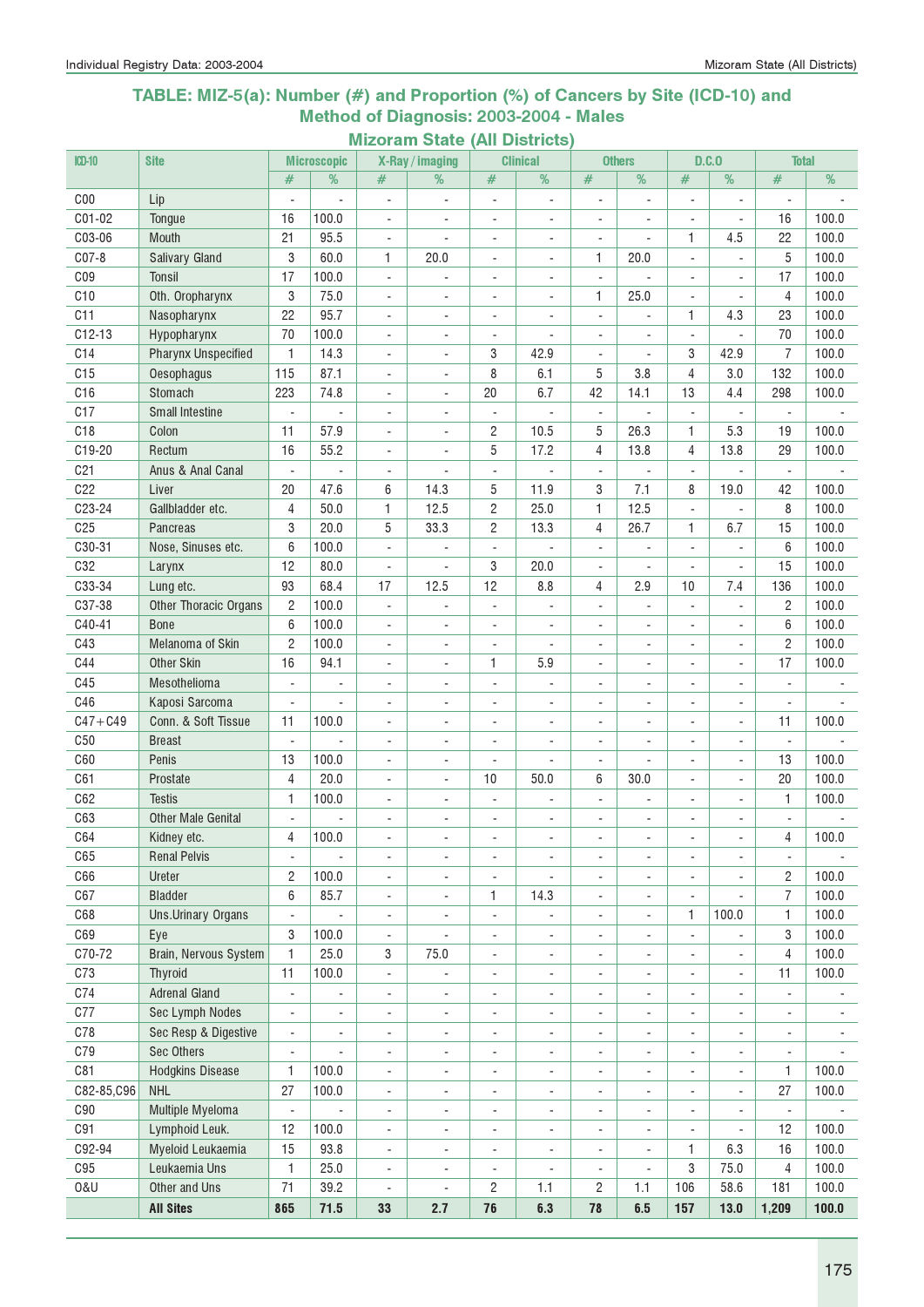### TABLE: MIZ-5(b): Number (#) and Proportion (%) of Cancers by Site (ICD-10) and Method of Diagnosis : 2003-2004 - Females

|                 |                              |                          |                    | IVILAVI                  | Plate                          |                                                      | <b>AIL PRILICIS</b>      |                              |                          |                          |                          |                          |                |
|-----------------|------------------------------|--------------------------|--------------------|--------------------------|--------------------------------|------------------------------------------------------|--------------------------|------------------------------|--------------------------|--------------------------|--------------------------|--------------------------|----------------|
| $ICD-10$        | <b>Site</b>                  |                          | <b>Microscopic</b> |                          | X-Ray / imaging                |                                                      | <b>Clinical</b>          |                              | <b>Others</b>            |                          | D.C.0                    | <b>Total</b>             |                |
|                 |                              | #                        | %                  | #                        | %                              | #                                                    | %                        | #                            | %                        | #                        | %                        | #                        | %              |
| C <sub>00</sub> | Lip                          |                          |                    | $\overline{a}$           |                                | $\overline{a}$                                       |                          | $\overline{a}$               |                          |                          |                          |                          |                |
| C01-02          | Tongue                       | 1                        | 100.0              | ÷,                       | ÷,                             | $\overline{\phantom{a}}$                             |                          | $\overline{\phantom{a}}$     | ÷,                       | $\blacksquare$           | ÷,                       | $\mathbf{1}$             | 100.0          |
| C03-06          | Mouth                        | 11                       | 91.7               | ä,                       | ÷.                             | 1                                                    | 8.3                      | $\blacksquare$               | ÷.                       | ÷.                       | ÷.                       | 12                       | 100.0          |
| $CO7-8$         | <b>Salivary Gland</b>        | 5                        | 100.0              | ÷.                       | $\blacksquare$                 | $\overline{\phantom{a}}$                             | $\blacksquare$           | $\blacksquare$               | ÷,                       | $\blacksquare$           | ÷,                       | 5                        | 100.0          |
| CO <sub>9</sub> | <b>Tonsil</b>                | $\overline{c}$           | 100.0              | ÷,                       | $\sim$                         | $\overline{\phantom{a}}$                             |                          | $\overline{\phantom{a}}$     | ÷,                       | ÷,                       | ٠                        | $\overline{2}$           | 100.0          |
| C10             | Oth. Oropharynx              | 3                        | 100.0              | $\overline{\phantom{a}}$ | $\sim$                         | $\overline{\phantom{a}}$                             |                          | $\overline{\phantom{a}}$     |                          | $\sim$                   | ÷,                       | 3                        | 100.0          |
| C11             | Nasopharynx                  | 18                       | 85.7               | ÷,                       | $\blacksquare$                 | $\overline{c}$                                       | 9.5                      | 1                            | 4.8                      |                          |                          | 21                       | 100.0          |
| $C12-13$        | Hypopharynx                  | 4                        | 100.0              | $\overline{a}$           | $\mathbf{r}$                   | $\overline{\phantom{a}}$                             |                          | $\blacksquare$               | ä,                       |                          |                          | 4                        | 100.0          |
| C14             | <b>Pharynx Unspecified</b>   | $\overline{c}$           | 33.3               | $\overline{\phantom{a}}$ | $\blacksquare$                 | 2                                                    | 33.3                     | $\overline{\phantom{a}}$     | $\blacksquare$           | $\overline{c}$           | 33.3                     | 6                        | 100.0          |
| C15             | Oesophagus                   | 18                       | 85.7               | $\overline{\phantom{a}}$ | $\blacksquare$                 | $\frac{1}{2}$                                        |                          | $\mathbf{1}$                 | 4.8                      | $\overline{c}$           | 9.5                      | 21                       | 100.0          |
| C16             | Stomach                      | 86                       | 69.4               | 1                        | 0.8                            | 13                                                   | 10.5                     | 15                           | 12.1                     | 9                        | 7.3                      | 124                      | 100.0          |
| C17             | <b>Small Intestine</b>       | ÷,                       |                    | $\overline{\phantom{a}}$ | $\overline{\phantom{a}}$       | $\blacksquare$                                       |                          | $\overline{\phantom{a}}$     | ÷,                       | $\blacksquare$           |                          | $\blacksquare$           |                |
| C18             | Colon                        | 12                       | 70.6               | $\overline{\phantom{a}}$ |                                | 2                                                    | 11.8                     | $\overline{c}$               | 11.8                     | 1                        | 5.9                      | 17                       | 100.0          |
| C19-20          | Rectum                       | 19                       | 95.0               | $\overline{a}$           |                                | $\blacksquare$                                       |                          | $\mathbf{1}$                 | 5.0                      |                          |                          | 20                       | 100.0          |
| C <sub>21</sub> | Anus & Anal Canal            | 1                        | 100.0              | ÷.                       | ÷,                             | $\overline{\phantom{a}}$                             |                          | $\overline{\phantom{a}}$     | ÷,                       | ÷.                       |                          | $\mathbf{1}$             | 100.0          |
| C22             | Liver                        | 19                       | 79.2               | $\mathbf{1}$             | 4.2                            | 3                                                    | 12.5                     | $\overline{\phantom{a}}$     | $\blacksquare$           | $\mathbf{1}$             | 4.2                      | 24                       | 100.0          |
| $C23 - 24$      | Gallbladder etc.             | 13                       | 59.1               | 4                        | 18.2                           | 1                                                    | 4.5                      | 4                            | 18.2                     | $\overline{a}$           |                          | 22                       | 100.0          |
| C <sub>25</sub> |                              | $\mathbf{1}$             | 11.1               | 4                        | 44.4                           |                                                      |                          | 3                            | 33.3                     | 1                        | 11.1                     | 9                        | 100.0          |
| $C30-31$        | Pancreas                     | 5                        | 100.0              |                          |                                | $\overline{\phantom{a}}$                             |                          |                              |                          |                          |                          | 5                        | 100.0          |
| C32             | Nose, Sinuses etc.           |                          |                    | $\overline{a}$           |                                | ÷,                                                   |                          | $\overline{\phantom{a}}$     |                          | $\blacksquare$           |                          |                          |                |
|                 | Larynx                       | $\overline{c}$           | 66.7               |                          |                                | 1                                                    | 33.3                     | ÷,                           |                          |                          |                          | 3                        | 100.0          |
| $C33-34$        | Lung etc.                    | 105                      | 79.5               | 10                       | 7.6                            | $\overline{4}$                                       | 3.0                      | 1                            | 0.8                      | 12                       | 9.1                      | 132                      | 100.0          |
| C37-38          | <b>Other Thoracic Organs</b> | 1                        | 100.0              | $\overline{\phantom{a}}$ | $\blacksquare$                 | $\overline{\phantom{a}}$                             | ÷.                       | $\blacksquare$               | $\overline{a}$           | $\blacksquare$           |                          | 1                        | 100.0          |
| C40-41          | <b>Bone</b>                  | $\overline{4}$           | 100.0              | $\overline{\phantom{a}}$ | $\blacksquare$                 | $\overline{\phantom{a}}$                             | $\blacksquare$           | $\blacksquare$               | ä,                       | $\blacksquare$           | ÷.                       | $\overline{4}$           | 100.0          |
| C43             | Melanoma of Skin             | 1                        | 100.0              | $\blacksquare$           | $\blacksquare$                 | $\blacksquare$                                       | $\overline{\phantom{a}}$ | $\overline{\phantom{a}}$     | $\overline{\phantom{a}}$ | $\overline{\phantom{a}}$ | $\overline{\phantom{a}}$ | 1                        | 100.0          |
| C44             | <b>Other Skin</b>            | 8                        | 100.0              | ÷,                       | $\blacksquare$                 | $\overline{\phantom{a}}$                             | $\overline{\phantom{a}}$ | ÷,                           | $\blacksquare$           | ٠                        | ٠                        | 8                        | 100.0          |
| C45             | Mesothelioma                 | $\overline{\phantom{a}}$ |                    | $\overline{\phantom{0}}$ | $\overline{\phantom{a}}$       | $\overline{\phantom{a}}$                             | $\overline{\phantom{a}}$ | $\overline{\phantom{0}}$     | $\overline{\phantom{a}}$ | $\overline{\phantom{a}}$ | $\overline{\phantom{a}}$ | $\overline{\phantom{a}}$ |                |
| C46             | Kaposi Sarcoma               |                          |                    | ۰                        | $\blacksquare$                 | $\overline{a}$                                       |                          | ٠                            | $\blacksquare$           |                          |                          |                          |                |
| $C47 + C49$     | Conn. & Soft Tissue          | 8                        | 100.0              | ÷,                       |                                | ÷,                                                   |                          | ÷,                           | $\overline{a}$           |                          |                          | 8                        | 100.0          |
| C50             | <b>Breast</b>                | 109                      | 96.5               | $\overline{\phantom{a}}$ | ÷,                             | 3                                                    | 2.7                      | $\blacksquare$               | ÷,                       | $\mathbf{1}$             | 0.9                      | 113                      | 100.0          |
| C51             | Vulva                        | $\overline{c}$           | 66.7               | ÷.                       | ÷,                             | 1                                                    | 33.3                     | $\blacksquare$               | ÷                        | ÷.                       | ÷                        | 3                        | 100.0          |
| C52             | Vagina                       | $\overline{2}$           | 100.0              | ÷.                       | ÷,                             | $\overline{\phantom{a}}$                             |                          | ÷,                           | ÷,                       |                          |                          | $\overline{2}$           | 100.0          |
| C53             | Cervix Uteri                 | 128                      | 90.1               | ÷.                       | $\blacksquare$                 | 10                                                   | 7.0                      | 3                            | 2.1                      | 1                        | 0.7                      | 142                      | 100.0          |
| C54             | Corpus Uteri                 | 11                       | 91.7               | $\overline{\phantom{0}}$ | $\sim$                         | $\overline{1}$                                       | 8.3                      | ÷,                           | ÷,                       | $\blacksquare$           | ÷,                       | 12                       | 100.0          |
| C55             | <b>Uterus Unspecified</b>    | 5                        | 71.4               | ٠                        |                                | $\overline{c}$                                       | 28.6                     | ÷,                           |                          |                          |                          | $\overline{7}$           | 100.0          |
| C56             | Ovary etc.                   | 21                       | 84.0               | 1                        | 4.0                            | 1                                                    | 4.0                      | 1                            | 4.0                      | 1                        | 4.0                      | 25                       | 100.0          |
| C57             | <b>Other Female Genital</b>  | $\overline{a}$           |                    |                          |                                | $\overline{a}$                                       |                          |                              |                          |                          |                          | $\overline{a}$           |                |
| C58             | Placenta                     | $\overline{\phantom{a}}$ | $\sim$             | $\overline{a}$           | $\overline{a}$                 | $\overline{\phantom{a}}$                             | $\overline{\phantom{a}}$ | $\blacksquare$               | ä,                       | $\overline{\phantom{a}}$ | ÷,                       | $\blacksquare$           |                |
| C64             | Kidney etc.                  | 3                        | 60.0               | ÷,                       | $\overline{\phantom{a}}$       | ÷,                                                   | $\overline{\phantom{a}}$ | 2                            | 40.0                     | ÷.                       | $\overline{\phantom{0}}$ | 5                        | 100.0          |
| C65             | <b>Renal Pelvis</b>          | $\blacksquare$           | $\frac{1}{2}$      | $\overline{\phantom{0}}$ | $\overline{\phantom{a}}$       | $\overline{\phantom{a}}$                             | ٠                        | $\blacksquare$               | $\blacksquare$           | $\overline{\phantom{a}}$ | ٠                        | $\blacksquare$           | $\blacksquare$ |
| C66             | Ureter                       | $\blacksquare$           |                    | ÷,                       | $\overline{a}$                 | $\overline{\phantom{a}}$                             | $\overline{\phantom{a}}$ | $\overline{a}$               | $\blacksquare$           | ÷,                       | $\overline{\phantom{a}}$ | $\overline{\phantom{a}}$ |                |
| C67             | <b>Bladder</b>               | 3                        | 75.0               | 1                        | 25.0                           | $\blacksquare$                                       | $\overline{\phantom{a}}$ | $\overline{\phantom{a}}$     | ÷,                       | ÷,                       | ÷.                       | 4                        | 100.0          |
| C68             | Uns.Urinary Organs           | $\blacksquare$           |                    | $\overline{\phantom{0}}$ |                                | $\blacksquare$                                       | $\overline{\phantom{a}}$ | $\overline{\phantom{0}}$     | $\blacksquare$           | $\overline{\phantom{0}}$ | $\overline{\phantom{0}}$ | $\blacksquare$           |                |
| C69             | Eye                          | 1                        | 100.0              | ۰                        |                                | ۰                                                    | $\overline{\phantom{a}}$ | $\overline{\phantom{a}}$     | ۰                        | $\overline{\phantom{a}}$ | ۰                        | 1                        | 100.0          |
| $C70-72$        | <b>Brain, Nervous System</b> | $\overline{3}$           | 75.0               | 1                        | 25.0                           | $\overline{\phantom{a}}$                             | $\overline{\phantom{a}}$ | $\overline{\phantom{0}}$     | $\overline{\phantom{a}}$ | ٠                        | ÷,                       | $\overline{4}$           | 100.0          |
| C73             | Thyroid                      | 15                       | 88.2               | $\overline{\phantom{a}}$ |                                | 1                                                    | 5.9                      | $\blacksquare$               | ÷,                       | 1                        | 5.9                      | 17                       | 100.0          |
| C74             | <b>Adrenal Gland</b>         | 1                        | 100.0              | $\overline{\phantom{0}}$ | $\overline{\phantom{a}}$       | $\overline{\phantom{a}}$                             |                          | $\overline{a}$               | ÷,                       | $\overline{a}$           |                          | 1                        | 100.0          |
| C77             | Sec Lymph Nodes              | $\overline{\phantom{a}}$ |                    |                          |                                |                                                      |                          | $\overline{\phantom{m}}$     | $\overline{\phantom{a}}$ | ÷,                       |                          | $\overline{\phantom{a}}$ |                |
| C78             | Sec Resp & Digestive         | $\overline{\phantom{a}}$ | ÷,                 | -<br>$\blacksquare$      | $\overline{\phantom{a}}$<br>÷, | $\overline{\phantom{a}}$<br>$\overline{\phantom{a}}$ |                          | $\blacksquare$               | ÷,                       | ÷.                       | $\blacksquare$           | $\overline{\phantom{a}}$ |                |
|                 |                              |                          |                    |                          |                                |                                                      | $\overline{\phantom{a}}$ |                              |                          |                          |                          |                          |                |
| C79             | Sec Others                   | $\overline{\phantom{a}}$ | ÷.                 | $\overline{\phantom{0}}$ | $\overline{\phantom{a}}$       | $\overline{\phantom{a}}$                             | $\overline{\phantom{a}}$ | ÷,                           | ÷,                       | $\overline{\phantom{a}}$ | $\overline{\phantom{a}}$ | $\overline{\phantom{a}}$ |                |
| C81             | <b>Hodgkins Disease</b>      | 1                        | 100.0              | $\overline{\phantom{a}}$ | ÷,                             | $\overline{\phantom{a}}$                             | $\overline{\phantom{a}}$ | ÷,                           | ÷,                       | ÷,                       |                          | 1                        | 100.0          |
| C82-85,C96      | <b>NHL</b>                   | 15                       | 93.8               | $\overline{\phantom{a}}$ | $\overline{a}$                 | $\overline{\phantom{a}}$                             | $\overline{\phantom{a}}$ | $\overline{\phantom{a}}$     | ÷,                       | 1                        | 6.3                      | 16                       | 100.0          |
| C90             | Multiple Myeloma             | $\mathbf{2}$             | 100.0              | ÷,                       | $\blacksquare$                 | $\overline{\phantom{a}}$                             | $\blacksquare$           | ÷,                           | $\blacksquare$           | $\blacksquare$           |                          | $\overline{c}$           | 100.0          |
| C91             | Lymphoid Leuk.               | $\overline{7}$           | 100.0              | ÷,                       | $\blacksquare$                 | $\blacksquare$                                       | $\blacksquare$           | $\blacksquare$               | $\blacksquare$           | $\blacksquare$           | ÷.                       | $\overline{7}$           | 100.0          |
| C92-94          | Myeloid Leukaemia            | 15                       | 100.0              | ÷,                       | $\overline{\phantom{a}}$       | $\overline{\phantom{a}}$                             | $\overline{\phantom{a}}$ | ÷,                           | $\blacksquare$           | ÷,                       |                          | 15                       | 100.0          |
| C95             | Leukaemia Uns                | $\mathbf{2}$             | 25.0               | ۰                        | $\overline{\phantom{a}}$       | $\overline{a}$                                       |                          | $\qquad \qquad \blacksquare$ | $\overline{\phantom{a}}$ | 6                        | 75.0                     | 8                        | 100.0          |
| 0&U             | Other and Uns                | 38                       | 34.5               | ÷,                       | $\overline{\phantom{a}}$       | $\overline{c}$                                       | 1.8                      | ÷,                           | ÷,                       | 70                       | 63.6                     | 110                      | 100.0          |
|                 | <b>All Sites</b>             | 733                      | 77.2               | 23                       | 2.4                            | ${\bf 50}$                                           | 5.3                      | 34                           | 3.6                      | 109                      | $11.5$                   | 949                      | 100.0          |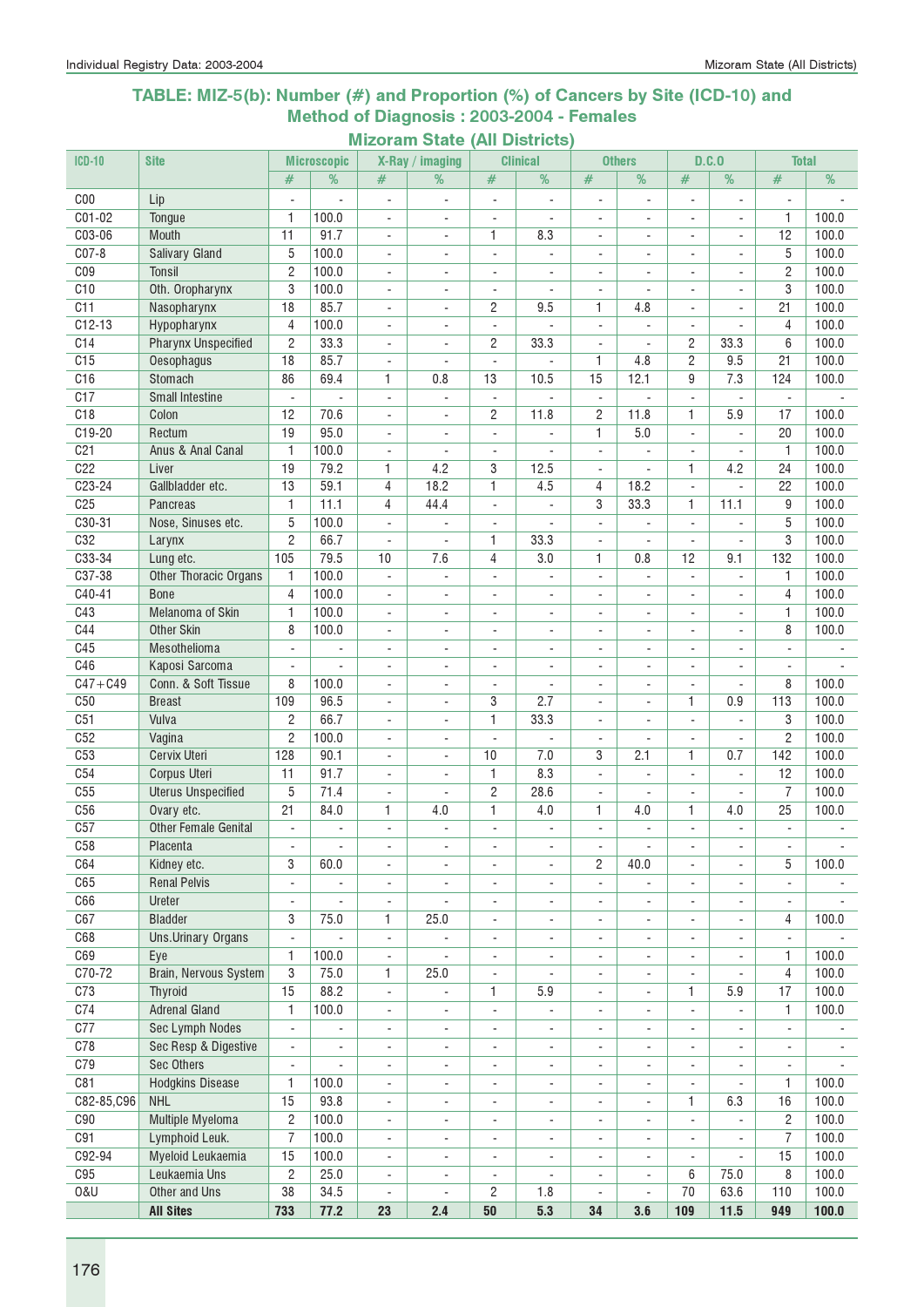# TABLE: MIZ-6(a): Number (#) and Proportion (%) of Cancers by Site (ICD-9) and Detailed Microscopic Diagnosis, 2003-2004 - Males : Mizoram State (All Districts)

| <b>ICD-10</b>   | <b>Site</b>                  |     | Pri. Hist                | Sec. Hist                |                              | <b>Cytology</b>          |                          | <b>Blood Film</b>        |                          | <b>Bone Marrow</b>       |                          | <b>Others</b>            |                              | <b>Total</b>             |       |
|-----------------|------------------------------|-----|--------------------------|--------------------------|------------------------------|--------------------------|--------------------------|--------------------------|--------------------------|--------------------------|--------------------------|--------------------------|------------------------------|--------------------------|-------|
|                 |                              | #   | $\%$                     | #                        | $\%$                         | #                        | $\%$                     | #                        | $\%$                     | #                        | $\%$                     | #                        | $\%$                         | $\#$                     | $\%$  |
| C <sub>00</sub> | Lip                          |     | $\overline{a}$           | $\overline{a}$           | $\overline{a}$               | $\overline{\phantom{a}}$ |                          |                          |                          |                          | $\overline{a}$           | $\overline{\phantom{a}}$ | $\qquad \qquad \blacksquare$ |                          |       |
| C01-02          | Tongue                       | 15  | 93.8                     | 1                        | 6.3                          | $\overline{\phantom{a}}$ | $\blacksquare$           | $\overline{\phantom{a}}$ | ٠                        | $\overline{\phantom{a}}$ | $\overline{\phantom{a}}$ | $\overline{\phantom{a}}$ | $\overline{\phantom{a}}$     | 16                       | 100.0 |
| C03-06          | Mouth                        | 17  | 77.3                     | $\overline{\phantom{a}}$ | ÷,                           | 4                        | 18.2                     | $\blacksquare$           | $\blacksquare$           | $\blacksquare$           | $\overline{\phantom{a}}$ | 1                        | 4.5                          | 22                       | 100.0 |
| $C07-8$         | <b>Salivary Gland</b>        | 3   | 60.0                     | $\blacksquare$           |                              | $\overline{\phantom{a}}$ |                          | ä,                       |                          |                          | ÷,                       | 2                        | 40.0                         | 5                        | 100.0 |
| C <sub>09</sub> | Tonsil                       | 15  | 88.2                     | ÷,                       |                              | $\overline{c}$           | 11.8                     |                          |                          |                          | ÷,                       |                          |                              | 17                       | 100.0 |
| C10             | Oth. Oropharynx              | 3   | 75.0                     | ÷,                       |                              |                          |                          |                          |                          |                          | $\overline{\phantom{a}}$ | 1                        | 25.0                         | 4                        | 100.0 |
| C11             | Nasopharynx                  | 16  | 69.6                     | ÷,                       | ä,                           | 6                        | 26.1                     |                          |                          | $\blacksquare$           | ÷,                       | 1                        | 4.3                          | 23                       | 100.0 |
| $C12-13$        | Hypopharynx                  | 59  | 84.3                     | 1                        | 1.4                          | 10                       | 14.3                     |                          |                          | $\sim$                   | $\overline{\phantom{a}}$ |                          |                              | 70                       | 100.0 |
| C14             | <b>Pharynx Unspecified</b>   | ÷,  | ÷.                       | $\overline{\phantom{a}}$ | ä,                           | 1                        | 14.3                     | $\overline{\phantom{a}}$ | ÷                        | ÷.                       | $\overline{\phantom{a}}$ | 6                        | 85.7                         | $\overline{7}$           | 100.0 |
| C15             | Oesophagus                   | 110 | 83.3                     | ÷,                       | ÷,                           | 5                        | 3.8                      | ä,                       | ÷                        | ÷                        | $\overline{\phantom{a}}$ | 17                       | 12.9                         | 132                      | 100.0 |
| C16             | Stomach                      | 214 | 71.8                     | 3                        | 1.0                          | 6                        | 2.0                      |                          |                          |                          | ÷,                       | 75                       | 25.2                         | 298                      | 100.0 |
| C17             | <b>Small Intestine</b>       | ÷,  |                          |                          |                              |                          |                          |                          |                          |                          |                          |                          |                              |                          |       |
| C18             | Colon                        | 9   | 47.4                     | 1                        | 5.3                          | 1.                       | 5.3                      |                          |                          |                          |                          | 8                        | 42.1                         | 19                       | 100.0 |
| C19-20          | Rectum                       | 16  | 55.2                     | $\overline{a}$           | $\qquad \qquad \blacksquare$ |                          |                          |                          |                          |                          | $\overline{\phantom{a}}$ | 13                       | 44.8                         | 29                       | 100.0 |
| C <sub>21</sub> | Anus & Anal Canal            | ÷   | $\overline{a}$           | $\overline{\phantom{a}}$ | $\overline{a}$               | $\overline{\phantom{a}}$ | $\overline{a}$           | $\overline{a}$           |                          | $\blacksquare$           | $\overline{\phantom{a}}$ | $\overline{\phantom{a}}$ | $\blacksquare$               | $\overline{\phantom{a}}$ |       |
| C22             | Liver                        | 1   | 2.4                      | $\overline{\phantom{a}}$ | $\overline{\phantom{a}}$     | 19                       | 45.2                     | $\sim$                   | $\blacksquare$           | $\blacksquare$           | $\overline{\phantom{a}}$ | 22                       | 52.4                         | 42                       | 100.0 |
| C23-24          | Gallbladder etc.             | 2   | 25.0                     | $\overline{\phantom{a}}$ | ä,                           | $\overline{c}$           | 25.0                     | $\overline{\phantom{a}}$ | ÷                        |                          | $\blacksquare$           | $\overline{4}$           | 50.0                         | 8                        | 100.0 |
| C <sub>25</sub> | <b>Pancreas</b>              | 3   | 20.0                     | ä,                       |                              | L.                       |                          |                          |                          |                          | $\overline{\phantom{a}}$ | 12                       | 80.0                         | 15                       | 100.0 |
| C30-31          | Nose, Sinuses etc.           | 6   | 100.0                    | ÷,                       |                              |                          |                          |                          |                          |                          | ÷,                       |                          |                              | 6                        | 100.0 |
| <b>C32</b>      | Larynx                       | 11  | 73.3                     | ÷,                       | ä,                           | 1                        | 6.7                      |                          |                          | ÷                        | ÷,                       | 3                        | 20.0                         | 15                       | 100.0 |
| C33-34          | Lung etc.                    | 45  | 33.1                     | $\overline{c}$           | 1.5                          | 46                       | 33.8                     | $\overline{\phantom{a}}$ |                          |                          | ÷,                       | 43                       | 31.6                         | 136                      | 100.0 |
| C37-38          | <b>Other Thoracic Organs</b> | 1   | 50.0                     | ÷,                       | $\blacksquare$               | 1                        | 50.0                     | $\sim$                   | $\overline{\phantom{a}}$ |                          | $\blacksquare$           | ٠                        | $\blacksquare$               | $\overline{c}$           | 100.0 |
| C40-41          | <b>Bone</b>                  | 3   | 50.0                     | ÷,                       | $\overline{a}$               | 3                        | 50.0                     | ÷                        |                          | $\sim$                   | $\blacksquare$           |                          |                              | 6                        | 100.0 |
| C43             | Melanoma of Skin             | 1   | 50.0                     |                          |                              | 1                        | 50.0                     |                          |                          |                          |                          |                          |                              | $\overline{c}$           | 100.0 |
| <b>C44</b>      | <b>Other Skin</b>            | 14  | 82.4                     |                          |                              | $\overline{2}$           | 11.8                     |                          |                          |                          |                          | 1                        | 5.9                          | 17                       | 100.0 |
| C <sub>45</sub> | Mesothelioma                 | ÷   |                          |                          |                              |                          |                          |                          |                          |                          |                          |                          |                              |                          |       |
| C46             | Kaposi Sarcoma               | ÷,  |                          |                          |                              |                          |                          |                          |                          |                          |                          |                          |                              | $\overline{\phantom{a}}$ |       |
| $C47 + C49$     | Conn. & Soft Tissue          | 4   | 36.4                     | ÷,                       | ä,                           | $\overline{7}$           | 63.6                     |                          |                          |                          | ÷,                       | ÷,                       | $\overline{\phantom{a}}$     | 11                       | 100.0 |
| C50             | <b>Breast</b>                | ÷,  |                          | $\sim$                   | $\blacksquare$               | $\blacksquare$           |                          | $\sim$                   | $\overline{\phantom{a}}$ | $\sim$                   | $\sim$                   | ÷,                       | $\overline{\phantom{a}}$     | $\blacksquare$           |       |
| <b>C60</b>      | Penis                        | 11  | 84.6                     | $\sim$                   | ÷.                           | $\overline{2}$           | 15.4                     | ÷                        | ÷.                       | ÷                        | $\sim$                   | ÷                        | ÷.                           | 13                       | 100.0 |
| C61             | Prostate                     | 3   | 15.0                     | ÷,                       |                              | 1                        | $5.0\,$                  |                          |                          |                          | ÷,                       | 16                       | 80.0                         | 20                       | 100.0 |
| C62             | <b>Testis</b>                | 1   | 100.0                    | ÷,                       |                              |                          |                          |                          |                          |                          | $\overline{\phantom{a}}$ |                          |                              | 1                        | 100.0 |
| C63             | <b>Other Male Genital</b>    |     |                          | ÷                        |                              |                          |                          |                          |                          |                          |                          |                          |                              |                          |       |
| C <sub>64</sub> | Kidney etc.                  | 4   | 100.0                    |                          |                              |                          |                          |                          |                          |                          |                          |                          |                              | $\overline{4}$           | 100.0 |
| C65             | <b>Renal Pelvis</b>          | ÷,  | $\overline{\phantom{a}}$ | $\overline{\phantom{a}}$ | $\overline{a}$               | $\overline{a}$           | $\overline{a}$           | $\overline{a}$           | $\blacksquare$           | $\overline{\phantom{a}}$ | $\overline{a}$           | $\overline{a}$           | $\overline{\phantom{a}}$     | $\overline{\phantom{a}}$ |       |
| C66             | Ureter                       | 2   | 100.0                    | $\blacksquare$           | $\overline{a}$               | ÷.                       |                          |                          |                          | $\blacksquare$           | $\blacksquare$           | ٠                        |                              | $\overline{c}$           | 100.0 |
| C67             | <b>Bladder</b>               | 6   | 85.7                     | ÷,                       |                              |                          |                          |                          |                          |                          | ÷,                       | 1                        | 14.3                         | $\overline{7}$           | 100.0 |
| C68             | Uns.Urinary Organs           | ÷,  | $\blacksquare$           | ÷,                       |                              |                          |                          |                          |                          |                          | ÷,                       | 1                        | 100.0                        | 1                        | 100.0 |
| C69             | Eye                          | 1   | 33.3                     | $\overline{\phantom{a}}$ | ä,                           | $\overline{\mathbf{c}}$  | 66.7                     | $\overline{\phantom{a}}$ |                          |                          | $\overline{\phantom{a}}$ | $\blacksquare$           |                              | 3                        | 100.0 |
| C70-72          | Brain, Nervous System        | 1   | 25.0                     | $\overline{\phantom{a}}$ | $\overline{a}$               | $\overline{\phantom{a}}$ |                          | ÷,                       |                          | $\overline{\phantom{a}}$ | $\overline{\phantom{a}}$ | 3                        | 75.0                         | $\overline{4}$           | 100.0 |
| C73             | Thyroid                      | 6   | 54.5                     | $\overline{\phantom{a}}$ | ÷,                           | 5                        | 45.5                     | ä,                       |                          | $\sim$                   | $\overline{\phantom{a}}$ | $\overline{\phantom{a}}$ | $\blacksquare$               | 11                       | 100.0 |
| C74             | <b>Adrenal Gland</b>         | ÷,  |                          | $\overline{\phantom{a}}$ | $\overline{a}$               | $\overline{\phantom{a}}$ |                          | ÷,                       | $\overline{\phantom{a}}$ | $\blacksquare$           | $\overline{\phantom{a}}$ | ÷                        | $\blacksquare$               | $\blacksquare$           |       |
| C77             | Sec Lymph Nodes              | ÷,  | ÷,                       | $\overline{a}$           | $\blacksquare$               | $\overline{\phantom{a}}$ | $\overline{a}$           | $\blacksquare$           | $\blacksquare$           | $\blacksquare$           | $\overline{a}$           | ٠                        | $\blacksquare$               | ٠                        | ٠     |
| C78             | Sec Resp & Digestive         | ۰   |                          | ÷                        |                              | ÷,                       |                          |                          |                          |                          | ÷,                       | ÷                        |                              | $\overline{\phantom{0}}$ |       |
| <b>C79</b>      | Sec Others                   | ÷,  |                          | ÷,                       |                              |                          |                          |                          |                          |                          |                          |                          |                              |                          |       |
| C81             | <b>Hodgkins Disease</b>      | ÷   |                          | $\overline{\phantom{a}}$ | $\qquad \qquad \blacksquare$ | 1                        | 100.0                    |                          |                          | $\blacksquare$           |                          | $\overline{a}$           | ÷                            | 1                        | 100.0 |
| C82-85, C96     | <b>NHL</b>                   | 16  | 59.3                     | $\overline{\phantom{a}}$ | $\overline{a}$               | 10                       | 37.0                     | $\overline{\phantom{a}}$ |                          | 1                        | 3.7                      | $\overline{a}$           | ÷                            | 27                       | 100.0 |
| ${\rm C}90$     | Multiple Myeloma             | ÷,  |                          | $\overline{\phantom{a}}$ | ÷,                           | ÷,                       |                          | $\overline{\phantom{a}}$ |                          |                          |                          | ÷,                       | $\blacksquare$               | $\blacksquare$           |       |
| C91             | Lymphoid Leuk.               | ÷.  | $\overline{\phantom{a}}$ | $\sim$                   | ä,                           | $\blacksquare$           | $\overline{\phantom{a}}$ | 5                        | 41.7                     | 7                        | 58.3                     | ÷,                       | $\overline{\phantom{a}}$     | 12                       | 100.0 |
| C92-94          | Myeloid Leukaemia            | ÷,  | ÷,                       | ÷,                       | ä,                           | ÷,                       | ÷,                       | 11                       | 68.8                     | 4                        | 25.0                     | 1                        | 6.3                          | 16                       | 100.0 |
| C95             | Leukaemia Uns                | ÷,  | ÷,                       | ÷,                       |                              | ÷,                       | ÷,                       | 1                        | 25.0                     | $\blacksquare$           | ÷,                       | 3                        | 75.0                         | 4                        | 100.0 |
| <b>0&amp;U</b>  | Other and Uns                | 3   | 1.7                      | $\overline{I}$           | 3.9                          | 60                       | 33.1                     | $\overline{a}$           |                          | 1                        | 0.6                      | 110                      | 60.8                         | 181                      | 100.0 |
|                 | <b>All Sites</b>             | 622 | 51.4                     | 15                       | $1.2$                        | 198                      | 16.4                     | 17                       | 1.4                      | 13                       | $1.1$                    | 344                      | 28.5                         | 1,209                    | 100.0 |
|                 |                              |     |                          |                          |                              |                          |                          |                          |                          |                          |                          |                          |                              |                          |       |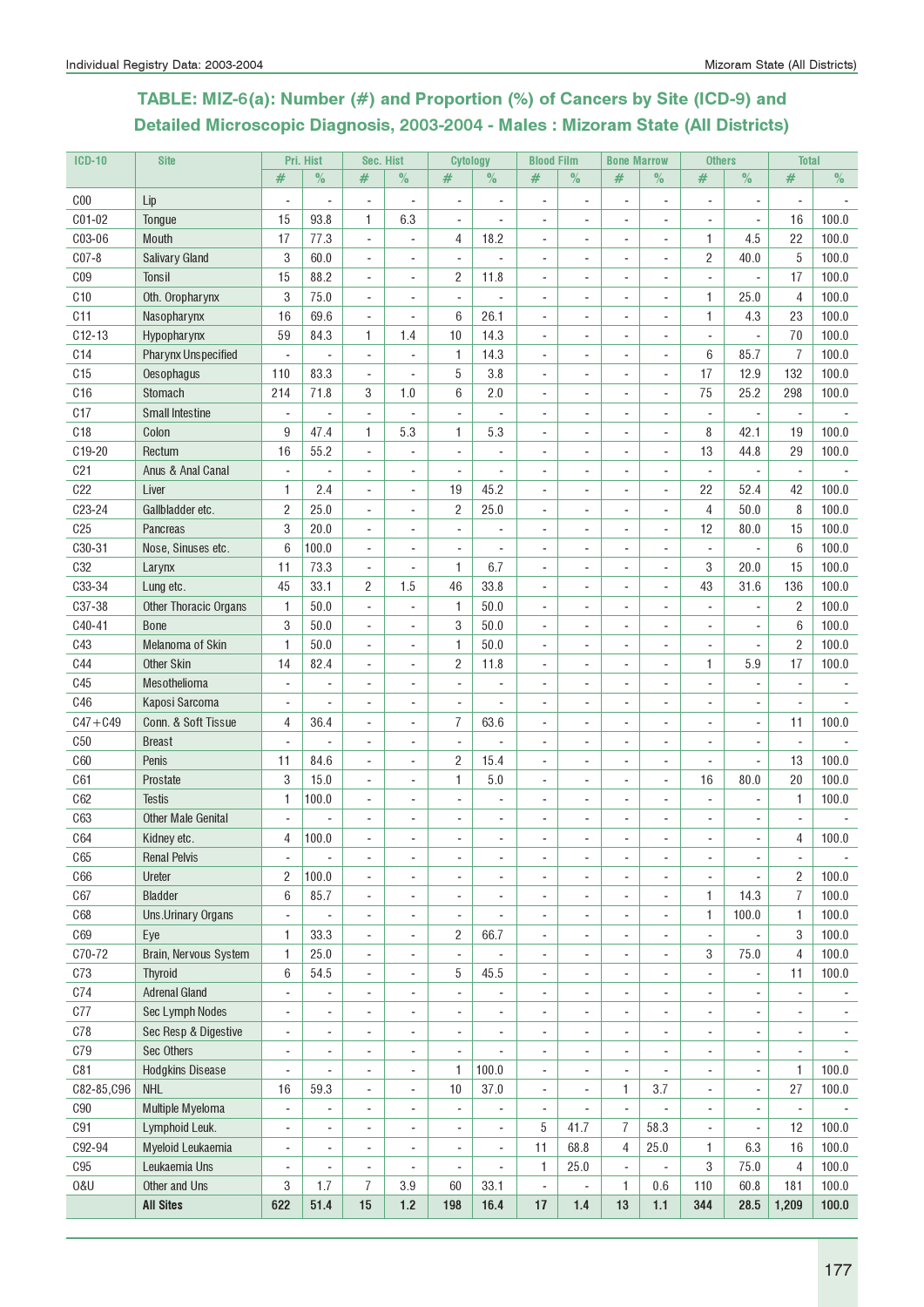# TABLE: MIZ-6(b): Number (#) and Proportion (%) of Cancers by Site (ICD-9) and Detailed Microscopic Diagnosis, 2003-2004 - Females : Mizoram State (All Districts)

| <b>ICD-10</b>   | <b>Site</b>                 |                          | Pri. Hist                | <b>Sec. Hist</b>         |                          | <b>Cytology</b>          |                              | <b>Blood Film</b>        |                          | <b>Bone Marrow</b>           |                          | <b>Others</b>                |                | <b>Total</b>             |       |
|-----------------|-----------------------------|--------------------------|--------------------------|--------------------------|--------------------------|--------------------------|------------------------------|--------------------------|--------------------------|------------------------------|--------------------------|------------------------------|----------------|--------------------------|-------|
|                 |                             | $\#$                     | $\%$                     | #                        | $\%$                     | #                        | $\%$                         | #                        | $\%$                     | #                            | $\%$                     | #                            | $\%$           | #                        | $\%$  |
| C <sub>00</sub> | Lip                         |                          |                          | ÷,                       | ÷,                       | $\overline{\phantom{a}}$ | ä,                           | $\sim$                   | $\overline{\phantom{a}}$ | ÷,                           | $\overline{\phantom{a}}$ | $\overline{\phantom{a}}$     | ÷,             | $\blacksquare$           |       |
| C01-02          | Tongue                      | 1                        | 100.0                    | $\overline{\phantom{a}}$ | ÷,                       |                          | ÷                            |                          |                          |                              | $\overline{a}$           | $\blacksquare$               | ٠              | 1                        | 100.0 |
| C03-06          | <b>Mouth</b>                | 10                       | 83.3                     | $\overline{\phantom{a}}$ | $\overline{\phantom{a}}$ | 1.                       | 8.3                          | ÷.                       |                          |                              | ÷,                       | 1                            | 8.3            | 12                       | 100.0 |
| $C07-8$         | <b>Salivary Gland</b>       | 3                        | 60.0                     | ÷,                       |                          | $\sqrt{2}$               | 40.0                         |                          |                          |                              |                          |                              |                | 5                        | 100.0 |
| C <sub>09</sub> | Tonsil                      | 1                        | 50.0                     | $\overline{\phantom{a}}$ | ٠                        | 1                        | 50.0                         |                          |                          |                              | $\overline{a}$           | $\blacksquare$               |                | $\overline{2}$           | 100.0 |
| C10             | Oth. Oropharynx             | $\overline{c}$           | 66.7                     | $\sim$                   | ÷                        | $\mathbf{1}$             | 33.3                         | ÷.                       |                          | $\sim$                       | $\overline{a}$           | ÷.                           | ä,             | 3                        | 100.0 |
| C <sub>11</sub> | Nasopharynx                 | 13                       | 61.9                     | $\blacksquare$           | L.                       | 5                        | 23.8                         | ÷.                       |                          |                              | ä,                       | 3                            | 14.3           | 21                       | 100.0 |
| $C12-13$        | Hypopharynx                 | 3                        | 75.0                     | ÷,                       |                          | 1                        | 25.0                         | $\sim$                   |                          |                              | $\overline{\phantom{a}}$ | $\blacksquare$               |                | 4                        | 100.0 |
| C14             | <b>Pharynx Unspecified</b>  | 1                        | 16.7                     | 1                        | 16.7                     | $\overline{\phantom{a}}$ |                              |                          |                          |                              | $\overline{a}$           | 4                            | 66.7           | $6\phantom{1}$           | 100.0 |
| C15             | Oesophagus                  | 18                       | 85.7                     | $\blacksquare$           |                          |                          |                              |                          |                          |                              | $\overline{a}$           | 3                            | 14.3           | 21                       | 100.0 |
| C16             | Stomach                     | 82                       | 66.1                     | $\overline{2}$           | 1.6                      | $\overline{c}$           | 1.6                          |                          |                          |                              | ä,                       | 38                           | 30.6           | 124                      | 100.0 |
| C17             | <b>Small Intestine</b>      | $\overline{\phantom{a}}$ | L.                       | $\overline{\phantom{a}}$ | $\blacksquare$           | $\overline{\phantom{a}}$ | ä,                           | ä,                       |                          |                              | ÷,                       | $\blacksquare$               | ÷,             | $\overline{\phantom{a}}$ |       |
| C <sub>18</sub> | Colon                       | 12                       | 70.6                     | $\overline{\phantom{a}}$ | ä,                       | $\blacksquare$           | ä,                           | $\sim$                   |                          |                              | $\overline{\phantom{a}}$ | 5                            | 29.4           | 17                       | 100.0 |
| C19-20          | Rectum                      | 17                       | 85.0                     | 1                        | 5.0                      | 1                        | 5.0                          | $\sim$                   | $\blacksquare$           | ٠                            | $\overline{\phantom{a}}$ | $\mathbf{1}$                 | $5.0\,$        | 20                       | 100.0 |
| C <sub>21</sub> | Anus & Anal Canal           | $\mathbf{1}$             | 100.0                    | $\blacksquare$           | $\blacksquare$           | $\overline{\phantom{a}}$ |                              | $\blacksquare$           | $\sim$                   | $\sim$                       | $\overline{\phantom{a}}$ | $\blacksquare$               | ÷,             | 1                        | 100.0 |
| C <sub>22</sub> | Liver                       | 1                        | 4.2                      | $\blacksquare$           | $\blacksquare$           | 18                       | 75.0                         | $\blacksquare$           |                          |                              | $\overline{\phantom{a}}$ | 5                            | 20.8           | 24                       | 100.0 |
| $C23 - 24$      | Gallbladder etc.            | 10                       | 45.5                     | $\overline{\phantom{a}}$ | ٠                        | 3                        | 13.6                         | $\sim$                   |                          |                              | $\overline{\phantom{a}}$ | 9                            | 40.9           | 22                       | 100.0 |
| C <sub>25</sub> | Pancreas                    |                          |                          | ÷,                       | ÷,                       | 1                        | 11.1                         |                          |                          |                              | $\overline{a}$           | 8                            | 88.9           | 9                        | 100.0 |
| C30-31          | Nose, Sinuses etc.          | 5                        | 100.0                    |                          |                          | $\sim$                   |                              |                          |                          |                              |                          |                              |                | 5                        | 100.0 |
| <b>C32</b>      | Larynx                      | 1                        | 33.3                     | ÷,                       |                          | 1                        | 33.3                         |                          |                          |                              |                          | 1                            | 33.3           | 3                        | 100.0 |
| C33-34          | Lung etc.                   | 39                       | 29.5                     | $\mathbf{1}$             | 0.8                      | 65                       | 49.2                         | $\overline{a}$           | ÷                        | ÷                            | $\overline{\phantom{a}}$ | 27                           | 20.5           | 132                      | 100.0 |
| C37-38          | Other Thoracic Organs       | 1                        | 100.0                    | $\overline{\phantom{a}}$ | ÷.                       | $\overline{\phantom{a}}$ | L.                           | ÷.                       |                          | $\overline{a}$               | ä,                       | $\sim$                       | ä,             | 1                        | 100.0 |
| $C40-41$        | <b>Bone</b>                 | 1                        | 25.0                     | ÷,                       | ä,                       | 3                        | 75.0                         |                          |                          |                              | $\overline{\phantom{a}}$ | $\overline{\phantom{a}}$     | ÷.             | 4                        | 100.0 |
| C43             | Melanoma of Skin            |                          |                          | $\overline{a}$           | $\overline{a}$           | 1                        | 100.0                        |                          |                          |                              | $\overline{a}$           | $\overline{\phantom{a}}$     |                | 1                        | 100.0 |
| <b>C44</b>      | <b>Other Skin</b>           | 7                        | 87.5                     | $\blacksquare$           | ٠                        | 1                        | 12.5                         | ÷.                       |                          | $\sim$                       | $\overline{\phantom{a}}$ | $\overline{\phantom{a}}$     |                | 8                        | 100.0 |
| <b>C45</b>      | Mesothelioma                | $\mathbf{r}$             |                          | ÷,                       | L.                       | ä,                       |                              |                          |                          |                              | ÷,                       |                              |                |                          |       |
| C46             | Kaposi Sarcoma              | $\blacksquare$           |                          | $\blacksquare$           | ä,                       | $\overline{\phantom{a}}$ |                              | ÷.                       |                          |                              | $\overline{\phantom{a}}$ |                              |                | ÷.                       |       |
| $C47 + C49$     | Conn. & Soft Tissue         | 3                        | 37.5                     | $\overline{\phantom{a}}$ | ÷,                       | 5                        | 62.5                         | $\sim$                   |                          |                              | $\overline{a}$           | $\overline{\phantom{a}}$     | ÷,             | 8                        | 100.0 |
| C50             | <b>Breast</b>               | 68                       | 60.2                     | $\overline{c}$           | 1.8                      | 39                       | 34.5                         | $\mathbf{r}$             | $\blacksquare$           | $\blacksquare$               | $\overline{\phantom{a}}$ | 4                            | 3.5            | 113                      | 100.0 |
| C <sub>51</sub> | Vulva                       | $\sqrt{2}$               | 66.7                     | $\blacksquare$           | ÷,                       | $\blacksquare$           | ÷,                           | $\blacksquare$           | ÷                        | $\sim$                       | $\overline{\phantom{a}}$ | 1                            | 33.3           | 3                        | 100.0 |
| C52             | Vagina                      | $\overline{c}$           | 100.0                    | $\blacksquare$           | ä,                       | $\blacksquare$           | ÷,                           | ÷.                       |                          |                              | $\overline{\phantom{a}}$ | ÷,                           | ÷,             | $\overline{2}$           | 100.0 |
| C53             | Cervix Uteri                | 123                      | 86.6                     | $\overline{\phantom{a}}$ | $\overline{a}$           | 5                        | 3.5                          |                          |                          |                              | $\overline{\phantom{a}}$ | 14                           | 9.9            | 142                      | 100.0 |
| C54             | Corpus Uteri                | 11                       | 91.7                     | $\overline{a}$           | ÷,                       |                          |                              |                          |                          |                              | $\overline{\phantom{a}}$ | 1                            | 8.3            | 12                       | 100.0 |
| C55             | <b>Uterus Unspecified</b>   | 5                        | 71.4                     | ÷,                       | ä,                       |                          |                              |                          |                          |                              |                          | $\overline{c}$               | 28.6           | $\overline{7}$           | 100.0 |
| C56             | Ovary etc.                  | 16                       | 64.0                     | $\overline{c}$           | 8.0                      | 3                        | 12.0                         |                          |                          |                              |                          | $\overline{4}$               | 16.0           | 25                       | 100.0 |
| C57             | <b>Other Female Genital</b> | $\blacksquare$           | ÷                        | $\blacksquare$           | ä,                       | $\sim$                   | ä,                           |                          |                          |                              |                          | $\overline{\phantom{a}}$     | ÷              | $\sim$                   |       |
| C58             | Placenta                    | $\overline{a}$           | $\overline{\phantom{a}}$ | $\overline{\phantom{a}}$ | $\overline{\phantom{0}}$ |                          |                              |                          |                          |                              | $\overline{\phantom{a}}$ | $\overline{\phantom{a}}$     | ٠              | $\overline{\phantom{a}}$ |       |
| <b>C64</b>      | Kidney etc.                 | 3                        | 60.0                     | $\overline{\phantom{a}}$ | ÷,                       | $\blacksquare$           |                              | $\sim$                   | $\overline{\phantom{a}}$ | $\sim$                       | $\sim$                   | $\overline{2}$               | 40.0           | 5                        | 100.0 |
| C65             | <b>Renal Pelvis</b>         | $\overline{\phantom{a}}$ |                          | ÷,                       | ÷,                       | $\overline{\phantom{a}}$ |                              |                          |                          | ä,                           | ÷,                       | $\overline{\phantom{a}}$     |                | $\overline{\phantom{a}}$ |       |
| C66             | Ureter                      | ÷                        |                          | ÷,                       | ÷,                       | $\blacksquare$           |                              |                          |                          | ٠                            |                          | $\blacksquare$               |                |                          |       |
| C67             | <b>Bladder</b>              | 3                        | 75.0                     | $\overline{\phantom{a}}$ | L.                       | $\overline{\phantom{a}}$ | ä,                           | $\blacksquare$           | ÷.                       | $\overline{\phantom{a}}$     | $\overline{\phantom{a}}$ | $\mathbf{1}$                 | 25.0           | 4                        | 100.0 |
| <b>C68</b>      | Uns.Urinary Organs          | $\blacksquare$           |                          | ÷,                       |                          | ÷,                       |                              |                          |                          |                              |                          | ÷.                           |                | $\blacksquare$           |       |
| C69             | Eye                         | 1                        | 100.0                    | $\overline{\phantom{a}}$ | ÷,                       | $\overline{\phantom{a}}$ |                              |                          |                          | ٠                            | $\overline{a}$           | $\overline{\phantom{a}}$     | ÷,             | 1                        | 100.0 |
| C70-72          | Brain, Nervous System       | $\overline{c}$           | 50.0                     | $\overline{\phantom{a}}$ | ÷.                       | 1                        | 25.0                         | $\blacksquare$           | $\blacksquare$           | $\overline{\phantom{a}}$     | $\overline{\phantom{a}}$ | $\mathbf{1}$                 | 25.0           | 4                        | 100.0 |
| C73             | Thyroid                     | 8                        | 47.1                     | $\blacksquare$           | ÷.                       | $\overline{7}$           | 41.2                         | $\blacksquare$           | $\blacksquare$           | $\blacksquare$               | $\overline{\phantom{a}}$ | $\overline{c}$               | 11.8           | 17                       | 100.0 |
| C74             | <b>Adrenal Gland</b>        | ÷,                       | ÷,                       | ÷,                       | ä,                       | ÷,                       | ÷,                           | ä,                       | $\sim$                   | 1                            | 100.0                    | $\overline{\phantom{a}}$     | ÷,             | 1                        | 100.0 |
| C77             | Sec Lymph Nodes             | $\overline{\phantom{0}}$ | $\overline{a}$           | $\overline{\phantom{a}}$ | $\overline{\phantom{a}}$ | $\overline{\phantom{a}}$ | $\qquad \qquad \blacksquare$ |                          |                          | $\overline{\phantom{a}}$     |                          | $\qquad \qquad \blacksquare$ | ٠              | ۰                        |       |
| C78             | Sec Resp & Digestive        | ۰                        |                          | $\overline{a}$           | $\overline{\phantom{0}}$ | $\overline{\phantom{a}}$ | $\overline{a}$               |                          |                          | $\qquad \qquad \blacksquare$ | $\overline{a}$           | $\qquad \qquad \blacksquare$ | ٠              | ۰                        |       |
| C79             | Sec Others                  | ÷,                       |                          | $\blacksquare$           | ÷,                       | ä,                       |                              |                          |                          |                              | $\overline{\phantom{a}}$ | $\overline{a}$               |                |                          |       |
| C81             | <b>Hodgkins Disease</b>     | $\overline{\phantom{a}}$ |                          | ÷,                       | $\blacksquare$           | 1                        | 100.0                        | $\overline{\phantom{a}}$ | ä,                       | ä,                           | $\overline{\phantom{a}}$ | $\blacksquare$               |                | $\mathbf{1}$             | 100.0 |
| C82-85, C96     | <b>NHL</b>                  | 9                        | 56.3                     | ÷,                       | ÷,                       | 6                        | 37.5                         | $\sim$                   |                          | $\overline{\phantom{a}}$     | $\overline{a}$           | 1                            | 6.3            | 16                       | 100.0 |
| C90             | Multiple Myeloma            | 2                        | 100.0                    | $\overline{a}$           | $\overline{\phantom{0}}$ | $\overline{\phantom{a}}$ | $\overline{a}$               | $\blacksquare$           |                          | $\overline{\phantom{a}}$     |                          | $\overline{\phantom{a}}$     | $\overline{a}$ | $\overline{c}$           | 100.0 |
| C91             | Lymphoid Leuk.              | $\blacksquare$           |                          | $\overline{a}$           | ÷,                       | $\sim$                   |                              | 5                        | 71.4                     | $\overline{c}$               | 28.6                     | $\blacksquare$               | ÷.             | $\overline{7}$           | 100.0 |
| C92-94          | Myeloid Leukaemia           | $\blacksquare$           |                          |                          |                          | $\blacksquare$           | ÷,                           | 12                       | 80.0                     | 3                            | 20.0                     | $\blacksquare$               |                | 15                       | 100.0 |
| C95             | Leukaemia Uns               | $\overline{\phantom{a}}$ |                          | ÷,                       |                          | $\overline{\phantom{a}}$ |                              | $\overline{c}$           | 25.0                     | $\overline{\phantom{a}}$     |                          | 6                            | 75.0           | 8                        | 100.0 |
| 0&U             | Other and Uns               | 4                        | 3.6                      | $\mathbf{2}$             | 1.8                      | 32                       | 29.1                         | $\blacksquare$           |                          | $\blacksquare$               | ÷,                       | 72                           | 65.5           | 110                      | 100.0 |
|                 | <b>All Sites</b>            | 491                      | 51.7                     | 11                       | 1.2                      | 206                      | 21.7                         | 19                       | 2.0                      | $6\phantom{1}$               | 0.6                      | 216                          | 22.8           | 949                      | 100.0 |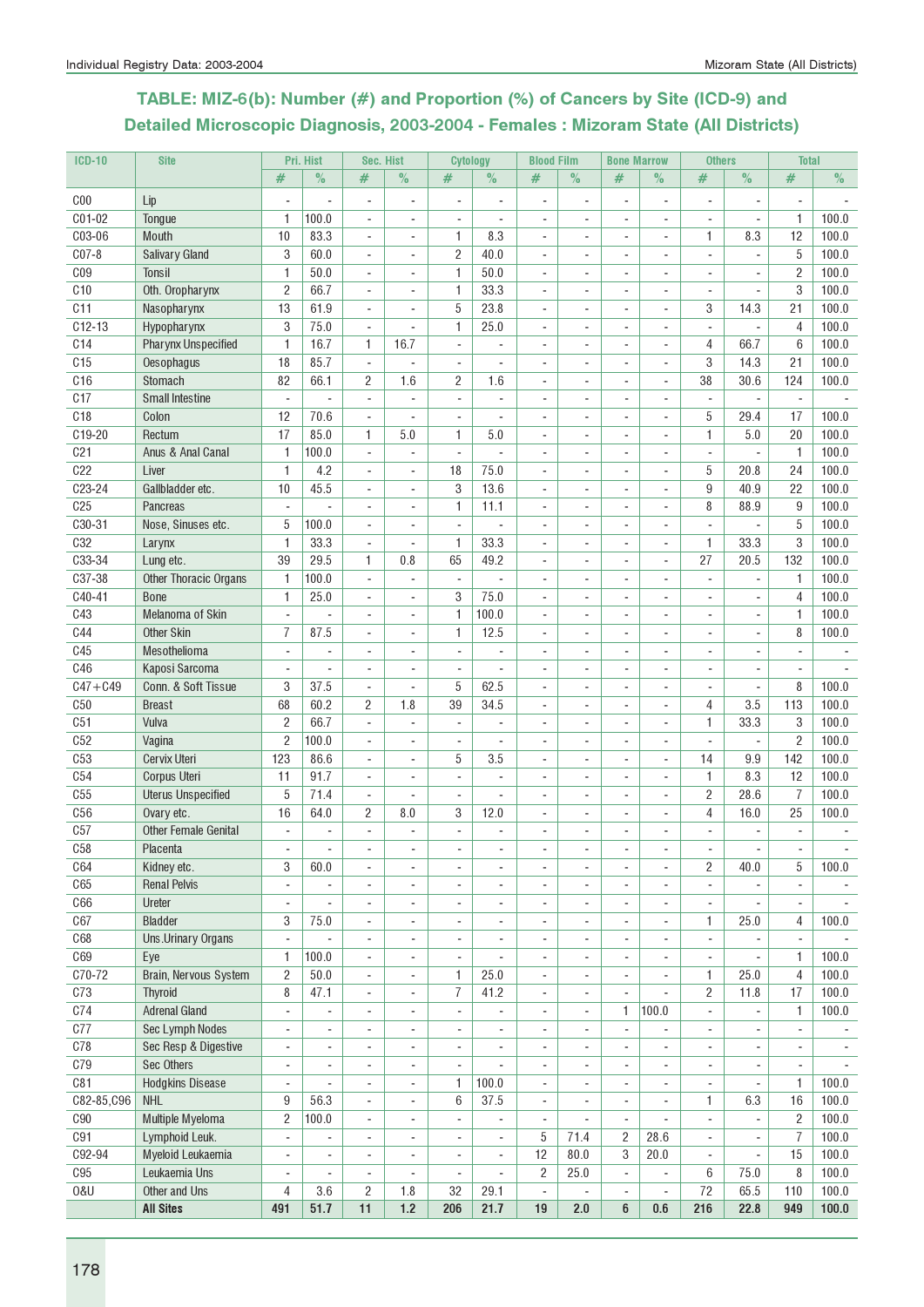### TABLE MIZ-7 (a): Number of Cancer Deaths by Five Year Age Group and Site (ICD-10): 2003-2004 – Males

%= Relative Proportion of Cancers of All Sites.

| <b>ICD-10</b>       | <b>Site</b>               | $0-4$                   |              |                |                         | 5-9 10-14 15-19 20-24 25-29 30-34 35-39 40-44 45-49 |                          |                          |                          |                          |                          | 50-54          | 55-59                    | 60-64          | 65-69                    | 70-74                    | $75+$          | <b>Unkn</b>              | <b>Total</b>             | %                        |
|---------------------|---------------------------|-------------------------|--------------|----------------|-------------------------|-----------------------------------------------------|--------------------------|--------------------------|--------------------------|--------------------------|--------------------------|----------------|--------------------------|----------------|--------------------------|--------------------------|----------------|--------------------------|--------------------------|--------------------------|
| COO                 | Lip                       |                         |              |                |                         |                                                     |                          |                          |                          |                          |                          |                | $\overline{\phantom{a}}$ |                |                          | $\overline{a}$           |                |                          |                          |                          |
| C01-02              | Tongue                    |                         |              |                |                         |                                                     |                          |                          | L                        | $\mathbf{1}$             | $\overline{c}$           | $\overline{c}$ | ÷,                       | $\mathbf{1}$   | 1                        | $\mathbf{1}$             | $\mathbf{1}$   | Ĭ.                       | 9                        | 1.52                     |
| C03-06              | Mouth                     |                         |              |                |                         |                                                     |                          | Ĭ.                       | ÷,                       | $\sqrt{2}$               | 1                        | 1              | 1                        | $\mathbf{1}$   | ä,                       | $\overline{a}$           | $\sqrt{2}$     | l,                       | 8                        | 1.35                     |
| CO7-8               | Salivary Gland            |                         |              |                |                         |                                                     |                          | Ĭ.                       |                          |                          |                          | 1              | $\blacksquare$           |                |                          | $\overline{a}$           |                |                          | $\mathbf{1}$             | 0.17                     |
| CO <sub>9</sub>     | Tonsil                    |                         |              |                |                         | $\blacksquare$                                      |                          | Ĭ.                       | $\mathbf{1}$             | $\mathbf{1}$             |                          | 1              | $\blacksquare$           |                |                          | ä,                       |                |                          | 3                        | 0.51                     |
| C10                 | Oth. Oropharynx           |                         |              |                |                         |                                                     |                          |                          |                          | $\overline{\phantom{a}}$ |                          |                | $\overline{\phantom{a}}$ |                |                          | $\overline{a}$           |                |                          |                          |                          |
| C11                 | Nasopharynx               |                         |              |                |                         | $\blacksquare$                                      | $\mathbf{1}$             | ÷,                       |                          | $\overline{\phantom{a}}$ | 1                        | 3              | $\mathbf{1}$             | $\mathbf{1}$   | 1                        | ä,                       |                | Ĩ.                       | 8                        | 1.35                     |
| $C12-13$            | Hypopharynx               |                         |              |                |                         |                                                     |                          | Ĭ.                       | $\mathbf{1}$             | $\overline{2}$           | $\overline{c}$           | $\overline{4}$ | $\mathbf{2}$             | $\overline{c}$ | 4                        | 1                        | $\overline{c}$ | ł,                       | 20                       | 3.38                     |
| C14                 | Pharynx Unspecified       |                         |              |                |                         |                                                     |                          | ÷,                       | $\mathbf{1}$             | $\mathbf{1}$             | $\mathbf{1}$             | $\overline{c}$ | $\mathbf{1}$             | $\overline{c}$ | ä,                       | $\overline{c}$           |                | ł,                       | 10                       | 1.69                     |
| C15                 | Oesophagus                |                         |              |                |                         | $\blacksquare$                                      |                          | l,                       | $\overline{c}$           | $\overline{7}$           | 13                       | 10             | 8                        | 3              | 3                        | 6                        | $\overline{4}$ | $\mathbf{1}$             | 57                       | 9.64                     |
| C16                 | Stomach                   |                         |              |                |                         | ÷,                                                  |                          | $\mathbf{1}$             | $\overline{4}$           | $\overline{c}$           | 9                        | 18             | 18                       | 23             | 21                       | 16                       | 15             | $\mathbf{2}$             | 129                      | 21.83                    |
| C17                 | Small Intestine           |                         |              |                |                         | $\blacksquare$                                      |                          |                          |                          | l,                       |                          |                | i,                       |                | $\overline{a}$           | ÷,                       |                |                          |                          |                          |
| C <sub>18</sub>     | Colon                     |                         |              |                |                         | $\blacksquare$                                      |                          | ÷,                       | i.                       | $\mathbf{1}$             |                          |                | $\mathbf{1}$             |                |                          | $\mathbf{1}$             | $\sqrt{2}$     | Ĭ.                       | 5                        | 0.85                     |
| C19-20              | Rectum                    |                         |              |                |                         | $\blacksquare$                                      |                          | Ĭ.                       |                          | $\overline{\phantom{a}}$ | 1                        | ÷,             | $\mathbf{2}$             | $\mathbf{1}$   | $\mathbf{1}$             | $\overline{4}$           | 3              | $\mathbf{2}$             | 14                       | 2.37                     |
| C <sub>21</sub>     | Anus & Anal Canal         |                         |              |                |                         |                                                     |                          | ÷,                       |                          | $\blacksquare$           |                          |                | $\blacksquare$           |                |                          | ä,                       |                |                          |                          |                          |
| C22                 | Liver                     |                         |              |                |                         | $\mathbf{2}$                                        |                          | Ĭ.                       | $\mathbf{1}$             | $\mathbf{2}$             | 3                        | 3              | $\mathbf{2}$             | $\mathbf{1}$   | 3                        | $\overline{4}$           | $\mathbf{1}$   | $\mathbf{1}$             | 23                       | 3.89                     |
| C <sub>23</sub> -24 | Gallbladder etc.          |                         |              |                |                         |                                                     |                          |                          |                          |                          |                          |                | $\mathbf{1}$             | $\mathbf{1}$   | 1                        | ÷,                       |                |                          | 3                        | 0.51                     |
|                     |                           |                         |              |                |                         |                                                     |                          |                          |                          |                          |                          |                |                          |                |                          |                          |                |                          |                          |                          |
| C <sub>25</sub>     | Pancreas                  |                         |              |                |                         |                                                     |                          |                          | Ĭ.                       | $\mathbf{1}$             |                          | $\mathbf{1}$   | 3                        | $\mathbf{1}$   | 1                        | 1                        | $\overline{c}$ | ł,                       | 10                       | 1.69                     |
| C30-31              | Nose, Sinuses etc.        |                         |              |                |                         | $\overline{a}$                                      |                          |                          |                          | $\blacksquare$           |                          |                | ÷,                       | $\mathbf{1}$   | ä,                       | $\frac{1}{2}$            |                |                          | $\mathbf{1}$             | 0.17                     |
| C <sub>32</sub>     | Larynx                    |                         |              |                |                         | $\blacksquare$                                      |                          |                          |                          | $\blacksquare$           | $\mathbf{1}$             | $\mathbf{1}$   | $\mathbf{1}$             |                |                          | ٠                        |                |                          | 3                        | 0.51                     |
| C33-34              | Lung etc.                 |                         |              |                |                         | $\blacksquare$                                      |                          | $\mathbf{1}$             | i,                       | $\,3$                    | 3                        | 3              | 10                       | 11             | 13                       | 8                        | 20             | ÷,                       | 72                       | 12.18                    |
| C37-38              | Other Thoracic Organs     |                         |              |                |                         | $\blacksquare$                                      |                          | ÷,                       | $\mathbf{1}$             | $\blacksquare$           |                          |                | ÷,                       |                |                          | $\frac{1}{2}$            |                | Ĭ.                       | $\mathbf{1}$             | 0.17                     |
| C40-41              | Bone                      |                         |              |                |                         | $\blacksquare$                                      |                          |                          |                          | $\blacksquare$           |                          | $\mathbf{1}$   | $\blacksquare$           |                |                          | $\frac{1}{2}$            | $\mathbf{1}$   | ł,                       | $\overline{c}$           | 0.34                     |
| C43                 | Melanoma of Skin          |                         |              |                |                         | $\blacksquare$                                      |                          | ÷,                       |                          | $\blacksquare$           |                          |                | $\blacksquare$           |                |                          | $\frac{1}{2}$            |                |                          |                          |                          |
| C44                 | Other Skin                |                         |              |                |                         | $\blacksquare$                                      |                          | ÷,                       |                          | $\overline{\phantom{a}}$ |                          | $\mathbf{1}$   | $\blacksquare$           |                |                          | ٠                        | $\mathbf{1}$   | ÷,                       | $\overline{c}$           | 0.34                     |
| C45                 | Mesothelioma              |                         |              |                |                         | $\blacksquare$                                      |                          | Ĭ.                       |                          | $\blacksquare$           |                          |                | $\blacksquare$           |                |                          | $\overline{a}$           |                |                          |                          |                          |
| C46                 | Kaposi Sarcoma            |                         |              |                |                         | $\blacksquare$                                      |                          |                          | Ĭ.                       | $\overline{\phantom{a}}$ |                          |                | $\blacksquare$           |                |                          | $\overline{a}$           |                |                          |                          |                          |
| $C47 + C49$         | Conn. & Soft Tissue       |                         |              |                |                         | $\blacksquare$                                      |                          | Ĭ.                       | Ĭ.                       | $\mathbf{1}$             |                          | $\mathbf{1}$   | $\mathbf{1}$             | $\mathbf{1}$   |                          | ä,                       |                | Ĩ.                       | $\overline{4}$           | 0.68                     |
| C50                 | <b>Breast</b>             |                         |              |                |                         | $\blacksquare$                                      |                          |                          |                          | $\overline{\phantom{a}}$ |                          |                | ÷,                       |                |                          | ä,                       |                | Ĩ.                       |                          |                          |
| C60                 | Penis                     |                         |              |                |                         | $\overline{a}$                                      |                          |                          |                          | $\blacksquare$           | $\mathbf{1}$             |                | ÷,                       |                |                          | $\mathbf{1}$             |                | Ĭ.                       | $\overline{c}$           | 0.34                     |
| C61                 | Prostate                  |                         |              |                |                         | $\blacksquare$                                      |                          |                          |                          | $\blacksquare$           |                          |                | $\mathbf{1}$             |                |                          | $\mathbf{1}$             | $\overline{c}$ | Ĩ.                       | $\overline{4}$           | 0.68                     |
| C62                 | <b>Testis</b>             |                         |              |                |                         | $\blacksquare$                                      |                          |                          |                          | $\blacksquare$           |                          |                | ÷,                       |                |                          | $\overline{a}$           |                |                          |                          |                          |
| C63                 | <b>Other Male Genital</b> |                         |              |                |                         | $\blacksquare$                                      |                          | ÷,                       |                          | $\blacksquare$           |                          |                | $\overline{\phantom{a}}$ |                |                          | ٠                        |                |                          |                          |                          |
| C64                 | Kidney etc.               |                         |              |                |                         | $\overline{\phantom{a}}$                            |                          | ÷,                       |                          | $\blacksquare$           |                          |                | $\overline{\phantom{a}}$ |                |                          | ٠                        |                |                          |                          |                          |
| C65                 | <b>Renal Pelvis</b>       |                         |              |                |                         | ä,                                                  |                          | ÷,                       |                          | $\blacksquare$           |                          |                | $\overline{\phantom{a}}$ |                |                          | ٠                        |                |                          |                          |                          |
| C66                 | Ureter                    |                         |              |                |                         | $\overline{\phantom{a}}$                            |                          |                          | İ,                       | ÷,                       |                          |                |                          |                |                          |                          |                |                          |                          |                          |
| C67                 | Bladder                   |                         |              |                |                         |                                                     |                          |                          |                          |                          |                          | 1              |                          |                |                          | 1                        | 1              |                          | 3                        | 0.51                     |
| C68                 | Uns.Urinary Organs        | $\blacksquare$          |              | $\blacksquare$ |                         | $\overline{\phantom{a}}$                            | $\overline{\phantom{a}}$ | $\overline{\phantom{a}}$ | $\overline{\phantom{a}}$ | $\overline{\phantom{a}}$ |                          |                | $\overline{\phantom{a}}$ | ä,             | 1                        | $\blacksquare$           |                | $\overline{a}$           | $\mathbf{1}$             | 0.17                     |
| C69                 | Eye                       |                         |              |                | ä,                      | ٠                                                   | $\blacksquare$           | ×,                       |                          | $\overline{\phantom{a}}$ |                          |                | $\overline{\phantom{a}}$ |                | $\overline{\phantom{a}}$ | $\overline{\phantom{a}}$ |                | $\overline{\phantom{a}}$ |                          |                          |
| C70-72              | Brain, Nervous System     |                         |              |                |                         | $\overline{\phantom{a}}$                            | $\blacksquare$           | $\mathbf{1}$             | $\mathbf{1}$             | $\overline{\phantom{a}}$ |                          |                | 1                        |                | $\overline{\phantom{a}}$ | $\mathbf{1}$             |                | ÷,                       | 4                        | 0.68                     |
| C73                 | Thyroid                   |                         |              |                |                         | ٠                                                   | $\blacksquare$           | ÷,                       |                          | $\blacksquare$           |                          | $\overline{a}$ | $\overline{\phantom{a}}$ |                | $\overline{\phantom{a}}$ | ÷,                       |                | $\overline{\phantom{a}}$ |                          | $\overline{\phantom{a}}$ |
| C74                 | <b>Adrenal Gland</b>      |                         |              |                |                         | ٠                                                   | $\blacksquare$           |                          |                          | $\overline{\phantom{a}}$ |                          | ä,             | $\overline{\phantom{a}}$ |                | $\overline{a}$           | $\overline{\phantom{a}}$ |                | ÷,                       | $\overline{\phantom{a}}$ | $\overline{\phantom{a}}$ |
| C77                 | Sec Lymph Nodes           |                         |              |                |                         | ٠                                                   | $\blacksquare$           | $\mathbf{1}$             | $\frac{1}{2}$            | $\mathbf{1}$             | $\mathbf{1}$             |                | $\mathbf{1}$             | 3              | $\overline{c}$           | $\mathbf{2}$             | $\mathbf{2}$   | $\overline{\phantom{a}}$ | 13                       | 2.20                     |
|                     |                           |                         |              |                |                         |                                                     |                          |                          |                          | $\overline{\phantom{a}}$ |                          |                |                          |                |                          |                          |                |                          |                          |                          |
| C78                 | Sec Resp & Digestive      |                         |              |                |                         | ٠                                                   |                          | ÷,                       |                          |                          |                          |                | $\overline{\phantom{a}}$ |                | $\frac{1}{2}$            | $\blacksquare$           |                | ÷,                       |                          | $\overline{\phantom{a}}$ |
| C79                 | Sec Others                |                         |              |                |                         | ٠                                                   |                          | ×,                       |                          | $\overline{\phantom{a}}$ |                          |                | $\overline{\phantom{a}}$ |                | $\overline{\phantom{a}}$ | $\blacksquare$           |                | $\overline{\phantom{a}}$ |                          | $\overline{\phantom{a}}$ |
| C81                 | Hodgkins Disease          |                         |              |                |                         | ٠                                                   |                          | ×,                       |                          | $\overline{\phantom{a}}$ |                          |                | $\overline{\phantom{a}}$ |                | $\blacksquare$           | $\blacksquare$           |                | ÷,                       | $\overline{\phantom{a}}$ | $\overline{\phantom{a}}$ |
| C82-85, C96 NHL     |                           |                         |              |                | $\mathbf{1}$            | $\overline{\phantom{a}}$                            |                          | ×,                       |                          | $\overline{\phantom{a}}$ |                          |                | $\overline{\phantom{a}}$ | $\mathbf{1}$   | 1                        | ä,                       | $\overline{c}$ | ÷,                       | 5                        | 0.85                     |
| C90                 | Multiple Myeloma          |                         |              |                |                         | $\overline{\phantom{a}}$                            |                          | ×,                       |                          | $\blacksquare$           |                          |                | $\overline{\phantom{a}}$ |                | $\overline{\phantom{a}}$ | ٠                        |                | $\overline{\phantom{a}}$ |                          |                          |
| C91                 | Lymphoid Leuk.            |                         | $\mathbf{1}$ |                | $\mathbf{1}$            | $\overline{\phantom{a}}$                            | $\blacksquare$           | $\overline{\phantom{a}}$ |                          | $\blacksquare$           |                          |                | $\overline{\phantom{a}}$ |                | $\overline{\phantom{a}}$ | $\mathbf{1}$             |                | ÷,                       | 3                        | 0.51                     |
| C92-94              | Myeloid Leukaemia         |                         |              | 1              | $\mathbf{1}$            | $\overline{\phantom{a}}$                            | $\blacksquare$           | $\overline{\phantom{a}}$ | $\mathbf{2}$             | $\overline{\phantom{a}}$ |                          |                | $\overline{\phantom{a}}$ |                | $\overline{\phantom{a}}$ | $\blacksquare$           |                | ÷,                       | $\overline{4}$           | 0.68                     |
| C95                 | Leukaemia Uns             | $\mathbf{1}$            |              | $\mathbf{1}$   |                         | $\overline{\phantom{a}}$                            | $\overline{\phantom{a}}$ | $\overline{\phantom{a}}$ | $\blacksquare$           | $\mathbf{1}$             | $\overline{\phantom{a}}$ | $\mathbf{1}$   | ÷.                       | $\overline{c}$ | ÷,                       | $\blacksquare$           |                | ÷,                       | 6                        | 1.02                     |
| 0&U                 | Other and Uns             | $\mathbf{1}$            |              | $\mathbf{1}$   | $\mathbf{1}$            | $\mathbf{1}$                                        | $\mathbf{1}$             | $\mathbf{1}$             | $\overline{4}$           | 12                       | 16                       | 13             | 15                       | 20             | 19                       | 13                       | 30             | 13                       | 161                      | 27.24                    |
|                     | <b>All Sites</b>          | $\overline{\mathbf{c}}$ | $\mathbf{1}$ | $\mathbf 3$    | $\overline{\mathbf{4}}$ | $\bf 3$                                             | $\overline{2}$           | $5\phantom{.0}$          | 18                       | $38\,$                   | 55                       | 68             | 70                       | ${\bf 76}$     | ${\bf 72}$               | 64                       | 91             | 19                       | 591                      | 100.00                   |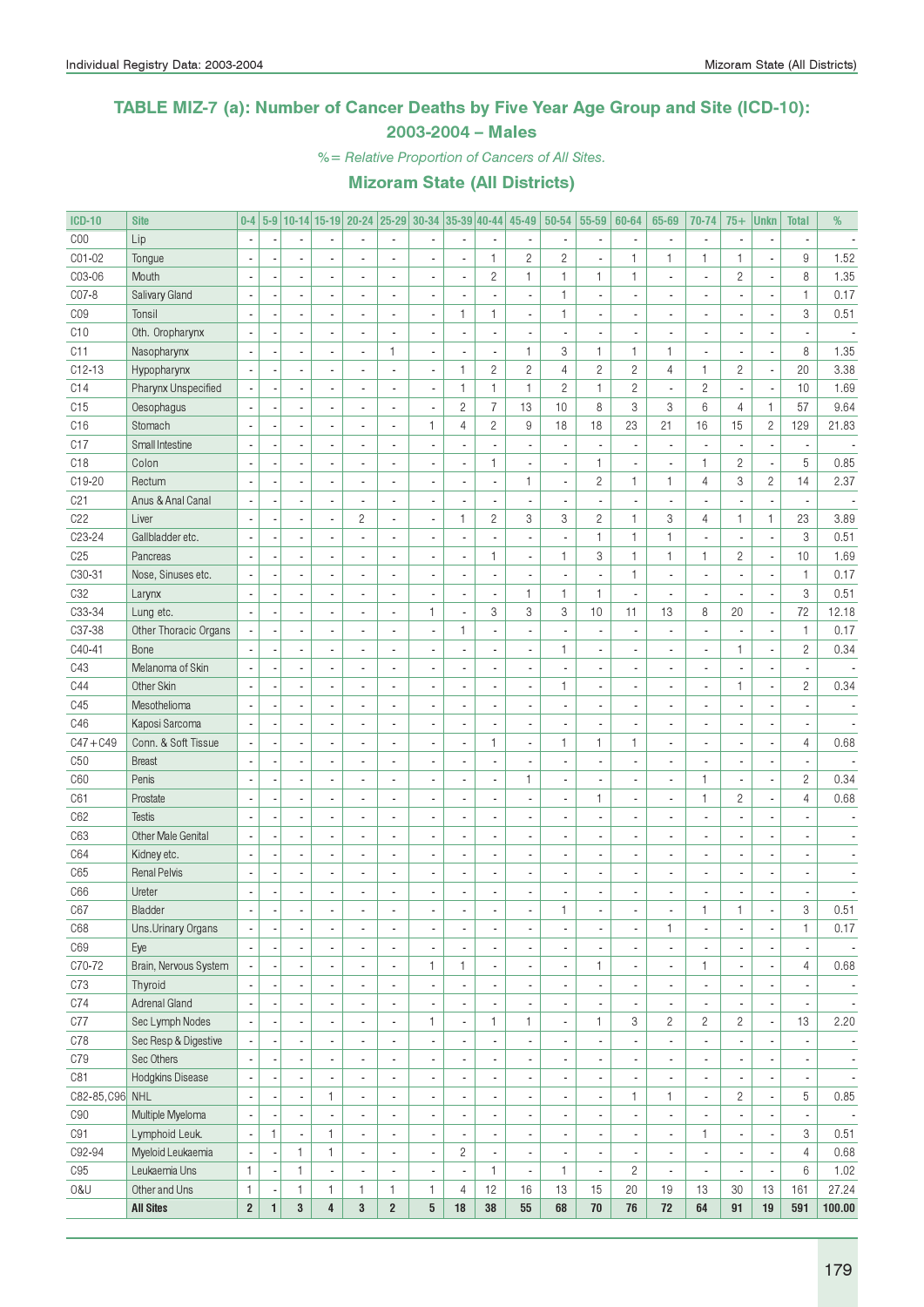### TABLE MIZ-7 (b): Number of Cancer Deaths by Five Year Age Group and Site (ICD-10): 2003-2004 – Females

%= Relative Proportion of Cancers of All Sites.

| <b>ICD-10</b>   | <b>Site</b>                        | $0-4$                    | $5-9$                    |                                |                          | 10-14 15-19 20-24 25-29 30-34 |                          |                          | $ 35-39 40-44 $          |                          | 45-49                    | $50 - 54$                      | 55-59                    | 60-64                    | 65-69                    | 70-74                    | $75+$                    | <b>Unkn</b>              | <b>Total</b>             | %                        |
|-----------------|------------------------------------|--------------------------|--------------------------|--------------------------------|--------------------------|-------------------------------|--------------------------|--------------------------|--------------------------|--------------------------|--------------------------|--------------------------------|--------------------------|--------------------------|--------------------------|--------------------------|--------------------------|--------------------------|--------------------------|--------------------------|
| COO             | Lip                                | $\overline{\phantom{a}}$ |                          |                                |                          |                               |                          |                          |                          | $\blacksquare$           |                          |                                | $\overline{\phantom{a}}$ |                          | ٠                        | $\blacksquare$           |                          | $\blacksquare$           |                          |                          |
| C01-02          | Tongue                             |                          |                          |                                |                          |                               |                          |                          |                          | ÷,                       |                          |                                |                          |                          |                          | 1                        |                          |                          | $\mathbf{1}$             | 0.27                     |
| C03-06          | Mouth                              | ÷,                       |                          | ÷,                             |                          |                               |                          | $\overline{\phantom{a}}$ | $\mathbf{1}$             | $\overline{\phantom{a}}$ |                          |                                | $\overline{\phantom{a}}$ |                          |                          | L.                       |                          | ÷,                       | $\mathbf{1}$             | 0.27                     |
| C07-8           | Salivary Gland                     | ÷,                       |                          | $\overline{\phantom{a}}$       | $\overline{a}$           | $\blacksquare$                | $\overline{a}$           | $\overline{\phantom{a}}$ | ä,                       | $\overline{\phantom{a}}$ | $\overline{\phantom{a}}$ |                                | $\overline{\phantom{a}}$ | $\overline{a}$           | ÷,                       | $\overline{\phantom{a}}$ |                          | $\blacksquare$           | $\mathbf{r}$             |                          |
| C <sub>09</sub> | Tonsil                             | ÷,                       |                          | $\overline{\phantom{a}}$       | $\overline{a}$           | ä,                            | $\overline{a}$           | $\overline{\phantom{a}}$ | ä,                       | $\overline{2}$           | 1                        |                                | $\sim$                   | $\overline{\phantom{a}}$ | 1                        | $\overline{a}$           | ÷,                       | $\overline{\phantom{a}}$ | $\overline{4}$           | 1.07                     |
| C10             | Oth. Oropharynx                    |                          |                          | $\overline{a}$                 |                          | ٠                             |                          | $\blacksquare$           | $\overline{a}$           | $\overline{\phantom{a}}$ | $\overline{\phantom{a}}$ |                                | $\overline{\phantom{a}}$ | $\overline{a}$           | 1                        | $\blacksquare$           | ٠                        | $\overline{\phantom{a}}$ | $\mathbf{1}$             | 0.27                     |
| C11             | Nasopharynx                        | $\overline{\phantom{a}}$ |                          | ÷,                             |                          |                               |                          | $\overline{\phantom{a}}$ |                          | $\blacksquare$           |                          |                                | $\overline{a}$           |                          | 1                        | $\overline{a}$           |                          | ä,                       | $\mathbf{1}$             | 0.27                     |
| $C12-13$        | Hypopharynx                        |                          |                          | $\overline{\phantom{a}}$       |                          | ÷.                            | $\overline{a}$           | $\overline{\phantom{a}}$ | $\overline{a}$           | $\overline{\phantom{a}}$ | $\overline{a}$           |                                | $\sim$                   |                          | $\overline{a}$           | $\overline{\phantom{a}}$ |                          | $\overline{\phantom{a}}$ | $\mathbf{r}$             |                          |
| C14             | Pharynx Unspecified                |                          |                          | $\blacksquare$                 |                          |                               | ä,                       |                          |                          | 3                        | $\overline{\phantom{a}}$ |                                | $\overline{\phantom{a}}$ | $\mathbf{1}$             |                          | $\overline{\phantom{a}}$ | $\overline{c}$           | ÷,                       | 6                        | 1.60                     |
| C15             | Oesophagus                         |                          |                          | $\blacksquare$                 |                          | $\overline{a}$                |                          |                          |                          | $\overline{\phantom{a}}$ | ٠                        | 1                              | $\overline{c}$           | $\mathbf{1}$             | $\overline{c}$           | ä,                       | $\mathbf{1}$             | ÷,                       | $\overline{7}$           | 1.87                     |
| C16             | Stomach                            | ÷,                       |                          | $\overline{\phantom{a}}$       | $\overline{a}$           | $\overline{a}$                | $\overline{a}$           | $\overline{\phantom{a}}$ | $\mathbf{1}$             | $\overline{c}$           | 3                        | 8                              | $\overline{7}$           | 10                       | 10                       | 8                        | 11                       | $\mathbf{1}$             | 61                       | 16.27                    |
| C17             | Small Intestine                    | ÷,                       |                          | $\overline{\phantom{a}}$       | $\blacksquare$           | $\overline{a}$                | $\overline{a}$           | $\overline{\phantom{a}}$ | ä,                       | $\overline{\phantom{a}}$ | ä,                       | $\blacksquare$                 | $\sim$                   | $\overline{\phantom{a}}$ | ÷,                       | $\overline{a}$           | ä,                       | ÷,                       | $\overline{a}$           |                          |
| C <sub>18</sub> | Colon                              |                          |                          | $\overline{\phantom{a}}$       |                          | $\overline{a}$                | $\overline{a}$           | $\blacksquare$           | ٠                        | $\overline{\phantom{a}}$ | 1                        |                                | $\overline{\phantom{a}}$ | $\mathbf{1}$             | 1                        | $\blacksquare$           |                          | $\overline{\phantom{a}}$ | 3                        | 0.80                     |
| C19-20          | Rectum                             | $\overline{\phantom{a}}$ |                          | $\overline{a}$                 |                          | $\overline{c}$                | L.                       | $\overline{\phantom{a}}$ |                          | $\mathbf{r}$             | ÷,                       |                                | $\overline{c}$           | $\mathbf{2}$             | 1                        | $\mathbf{1}$             | ÷,                       | $\overline{\phantom{a}}$ | 8                        | 2.13                     |
| C <sub>21</sub> | Anus & Anal Canal                  | ÷,                       |                          | $\overline{a}$                 |                          | ÷,                            | $\overline{a}$           | $\overline{a}$           | $\overline{\phantom{a}}$ | $\blacksquare$           | $\overline{\phantom{a}}$ |                                | $\overline{\phantom{a}}$ | $\overline{a}$           | ٠                        | $\overline{\phantom{a}}$ |                          | $\overline{\phantom{a}}$ | $\mathbf{r}$             |                          |
| C22             | Liver                              |                          |                          | $\blacksquare$                 |                          | $\mathbf{1}$                  | ä,                       | $\mathbf{1}$             |                          | $\overline{\phantom{a}}$ | 3                        | 3                              | $\overline{4}$           | 3                        |                          | $\mathbf{1}$             | 1                        | ÷,                       | 17                       | 4.53                     |
| C23-24          | Gallbladder etc.                   |                          |                          | $\blacksquare$                 |                          | ÷.                            |                          | $\overline{\phantom{a}}$ |                          | $\blacksquare$           | $\overline{c}$           | $\mathbf{1}$                   | $\overline{\phantom{a}}$ |                          | $\overline{4}$           | $\overline{c}$           |                          | ÷,                       | $\hbox{9}$               | 2.40                     |
| C <sub>25</sub> | Pancreas                           | $\overline{\phantom{a}}$ |                          | ä,                             |                          | $\overline{a}$                | ÷,                       | $\overline{\phantom{a}}$ | ä,                       | ÷,                       | $\mathbf{1}$             | $\mathbf{2}$                   | $\overline{c}$           | ä,                       |                          | $\overline{\phantom{a}}$ |                          | ÷,                       | 5                        | 1.33                     |
| C30-31          | Nose, Sinuses etc.                 | ÷,                       |                          | $\overline{\phantom{a}}$       | $\overline{a}$           | L.                            | ÷,                       | $\overline{\phantom{a}}$ | ä,                       | $\overline{\phantom{a}}$ | ÷,                       | $\mathbf{r}$                   | $\overline{\phantom{a}}$ | $\overline{a}$           | ÷,                       | $\overline{a}$           | $\overline{a}$           | ÷,                       | ÷,                       | $\overline{\phantom{a}}$ |
| C32             |                                    |                          |                          |                                |                          |                               |                          |                          |                          |                          |                          |                                |                          |                          |                          |                          |                          |                          |                          |                          |
|                 | Larynx                             |                          |                          | $\blacksquare$                 |                          | $\overline{a}$                |                          | $\blacksquare$           | $\overline{a}$           | $\overline{\phantom{a}}$ | $\overline{\phantom{a}}$ |                                | $\overline{\phantom{a}}$ | $\blacksquare$           |                          | $\blacksquare$           |                          | ×,                       |                          |                          |
| C33-34          | Lung etc.                          | $\sim$                   |                          | ÷,                             | 1                        | ÷,                            |                          | $\overline{\phantom{a}}$ | 3                        | ÷,                       | 3                        | 4                              | 4                        | 15                       | 10                       | 8                        | 10                       | $\mathbf{1}$             | 59                       | 15.73                    |
| C37-38          | Other Thoracic Organs              |                          |                          | $\overline{a}$                 | $\overline{a}$           | $\overline{a}$                | $\overline{a}$           | $\overline{a}$           | $\overline{a}$           | $\blacksquare$           | ٠                        |                                | ÷.                       | $\overline{a}$           | ٠                        | $\overline{\phantom{a}}$ | $\overline{a}$           | $\blacksquare$           | $\overline{a}$           |                          |
| C40-41          | Bone                               |                          |                          | $\blacksquare$                 |                          |                               |                          |                          |                          | ÷,                       |                          |                                | $\mathbf{1}$             |                          |                          | $\blacksquare$           |                          | ÷,                       | $\mathbf{1}$             | 0.27                     |
| C43             | Melanoma of Skin                   |                          |                          | $\blacksquare$                 |                          | $\overline{\phantom{a}}$      | $\overline{a}$           | $\overline{a}$           |                          | $\overline{\phantom{a}}$ | $\overline{\phantom{a}}$ |                                | $\overline{\phantom{a}}$ |                          |                          | $\blacksquare$           |                          | ÷,                       | $\overline{\phantom{a}}$ |                          |
| C44             | Other Skin                         | $\overline{\phantom{a}}$ |                          | ä,                             |                          | ä,                            | ÷,                       | $\overline{\phantom{a}}$ | ÷,                       | $\blacksquare$           | ÷.                       |                                | ÷,                       | $\overline{a}$           |                          | $\overline{\phantom{a}}$ | 1                        | ÷,                       | $\mathbf{1}$             | 0.27                     |
| C45             | Mesothelioma                       | $\overline{\phantom{a}}$ |                          | $\blacksquare$                 | $\overline{a}$           | $\overline{a}$                | $\overline{a}$           | $\overline{a}$           | $\overline{a}$           | $\overline{\phantom{a}}$ | $\overline{a}$           |                                | $\sim$                   | $\overline{a}$           | $\overline{\phantom{a}}$ | $\overline{\phantom{a}}$ | $\overline{a}$           | $\overline{\phantom{a}}$ | $\mathbf{r}$             |                          |
| C46             | Kaposi Sarcoma                     |                          |                          | $\overline{\phantom{a}}$       |                          | ٠                             | $\overline{a}$           | $\blacksquare$           | ٠                        | $\overline{\phantom{a}}$ | $\overline{\phantom{a}}$ |                                | $\overline{\phantom{a}}$ | $\overline{a}$           | ٠                        | $\blacksquare$           |                          | $\overline{\phantom{a}}$ | $\blacksquare$           |                          |
| $C47 + C49$     | Conn. & Soft Tissue                | $\mathbf{1}$             |                          | ÷,                             |                          |                               |                          | $\overline{\phantom{a}}$ |                          | $\mathbf{1}$             | ÷,                       |                                | $\overline{\phantom{a}}$ | $\mathbf{1}$             | ÷,                       | $\overline{c}$           | 1                        | ÷,                       | $6\phantom{1}$           | 1.60                     |
| C50             | <b>Breast</b>                      |                          |                          | $\overline{a}$                 |                          | ÷.                            | $\overline{a}$           | $\overline{a}$           | $\mathbf{1}$             | $\mathbf{1}$             | $\overline{c}$           | $\mathbf{2}$                   | $\mathbf{1}$             | $\overline{c}$           | $\overline{2}$           | $\mathbf{1}$             | $\mathbf{1}$             | $\overline{\phantom{a}}$ | 13                       | 3.47                     |
| C51             | Vulva                              |                          |                          | $\overline{\phantom{a}}$       |                          | Ĭ.                            |                          |                          |                          | $\overline{\phantom{a}}$ |                          |                                | $\overline{\phantom{a}}$ |                          |                          | $\overline{a}$           |                          | ä,                       | $\overline{\phantom{a}}$ |                          |
| C52             | Vagina                             |                          |                          | $\blacksquare$                 |                          |                               |                          |                          |                          | $\overline{\phantom{a}}$ |                          |                                | $\overline{\phantom{a}}$ |                          |                          | $\overline{a}$           |                          | ÷,                       |                          |                          |
| C <sub>53</sub> | Cervix Uteri                       | $\overline{\phantom{a}}$ |                          | $\overline{\phantom{a}}$       |                          | ä,                            | ÷,                       | $\mathbf{1}$             | ä,                       | $\mathbf{1}$             | $\overline{4}$           | 5                              | $\overline{c}$           | $\mathbf{1}$             | 3                        | $\overline{a}$           |                          | ÷,                       | 17                       | 4.53                     |
| C54             | Corpus Uteri                       | ÷,                       |                          | $\overline{\phantom{a}}$       | $\overline{a}$           | $\overline{\phantom{0}}$      | $\overline{a}$           | $\overline{\phantom{a}}$ | ä,                       | $\overline{\phantom{a}}$ | ÷.                       | $\overline{\phantom{a}}$       | $\overline{\phantom{a}}$ | $\mathbf{1}$             | $\overline{a}$           | $\blacksquare$           | $\overline{a}$           | ÷,                       | $\mathbf{1}$             | 0.27                     |
| C55             | <b>Uterus Unspecified</b>          | $\overline{\phantom{a}}$ |                          | $\overline{a}$                 |                          | ٠                             | L,                       | $\overline{\phantom{a}}$ | 1                        | $\overline{\phantom{a}}$ | 1                        | 1                              | $\overline{\phantom{a}}$ | $\overline{\phantom{a}}$ |                          | $\mathbf{1}$             | ä,                       | $\overline{\phantom{a}}$ | $\overline{4}$           | 1.07                     |
| C <sub>56</sub> | Ovary etc.                         |                          |                          |                                |                          |                               |                          | $\mathbf{1}$             |                          | $\mathbf{1}$             | $\overline{c}$           | $\mathbf{1}$                   | $\overline{\phantom{a}}$ | $\mathbf{1}$             |                          | $\overline{a}$           |                          |                          | 6                        | 1.60                     |
| C57             | Other Female Genital               | ÷,                       |                          | $\overline{a}$                 |                          | $\overline{a}$                | $\overline{a}$           | $\overline{\phantom{a}}$ | $\overline{a}$           | $\blacksquare$           | $\overline{a}$           | $\overline{a}$                 | ÷.                       | $\overline{a}$           | ٠                        | $\overline{a}$           | $\overline{a}$           | ×,                       |                          | $\overline{\phantom{a}}$ |
| C <sub>58</sub> | Placenta                           |                          |                          | $\overline{a}$                 |                          | Ĭ.                            | $\overline{a}$           |                          |                          | $\blacksquare$           |                          |                                | $\overline{\phantom{a}}$ | $\overline{a}$           |                          | $\overline{a}$           |                          | ä,                       | $\overline{\phantom{a}}$ |                          |
| C64             | Kidney etc.                        |                          |                          | $\overline{a}$                 |                          | ٠                             |                          |                          |                          | $\overline{\phantom{a}}$ | 1                        |                                | $\overline{\phantom{a}}$ | $\overline{a}$           |                          | $\blacksquare$           |                          | $\overline{\phantom{a}}$ | $\mathbf{1}$             | 0.27                     |
| C65             | <b>Renal Pelvis</b>                | ÷,                       |                          |                                |                          |                               |                          | $\overline{a}$           |                          | $\overline{a}$           |                          |                                | $\overline{a}$           |                          |                          |                          |                          |                          | $\overline{a}$           |                          |
| C66             | Ureter                             | $\overline{\phantom{a}}$ | $\overline{\phantom{a}}$ | $\overline{\phantom{a}}$       | $\blacksquare$           | $\overline{\phantom{a}}$      | ٠                        | $\overline{\phantom{a}}$ | ٠                        | $\overline{\phantom{a}}$ | $\overline{\phantom{a}}$ | $\overline{\phantom{a}}$       | $\overline{\phantom{a}}$ | $\overline{\phantom{a}}$ | ٠                        | $\overline{\phantom{a}}$ | $\overline{\phantom{a}}$ | $\overline{\phantom{a}}$ | $\overline{\phantom{a}}$ | $\overline{\phantom{a}}$ |
| C67             | Bladder                            | $\overline{\phantom{a}}$ |                          | $\overline{\phantom{a}}$       | $\overline{\phantom{a}}$ | $\overline{\phantom{a}}$      | $\overline{\phantom{a}}$ | $\overline{\phantom{a}}$ | ٠                        | $\overline{\phantom{a}}$ | $\overline{\phantom{a}}$ | $\overline{\phantom{a}}$       | $\overline{\phantom{a}}$ | $\blacksquare$           | $\overline{\phantom{a}}$ | $\overline{\phantom{a}}$ | $\overline{\phantom{a}}$ | $\overline{\phantom{a}}$ | $\overline{\phantom{a}}$ | $\overline{\phantom{a}}$ |
| C68             | Uns.Urinary Organs                 | $\overline{\phantom{a}}$ |                          | $\overline{\phantom{a}}$       | $\blacksquare$           | ٠                             | $\blacksquare$           | $\overline{\phantom{a}}$ | $\overline{a}$           | $\overline{\phantom{a}}$ | ٠                        | $\blacksquare$                 | $\overline{\phantom{a}}$ | ٠                        | ٠                        | $\overline{\phantom{a}}$ | 1                        | $\overline{\phantom{a}}$ | $\mathbf{1}$             | 0.27                     |
| C69             | Eye                                | $\blacksquare$           |                          | $\blacksquare$                 | $\blacksquare$           | $\overline{\phantom{a}}$      | $\blacksquare$           | $\blacksquare$           | $\overline{\phantom{a}}$ | $\overline{\phantom{a}}$ | $\overline{\phantom{a}}$ | $\blacksquare$                 | $\overline{\phantom{a}}$ | $\overline{\phantom{a}}$ | $\overline{\phantom{a}}$ | $\blacksquare$           | $\blacksquare$           | $\overline{\phantom{a}}$ | $\overline{\phantom{a}}$ | $\sim$                   |
| C70-72          | Brain, Nervous System              | $\overline{\phantom{a}}$ |                          | $\blacksquare$                 | $\blacksquare$           | $\overline{\phantom{a}}$      | $\blacksquare$           | $\blacksquare$           | ä,                       | $\mathbf{1}$             | $\overline{\phantom{a}}$ | $\blacksquare$                 | $\overline{\phantom{a}}$ | $\overline{\phantom{a}}$ | $\overline{\phantom{a}}$ | $\blacksquare$           |                          | ÷,                       | $\mathbf{1}$             | 0.27                     |
| C73             | Thyroid                            |                          |                          | $\overline{\phantom{a}}$       | $\overline{a}$           | $\overline{\phantom{a}}$      | $\blacksquare$           | $\blacksquare$           |                          | $\overline{\phantom{a}}$ | 1                        | $\overline{\phantom{a}}$       | $\mathbf{1}$             | ٠                        | $\overline{\phantom{a}}$ | $\overline{\phantom{a}}$ |                          | ÷,                       | $\overline{c}$           | 0.53                     |
| C74             | <b>Adrenal Gland</b>               | $\mathbf{1}$             |                          | $\overline{\phantom{a}}$       | $\blacksquare$           | $\overline{a}$                | $\blacksquare$           | $\overline{\phantom{a}}$ | ä,                       | $\overline{\phantom{a}}$ |                          | $\blacksquare$                 | $\blacksquare$           | $\overline{\phantom{a}}$ | $\blacksquare$           | $\overline{a}$           |                          | $\overline{\phantom{a}}$ | $\mathbf{1}$             | 0.27                     |
| C77             | Sec Lymph Nodes                    | $\overline{\phantom{a}}$ | 1                        | $\overline{\phantom{a}}$       | $\blacksquare$           | $\overline{\phantom{a}}$      | $\overline{\phantom{a}}$ | $\overline{\phantom{a}}$ | $\frac{1}{2}$            | $\mathbf{1}$             | $\overline{\phantom{a}}$ | $\overline{\phantom{a}}$       | $\mathbf{1}$             | $\overline{\phantom{a}}$ | 1                        | $\mathbf{1}$             | $\blacksquare$           | $\overline{\phantom{a}}$ | 5                        | 1.33                     |
| C78             | Sec Resp & Digestive               | $\overline{\phantom{a}}$ |                          | $\overline{\phantom{a}}$       | $\overline{\phantom{a}}$ | $\overline{\phantom{a}}$      | $\overline{\phantom{a}}$ | $\overline{\phantom{a}}$ | ٠                        | $\overline{\phantom{a}}$ | $\blacksquare$           | $\overline{\phantom{a}}$       | $\overline{\phantom{a}}$ | $\overline{\phantom{a}}$ | $\overline{\phantom{a}}$ | $\overline{\phantom{a}}$ | $\overline{\phantom{a}}$ | $\overline{\phantom{a}}$ | $\overline{\phantom{a}}$ | $\overline{\phantom{a}}$ |
| C79             | Sec Others                         |                          |                          | ٠                              | $\blacksquare$           | ۰                             | $\overline{\phantom{a}}$ | $\overline{\phantom{a}}$ | ٠                        | $\overline{\phantom{a}}$ | $\overline{\phantom{a}}$ | $\overline{\phantom{a}}$       | $\overline{\phantom{a}}$ | $\overline{\phantom{a}}$ | $\overline{\phantom{a}}$ | $\overline{\phantom{a}}$ |                          | $\overline{\phantom{a}}$ | $\overline{\phantom{a}}$ | $\overline{\phantom{a}}$ |
| C81             | <b>Hodgkins Disease</b>            | $\overline{\phantom{a}}$ |                          | $\blacksquare$                 | $\blacksquare$           | $\blacksquare$                | $\blacksquare$           | $\blacksquare$           | ä,                       | $\overline{\phantom{a}}$ | ٠                        | $\blacksquare$                 | $\overline{\phantom{a}}$ | $\blacksquare$           | ٠                        | $\blacksquare$           | ×,                       | ÷,                       | $\overline{\phantom{a}}$ | $\overline{\phantom{a}}$ |
| C82-85, C96 NHL |                                    | ÷,                       |                          | $\overline{\phantom{a}}$       | $\blacksquare$           | $\overline{a}$                | $\mathbf{1}$             | $\overline{\phantom{a}}$ | 1                        | $\overline{\phantom{a}}$ | $\overline{\phantom{a}}$ | $\blacksquare$                 | $\overline{\phantom{a}}$ | $\mathbf{1}$             | $\overline{\phantom{a}}$ | $\blacksquare$           | $\blacksquare$           | ÷,                       | 3                        | 0.80                     |
| C90             | Multiple Myeloma                   | $\overline{\phantom{a}}$ |                          | $\overline{\phantom{a}}$       | $\blacksquare$           | $\overline{\phantom{a}}$      | $\overline{\phantom{a}}$ |                          |                          | $\overline{\phantom{a}}$ | $\overline{\phantom{a}}$ |                                | $\overline{\phantom{a}}$ | ٠                        | $\overline{\phantom{a}}$ | $\overline{\phantom{a}}$ |                          | $\overline{\phantom{a}}$ |                          | $\overline{\phantom{a}}$ |
| C91             | Lymphoid Leuk.                     | $\overline{2}$           |                          | $\overline{\phantom{a}}$       | $\blacksquare$           | ä,                            | $\overline{\phantom{a}}$ | $\blacksquare$           | ÷,                       | $\overline{\phantom{a}}$ | ÷.                       | $\blacksquare$                 | $\overline{\phantom{a}}$ | $\overline{a}$           | ÷,                       | $\blacksquare$           | ä,                       | l,                       | $\overline{c}$           | 0.53                     |
| C92-94          |                                    | $\overline{\phantom{a}}$ |                          | $\overline{\phantom{a}}$       | $\blacksquare$           | ä,                            | $\mathbf{1}$             | $\overline{\phantom{a}}$ | $\blacksquare$           | $\mathbf{1}$             | $\overline{\phantom{a}}$ |                                | $\overline{\phantom{a}}$ | $\blacksquare$           | 1                        | $\overline{\phantom{a}}$ | $\blacksquare$           | $\overline{\phantom{a}}$ | 3                        | 0.80                     |
| C95             | Myeloid Leukaemia<br>Leukaemia Uns | $\blacksquare$           | 1                        | $\overline{\phantom{a}}$       | $\overline{c}$           | $\overline{\phantom{a}}$      | $\mathbf{1}$             | $\overline{\phantom{a}}$ | $\mathbf{1}$             | $\mathbf{1}$             | $\overline{\phantom{a}}$ | $\overline{\phantom{a}}$<br>1. | $\mathbf{1}$             | $\overline{\phantom{a}}$ | ÷,                       | $\overline{\phantom{a}}$ | $\overline{\phantom{a}}$ | 1                        | 9                        | 2.40                     |
| 0&U             | Other and Uns                      | $\overline{\phantom{a}}$ | 1                        |                                | 1.                       | 1.                            | $\mathbf{1}$             | $\mathbf{1}$             | 3                        | $\overline{7}$           | 12                       | 14                             | 9                        | 15                       | 17                       | 12                       | 13                       | 8                        | 115                      | 30.67                    |
|                 | <b>All Sites</b>                   | $\overline{\mathbf{4}}$  | $\bf{3}$                 | $\overline{\phantom{a}}$<br>L, | $\overline{\mathbf{4}}$  | $\overline{\mathbf{4}}$       | $\overline{\mathbf{4}}$  | 4                        | 12                       | 22                       | 37                       | 43                             | 37                       | 55                       | 55                       | 38                       | 42                       | 11                       | 375                      | 100.00                   |
|                 |                                    |                          |                          |                                |                          |                               |                          |                          |                          |                          |                          |                                |                          |                          |                          |                          |                          |                          |                          |                          |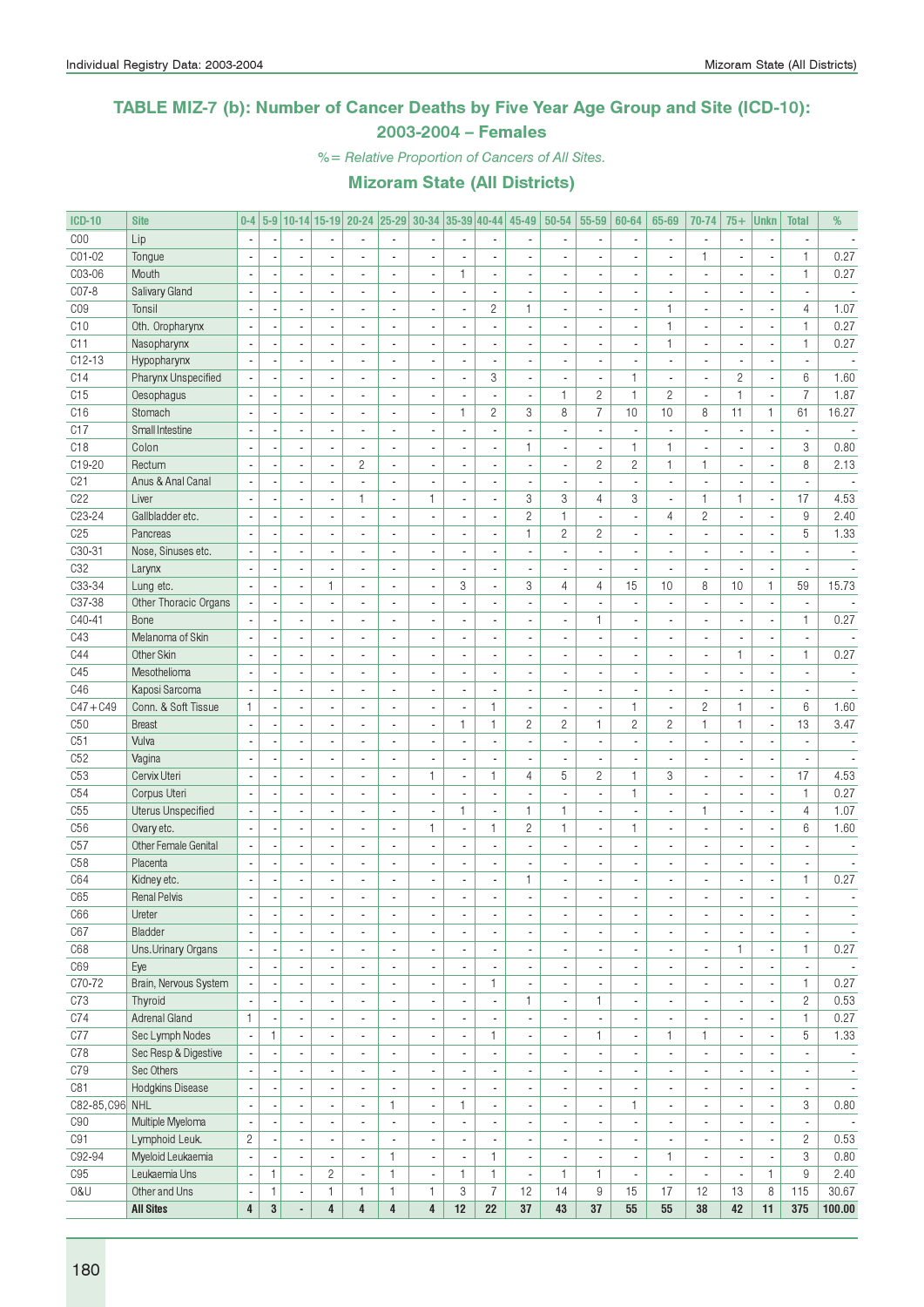### TABLE: MIZ-8(a):

# Average Annual Age Specific, Crude (CR), Age Adjusted (AAR) (with Standard Error(SE)) and Truncated (35-64 Yrs) (TR) Mortality Rate per 100,000 population: 2003-2004 - Males Mizoram State (All Districts)

| <b>ICD-10</b>       | $0 - 4$                  | $5-9$                    | $10 - 14$                | $15 - 19$                | $20 - 24$                | $25 - 29$                | $30 - 34$                |                          |                          |                          |                          | 35-39 40-44 45-49 50-54 55-59 |                          | $60 - 64$ 65-69          | 70-74                    | >75                      | CR                       | <b>AAR</b> | <b>SE</b>                | <b>TR</b>                |
|---------------------|--------------------------|--------------------------|--------------------------|--------------------------|--------------------------|--------------------------|--------------------------|--------------------------|--------------------------|--------------------------|--------------------------|-------------------------------|--------------------------|--------------------------|--------------------------|--------------------------|--------------------------|------------|--------------------------|--------------------------|
| C <sub>00</sub>     | $\overline{a}$           | $\overline{\phantom{a}}$ | $\overline{\phantom{a}}$ | $\overline{\phantom{a}}$ |                          |                          |                          |                          |                          |                          |                          |                               |                          | ä,                       |                          | $\blacksquare$           | $\overline{a}$           |            |                          |                          |
| C01-02              | ä,                       | $\overline{a}$           | $\overline{a}$           | $\overline{a}$           |                          | ÷,                       |                          | ÷,                       | 1.8                      | 4.7                      | 5.4                      | ÷,                            | 5.6                      | 7.1                      | 9.1                      | 8.7                      | 0.9                      | 1.5        | 0.50                     | 2.9                      |
| C03-06              | $\overline{\phantom{a}}$ | $\overline{\phantom{a}}$ | $\blacksquare$           | $\overline{\phantom{a}}$ | $\blacksquare$           | ٠                        | $\blacksquare$           | ×,                       | 3.7                      | 2.4                      | 2.7                      | 4.3                           | 5.6                      | $\overline{\phantom{a}}$ | ٠                        | 17.3                     | 0.8                      | 1.2        | 0.45                     | 2.9                      |
| CO7-8               | ٠                        | $\overline{\phantom{a}}$ | $\overline{a}$           | $\overline{\phantom{a}}$ | $\blacksquare$           | ٠                        |                          | ÷,                       |                          |                          | 2.7                      |                               |                          | $\blacksquare$           |                          | $\overline{a}$           | 0.1                      | 0.1        | 0.14                     | 0.4                      |
| C <sub>09</sub>     | ٠                        | $\blacksquare$           | $\overline{a}$           | $\overline{\phantom{a}}$ | $\overline{\phantom{a}}$ | $\blacksquare$           | $\overline{a}$           | 1.5                      | 1.8                      |                          | 2.7                      |                               |                          | $\overline{\phantom{a}}$ |                          | $\overline{a}$           | 0.3                      | 0.3        | 0.20                     | 1.1                      |
| C10                 | $\overline{a}$           | $\blacksquare$           | $\overline{a}$           | $\overline{\phantom{a}}$ | $\blacksquare$           |                          |                          | ÷                        |                          | $\overline{\phantom{a}}$ |                          |                               |                          | $\overline{a}$           |                          | $\overline{a}$           | $\overline{\phantom{a}}$ |            |                          |                          |
| C11                 | $\overline{a}$           | $\blacksquare$           | $\overline{a}$           | $\overline{\phantom{a}}$ | $\overline{\phantom{a}}$ | 1.1                      | $\overline{a}$           | $\overline{a}$           | ×,                       | 2.4                      | 8.1                      | 4.3                           | 5.6                      | 7.1                      |                          | ÷,                       | 0.8                      | 1.2        | 0.46                     | 3.0                      |
| $C12-13$            | ×,                       | ×,                       | $\overline{a}$           | ٠                        | $\overline{a}$           | ×,                       | $\overline{a}$           | 1.5                      | 3.7                      | 4.7                      | 10.9                     | 8.6                           | 11.1                     | 28.3                     | 9.1                      | 17.3                     | 2.0                      | 3.3        | 0.76                     | 6.2                      |
| C14                 | $\overline{\phantom{a}}$ | $\overline{\phantom{a}}$ | ÷,                       | $\overline{\phantom{a}}$ | $\overline{\phantom{a}}$ |                          | ×,                       | 1.5                      | 1.8                      | 2.4                      | 5.4                      | 4.3                           | 11.1                     | $\overline{\phantom{a}}$ | 18.1                     | $\overline{\phantom{a}}$ | 1.0                      | 1.6        | 0.52                     | 4.0                      |
| C15                 | $\overline{\phantom{a}}$ | $\overline{\phantom{a}}$ | ÷,                       | $\overline{\phantom{a}}$ | $\overline{\phantom{a}}$ | ×,                       | $\blacksquare$           | 2.9                      | 12.8                     | 30.8                     | 27.2                     | 34.2                          | 16.7                     | 21.2                     | 54.4                     | 34.7                     | 5.8                      | 8.6        | 1.18                     | 19.9                     |
| C16                 | $\overline{\phantom{a}}$ | $\overline{\phantom{a}}$ | ٠                        | $\blacksquare$           | $\overline{\phantom{a}}$ | ×,                       | 1.5                      | 5.8                      | 3.7                      | 21.3                     | 48.9                     | 77.0                          | 127.8                    | 148.4                    | 145.1                    | 130.1                    | 13.1                     | 22.5       | 2.04                     | 40.3                     |
| C17                 | $\overline{\phantom{a}}$ | $\overline{\phantom{a}}$ | ٠                        | $\overline{\phantom{a}}$ | $\overline{\phantom{a}}$ |                          | ×,                       | ×,                       | $\overline{\phantom{a}}$ |                          | ×,                       |                               |                          | $\overline{\phantom{a}}$ |                          | ×,                       | $\overline{\phantom{a}}$ |            |                          |                          |
| C <sub>18</sub>     | $\overline{a}$           | $\blacksquare$           | $\overline{a}$           | $\blacksquare$           | $\overline{\phantom{a}}$ |                          |                          | ÷,                       | 1.8                      |                          | Ĭ.                       | 4.3                           |                          | $\overline{a}$           | 9.1                      | 17.3                     | 0.5                      | 0.8        | 0.37                     | 0.9                      |
| C19-20              | ÷                        | ×,                       | $\overline{a}$           | $\blacksquare$           | $\blacksquare$           | ÷                        | $\overline{\phantom{a}}$ | ÷,                       | $\overline{a}$           | 2.4                      | $\overline{\phantom{a}}$ | 8.6                           | 5.6                      | 7.1                      | 36.3                     | 26.0                     | 1.4                      | 2.1        | 0.62                     | 1.7                      |
| C <sub>21</sub>     | $\overline{a}$           | $\blacksquare$           | $\overline{a}$           | $\blacksquare$           | $\overline{\phantom{a}}$ | $\overline{a}$           | $\blacksquare$           | ×,                       |                          |                          | $\overline{\phantom{a}}$ | $\overline{\phantom{a}}$      |                          | $\overline{\phantom{a}}$ |                          | $\overline{\phantom{a}}$ | $\overline{\phantom{a}}$ |            |                          |                          |
| C22                 | $\overline{\phantom{a}}$ | $\blacksquare$           |                          | $\blacksquare$           | 1.9                      | $\overline{a}$           | $\blacksquare$           | 1.5                      | 3.7                      | 7.1                      | 8.1                      | 8.6                           | 5.6                      | 21.2                     | 36.3                     | 8.7                      | 2.3                      | 3.4        | 0.75                     | 5.5                      |
| C <sub>2</sub> 3-24 | ٠                        | $\blacksquare$           |                          | $\blacksquare$           | $\blacksquare$           | $\overline{a}$           | $\blacksquare$           | ×,                       |                          |                          |                          | 4.3                           | 5.6                      | 7.1                      |                          | ×,                       | 0.3                      | 0.6        | 0.35                     | 1.3                      |
| C <sub>25</sub>     | $\overline{\phantom{a}}$ | $\blacksquare$           |                          | $\overline{\phantom{a}}$ | $\overline{\phantom{a}}$ |                          |                          | ×,                       | 1.8                      |                          | 2.7                      | 12.8                          | 5.6                      | 7.1                      | 9.1                      | 17.3                     | 1.0                      | 1.7        | 0.55                     | 3.2                      |
| C30-31              | ä,                       | $\overline{\phantom{a}}$ |                          | $\overline{\phantom{a}}$ | $\blacksquare$           |                          | $\blacksquare$           | ×,                       |                          |                          |                          | ×,                            | 5.6                      | $\overline{\phantom{a}}$ |                          | $\overline{a}$           | 0.1                      | 0.2        | 0.22                     | 0.7                      |
| C <sub>32</sub>     | $\overline{\phantom{a}}$ | $\blacksquare$           |                          | $\overline{\phantom{a}}$ | $\blacksquare$           |                          |                          | ×,                       | $\overline{\phantom{a}}$ | 2.4                      | 2.7                      | 4.3                           |                          | $\overline{\phantom{a}}$ |                          |                          | 0.3                      | 0.4        | 0.26                     | 1.4                      |
| C33-34              | ٠                        | $\overline{\phantom{a}}$ | ٠                        | ٠                        | $\blacksquare$           | $\overline{\phantom{a}}$ | 1.5                      | ÷,                       | 5.5                      | 7.1                      | 8.1                      | 42.8                          | 61.1                     | 91.8                     | 72.6                     | 173.5                    | 7.3                      | 13.1       | 1.56                     | 17.2                     |
| C37-38              | $\blacksquare$           | $\blacksquare$           | $\overline{a}$           | $\blacksquare$           | $\blacksquare$           |                          | $\blacksquare$           | 1.5                      |                          |                          |                          |                               |                          | $\blacksquare$           |                          | $\blacksquare$           | 0.1                      | 0.1        | 0.09                     | 0.3                      |
| C40-41              | $\blacksquare$           | $\blacksquare$           | $\overline{a}$           | $\blacksquare$           | $\blacksquare$           |                          | $\blacksquare$           | $\blacksquare$           |                          |                          | 2.7                      |                               |                          | $\blacksquare$           |                          | 8.7                      | 0.2                      | 0.3        | 0.22                     | 0.4                      |
| C43                 | $\blacksquare$           | $\blacksquare$           | $\overline{a}$           | $\blacksquare$           | $\blacksquare$           | $\blacksquare$           | $\blacksquare$           | $\blacksquare$           |                          |                          |                          |                               |                          | $\blacksquare$           |                          | $\blacksquare$           |                          |            |                          |                          |
| C44                 | $\overline{a}$           | $\blacksquare$           | $\overline{a}$           | $\blacksquare$           | $\blacksquare$           |                          | $\blacksquare$           | ×,                       |                          |                          | 2.7                      |                               |                          | $\blacksquare$           |                          | 8.7                      | 0.2                      | 0.3        | 0.22                     | 0.4                      |
| C45                 | $\blacksquare$           | $\blacksquare$           | $\overline{a}$           | ٠                        | $\blacksquare$           | ٠                        | $\blacksquare$           | $\overline{\phantom{a}}$ |                          |                          | $\blacksquare$           |                               |                          | $\overline{\phantom{a}}$ |                          | $\blacksquare$           |                          |            |                          |                          |
| C46                 | $\overline{a}$           | $\overline{\phantom{a}}$ | $\overline{a}$           | ٠                        | $\blacksquare$           | ٠                        | $\blacksquare$           | ×,                       |                          |                          | $\overline{a}$           |                               |                          | $\overline{\phantom{a}}$ |                          | $\blacksquare$           |                          |            |                          |                          |
| $C47 + C49$         | ٠                        | $\overline{\phantom{a}}$ | $\overline{\phantom{a}}$ | ٠                        | $\blacksquare$           | $\overline{\phantom{a}}$ | $\blacksquare$           | ÷,                       | 1.8                      |                          | 2.7                      | 4.3                           | 5.6                      | $\overline{a}$           |                          | $\blacksquare$           | 0.4                      | 0.6        | 0.33                     | 2.1                      |
| C50                 | $\blacksquare$           | $\overline{\phantom{a}}$ | $\overline{\phantom{a}}$ | ٠                        | $\blacksquare$           | $\blacksquare$           | $\blacksquare$           | $\blacksquare$           |                          |                          | $\overline{\phantom{a}}$ |                               |                          | $\overline{a}$           |                          | $\overline{a}$           |                          |            |                          |                          |
| C60                 | $\blacksquare$           | $\overline{\phantom{a}}$ | $\blacksquare$           | $\overline{\phantom{a}}$ | $\blacksquare$           | $\overline{a}$           | $\blacksquare$           | $\blacksquare$           |                          | 2.4                      | $\overline{\phantom{a}}$ |                               |                          | $\overline{a}$           | 9.1                      | $\overline{\phantom{a}}$ | 0.2                      | 0.3        | 0.23                     | 0.5                      |
| C61                 | $\blacksquare$           | $\overline{\phantom{a}}$ |                          | $\overline{\phantom{a}}$ | $\blacksquare$           | $\overline{a}$           |                          | $\blacksquare$           |                          |                          |                          | 4.3                           |                          | $\overline{a}$           | 9.1                      | 17.3                     | 0.4                      | 0.7        | 0.35                     | 0.6                      |
| C62                 | $\blacksquare$           | $\overline{\phantom{a}}$ |                          | $\overline{\phantom{a}}$ | $\blacksquare$           | $\overline{a}$           |                          | $\overline{\phantom{a}}$ |                          |                          |                          |                               |                          | $\overline{\phantom{a}}$ |                          | $\overline{a}$           |                          |            |                          |                          |
| C63                 | $\blacksquare$           | $\overline{\phantom{a}}$ | $\blacksquare$           | $\overline{\phantom{a}}$ | $\blacksquare$           | $\overline{a}$           |                          | $\overline{\phantom{a}}$ |                          |                          |                          |                               |                          | $\overline{\phantom{a}}$ |                          |                          |                          |            |                          |                          |
| C64                 | $\overline{\phantom{a}}$ | $\overline{\phantom{a}}$ | $\blacksquare$           | $\overline{\phantom{a}}$ | $\blacksquare$           | $\overline{a}$           |                          | $\blacksquare$           | $\blacksquare$           |                          | $\overline{\phantom{a}}$ |                               |                          | $\overline{\phantom{a}}$ |                          |                          |                          |            |                          |                          |
| C65                 | $\overline{a}$           |                          |                          | $\overline{\phantom{a}}$ | $\overline{\phantom{a}}$ | $\overline{a}$           | $\blacksquare$           | $\overline{\phantom{a}}$ |                          |                          |                          |                               |                          | $\overline{\phantom{a}}$ |                          |                          |                          |            |                          |                          |
| C66                 | $\overline{\phantom{a}}$ |                          |                          | $\overline{\phantom{a}}$ |                          |                          | $\overline{a}$           |                          |                          |                          |                          |                               |                          |                          |                          |                          |                          |            |                          |                          |
| C67                 | $\overline{\phantom{a}}$ | $\overline{\phantom{a}}$ | $\overline{\phantom{a}}$ | ٠                        | $\overline{\phantom{a}}$ | $\overline{\phantom{a}}$ | $\overline{\phantom{a}}$ | $\overline{\phantom{a}}$ | $\overline{\phantom{a}}$ |                          | 2.7                      | $\overline{\phantom{a}}$      | $\overline{\phantom{a}}$ | $\overline{\phantom{a}}$ | 9.1                      | 8.7                      | 0.3                      | $0.5\,$    | 0.29                     | 0.4                      |
| C68                 | $\blacksquare$           | $\overline{\phantom{a}}$ | $\overline{a}$           | $\blacksquare$           | $\overline{\phantom{a}}$ | $\overline{a}$           | $\overline{\phantom{a}}$ | ä,                       | $\overline{a}$           |                          | ×,                       |                               |                          | 7.1                      |                          | ÷,                       | 0.1                      | 0.2        | 0.21                     | $\overline{\phantom{a}}$ |
| C69                 | $\overline{\phantom{a}}$ | $\blacksquare$           | ٠                        | $\blacksquare$           | $\blacksquare$           | ×,                       | $\overline{\phantom{a}}$ |                          | $\overline{\phantom{a}}$ |                          | ä,                       |                               |                          | $\overline{\phantom{a}}$ |                          | $\overline{\phantom{a}}$ |                          |            |                          | $\overline{\phantom{a}}$ |
| C70-72              | $\overline{\phantom{a}}$ | $\overline{\phantom{a}}$ | $\frac{1}{2}$            | $\overline{\phantom{a}}$ | $\overline{\phantom{a}}$ | ÷,                       | 1.5                      | 1.5                      | $\overline{\phantom{a}}$ |                          | $\overline{\phantom{a}}$ | 4.3                           |                          | ÷,                       | 9.1                      | ÷,                       | 0.4                      | 0.5        | 0.28                     | 0.8                      |
| C73                 | $\overline{\phantom{a}}$ | $\overline{\phantom{a}}$ | ٠                        | $\blacksquare$           | $\blacksquare$           | ×,                       | $\blacksquare$           | ×,                       | ٠                        |                          | ×,                       | ×,                            |                          | $\overline{a}$           |                          | $\blacksquare$           |                          |            | $\overline{\phantom{a}}$ | $\overline{\phantom{a}}$ |
| C74                 | $\overline{a}$           | $\overline{\phantom{a}}$ | $\overline{\phantom{a}}$ | $\blacksquare$           | $\overline{\phantom{a}}$ | ×,                       | $\blacksquare$           | ÷,                       |                          |                          | ä,                       |                               |                          | $\blacksquare$           |                          | $\blacksquare$           |                          |            | $\overline{\phantom{a}}$ | $\overline{\phantom{a}}$ |
| C77                 | $\overline{a}$           | $\overline{\phantom{a}}$ | $\overline{\phantom{a}}$ | $\blacksquare$           | $\blacksquare$           | ÷,                       | 1.5                      | $\overline{\phantom{a}}$ | 1.8                      | 2.4                      | $\blacksquare$           | 4.3                           | 16.7                     | 14.1                     | 18.1                     | 17.3                     | 1.3                      | 2.3        | 0.66                     | 3.5                      |
| C78                 | $\overline{a}$           | $\blacksquare$           | $\overline{\phantom{a}}$ | $\overline{\phantom{a}}$ | ä,                       | ×,                       |                          | ÷,                       | ä,                       |                          | ä,                       | $\overline{\phantom{a}}$      |                          | ÷,                       | $\overline{\phantom{a}}$ | $\blacksquare$           |                          |            | ÷                        | $\overline{\phantom{a}}$ |
| C79                 | $\overline{a}$           | $\blacksquare$           | $\overline{a}$           | ä,                       | $\overline{\phantom{a}}$ | ×,                       | $\blacksquare$           | ÷,                       | ä,                       |                          |                          | ÷,                            |                          | ä,                       |                          | $\blacksquare$           |                          |            | $\overline{\phantom{a}}$ | $\overline{\phantom{a}}$ |
| C81                 | $\overline{a}$           | $\overline{\phantom{a}}$ | ٠                        | ä,                       | $\overline{\phantom{a}}$ | ×,                       | $\blacksquare$           | ÷,                       | ä,                       |                          |                          |                               |                          | ä,                       |                          | $\blacksquare$           |                          |            |                          | $\overline{\phantom{a}}$ |
| C82-85, C96         | $\overline{\phantom{a}}$ | $\overline{\phantom{a}}$ | ٠                        | 0.9                      | $\overline{\phantom{a}}$ | $\overline{a}$           | $\overline{\phantom{a}}$ | ×,                       | ä,                       | ٠                        |                          | $\overline{\phantom{a}}$      | 5.6                      | 7.1                      | $\overline{\phantom{a}}$ | 17.3                     | 0.5                      | 0.9        | 0.40                     | 0.7                      |
| <b>C90</b>          | $\overline{\phantom{a}}$ | $\overline{a}$           | $\overline{a}$           | ä,                       | $\overline{\phantom{a}}$ | ×,                       | $\overline{\phantom{a}}$ | ×,                       | ä,                       |                          |                          | ×,                            |                          | ÷,                       |                          | $\blacksquare$           |                          |            | $\overline{\phantom{a}}$ | $\overline{\phantom{a}}$ |
| C <sub>91</sub>     | $\blacksquare$           | 0.9                      | ä,                       | 0.9                      | $\overline{\phantom{a}}$ | $\overline{a}$           | $\overline{\phantom{a}}$ |                          |                          |                          |                          | $\overline{a}$                |                          | $\blacksquare$           | 9.1                      | $\overline{\phantom{a}}$ | 0.3                      | 0.4        | 0.22                     | $\overline{\phantom{a}}$ |
| C92-94              | ä,                       | $\overline{\phantom{a}}$ | 0.9                      | 0.9                      | $\overline{\phantom{a}}$ | $\overline{a}$           | $\blacksquare$           | 2.9                      | $\overline{\phantom{a}}$ | ×,                       |                          | ÷,                            |                          | ÷,                       |                          | $\overline{\phantom{a}}$ | 0.4                      | 0.3        | 0.17                     | 0.6                      |
| C95                 | 0.9                      | $\blacksquare$           | 0.9                      | $\blacksquare$           | $\overline{\phantom{a}}$ | ×,                       | $\blacksquare$           | $\overline{\phantom{a}}$ | 1.8                      | $\overline{a}$           | 2.7                      | $\overline{\phantom{a}}$      | 11.1                     | $\blacksquare$           |                          | $\overline{\phantom{a}}$ | 0.6                      | 0.9        | 0.38                     | 2.2                      |
| 0&U                 | 0.9                      | $\blacksquare$           | 0.9                      | 0.9                      | 1.0                      | 1.1                      | 1.5                      | 5.8                      | 22.0                     | 37.9                     | 35.3                     | 64.1                          | 111.2                    | 134.2                    | 117.9                    | 260.2                    | 16.4                     | 24.8       | 2.10                     | 41.0                     |
| All                 | 1.9                      | $0.9\,$                  | 2.6                      | 3.7                      | 2.9                      | 2.3                      | 7.4                      | 26.1                     | 69.6                     | 130.3 184.7              |                          |                               | 299.3 422.4              | 508.7                    | 580.6                    | 789.4                    | 60.0                     | 96.0       | 4.11                     | 166.1                    |